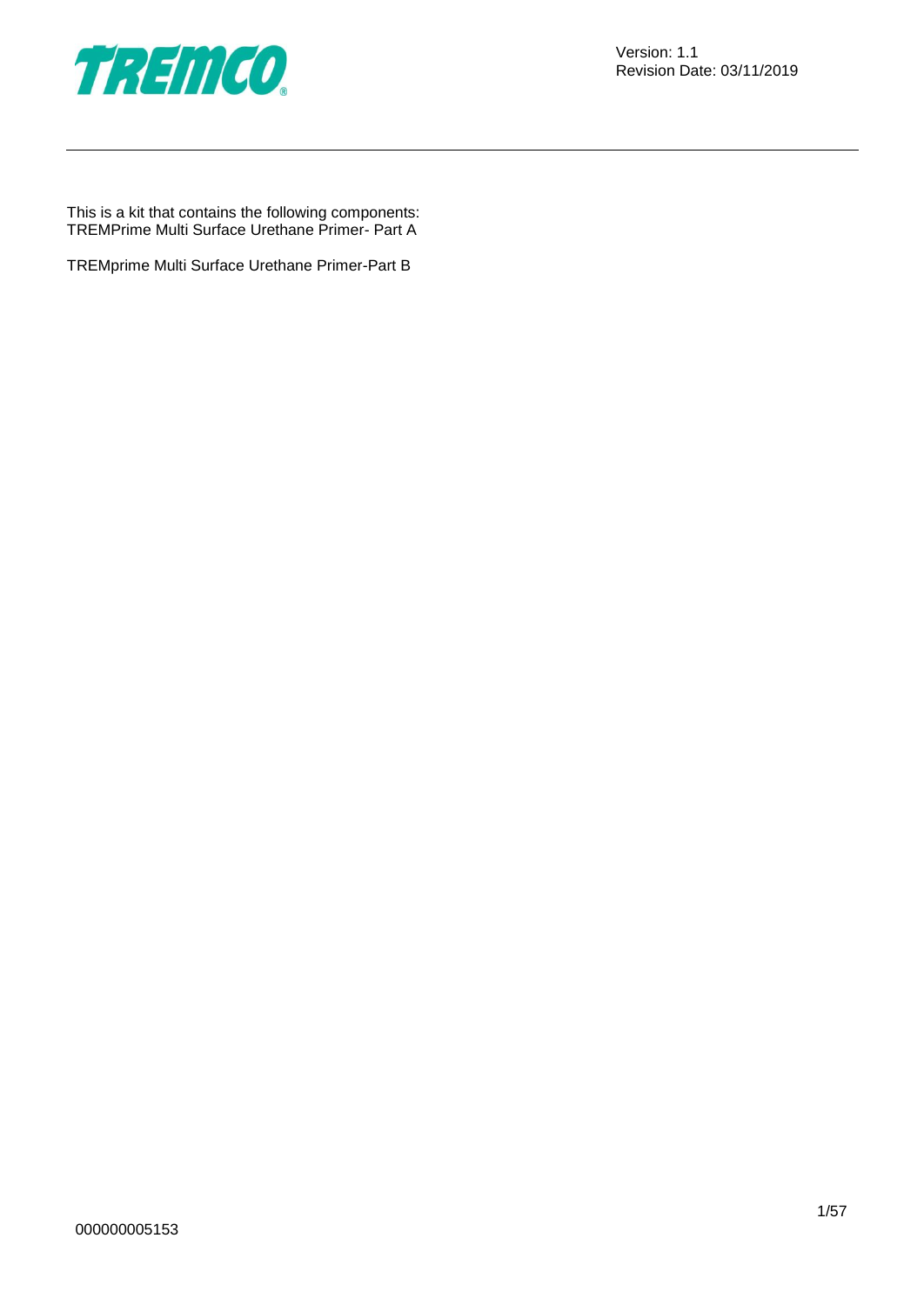

Version: 1.1 Revision Date: 03/11/2019

# **SAFETY DATA SHEET**

#### **1. Identification**

**Product identifier:** TREMPrime Multi Surface Urethane Primer- Part A **Product Code:** 252102 504

#### **Recommended use and restriction on use**

**Recommended use:** Sealant **Restrictions on use:** Not known.

#### **Manufacturer/Importer/Supplier/Distributor Information**

Tremco U.S Sealants 3735 Green Road Beachwood OH 44122 US

| <b>Contact person:</b>             |
|------------------------------------|
| Telephone:                         |
| <b>Emergency telephone number:</b> |

**EH&S Department Telephone:** 216-292-5000 **Emergency telephone number:** 1-800-424-9300 (US); 1-613-996-6666 (Canada)

#### **2. Hazard(s) identification**

#### **Hazard Classification**

#### **Health Hazards**

Skin sensitizer **Category 1** 

#### **Unknown toxicity - Health**

| Acute toxicity, oral                        | $2.3\%$ |
|---------------------------------------------|---------|
| Acute toxicity, dermal                      | $2.3\%$ |
| Acute toxicity, inhalation, vapor           | 21.75 % |
| Acute toxicity, inhalation, dust<br>or mist | 21.75 % |

#### **Environmental Hazards**

| Acute hazards to the aquatic   | Category 3 |
|--------------------------------|------------|
| environment                    |            |
| Chronic hazards to the aquatic | Category 3 |
| environment                    |            |

#### **Unknown toxicity - Environment**

| Acute hazards to the aquatic   | 92.65%  |
|--------------------------------|---------|
| environment                    |         |
| Chronic hazards to the aquatic | 93.35 % |
| environment                    |         |

#### **Environmental Hazards**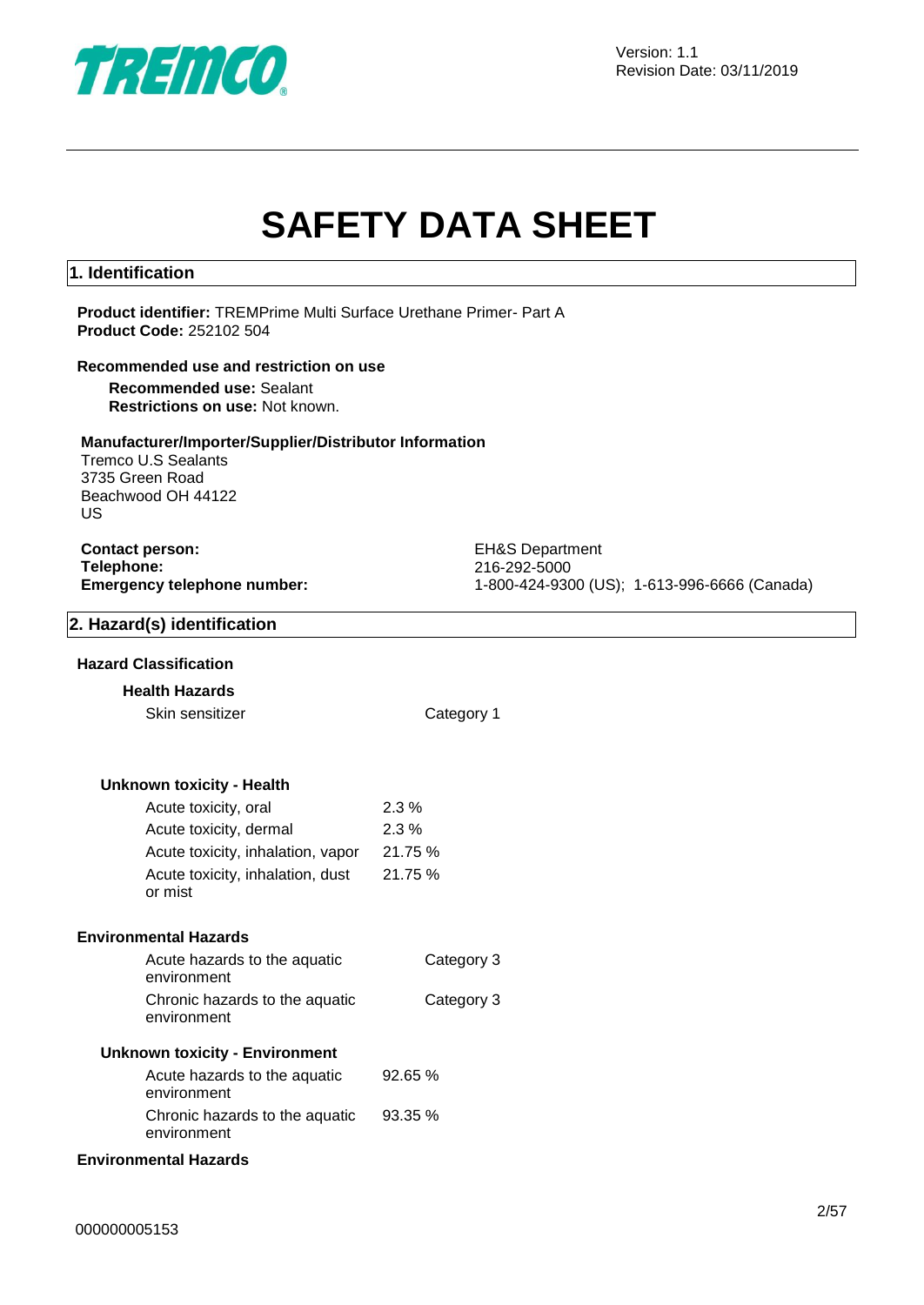

| Acute hazards to the aquatic<br>environment   | Category 3 |
|-----------------------------------------------|------------|
| Chronic hazards to the aquatic<br>environment | Category 3 |
| <b>Unknown toxicity - Environment</b>         |            |
| Acute hazards to the aquatic<br>environment   | 92.65%     |
| Chronic hazards to the aquatic<br>environment | $93.35 \%$ |

#### **Label Elements**

**Hazard Symbol:**



| <b>Signal Word:</b>                           | Warning                                                                                                                                                                                                                                       |
|-----------------------------------------------|-----------------------------------------------------------------------------------------------------------------------------------------------------------------------------------------------------------------------------------------------|
| <b>Hazard Statement:</b>                      | May cause an allergic skin reaction.<br>Harmful to aquatic life with long lasting effects.                                                                                                                                                    |
| <b>Precautionary</b><br><b>Statements</b>     |                                                                                                                                                                                                                                               |
| <b>Prevention:</b>                            | Avoid breathing dust/fume/gas/mist/vapors/spray. Contaminated work<br>clothing should not be allowed out of the workplace. Wear protective<br>gloves/protective clothing/eye protection/face protection. Avoid release to<br>the environment. |
| Response:                                     | IF ON SKIN: Wash with plenty of water If skin irritation or rash occurs:<br>Get medical advice/attention. Specific treatment (see on this label). Wash<br>contaminated clothing before reuse.                                                 |
| Disposal:                                     | Dispose of contents/container to an appropriate treatment and disposal<br>facility in accordance with applicable laws and regulations, and product<br>characteristics at time of disposal.                                                    |
| Hazard(s) not otherwise<br>classified (HNOC): | None.                                                                                                                                                                                                                                         |

## **3. Composition/information on ingredients**

#### **Mixtures**

| <b>Chemical Identity</b>                             | <b>CAS number</b> | Content in percent (%)* |
|------------------------------------------------------|-------------------|-------------------------|
| Bisphenol A Polyglycidyl Ether   25068-38-6<br>Resin |                   | 5 - <10%                |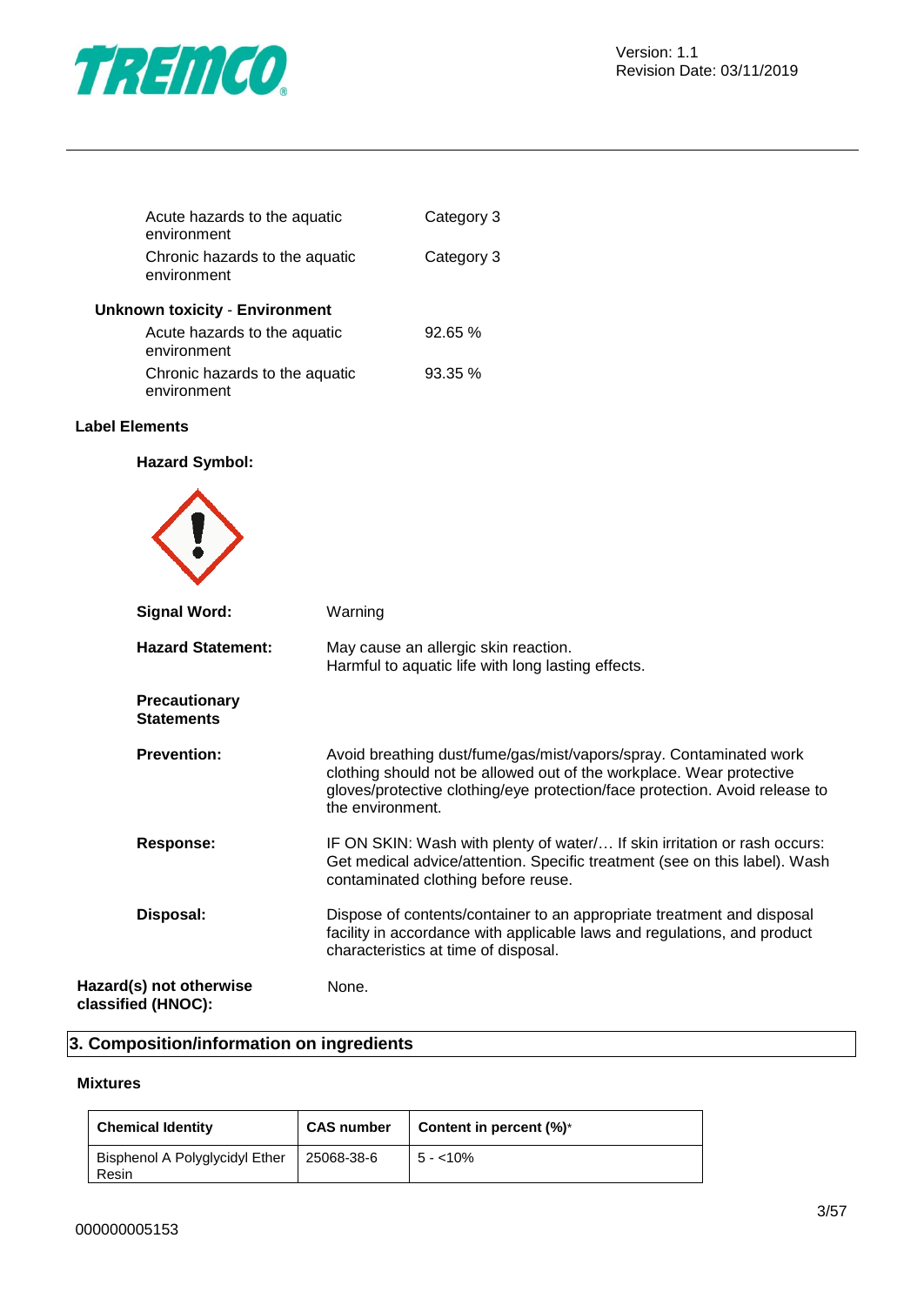

1-Methoxy-2-Propanol | 107-98-2 | 1 - <5% \* All concentrations are percent by weight unless ingredient is a gas. Gas concentrations are in percent by volume.

| 4. First-aid measures                                         |                                                                                                                                                                                                                                                                                                    |
|---------------------------------------------------------------|----------------------------------------------------------------------------------------------------------------------------------------------------------------------------------------------------------------------------------------------------------------------------------------------------|
| Ingestion:                                                    | Call a POISON CENTER/doctor if you feel unwell. Rinse mouth.                                                                                                                                                                                                                                       |
| Inhalation:                                                   | Move to fresh air.                                                                                                                                                                                                                                                                                 |
| <b>Skin Contact:</b>                                          | If skin irritation occurs: Get medical advice/attention. Destroy or thoroughly<br>clean contaminated shoes. Immediately remove contaminated clothing and<br>shoes and wash skin with soap and plenty of water. If skin irritation or an<br>allergic skin reaction develops, get medical attention. |
| Eye contact:                                                  | Any material that contacts the eye should be washed out immediately with<br>water. If easy to do, remove contact lenses. If eye irritation persists: Get<br>medical advice/attention.                                                                                                              |
| Most important symptoms/effects, acute and delayed            |                                                                                                                                                                                                                                                                                                    |
| <b>Symptoms:</b>                                              | No data available.                                                                                                                                                                                                                                                                                 |
| Hazards:                                                      | No data available.                                                                                                                                                                                                                                                                                 |
|                                                               | Indication of immediate medical attention and special treatment needed                                                                                                                                                                                                                             |
| <b>Treatment:</b>                                             | No data available.                                                                                                                                                                                                                                                                                 |
| 5. Fire-fighting measures                                     |                                                                                                                                                                                                                                                                                                    |
| <b>General Fire Hazards:</b>                                  | No unusual fire or explosion hazards noted.                                                                                                                                                                                                                                                        |
| Suitable (and unsuitable) extinguishing media                 |                                                                                                                                                                                                                                                                                                    |
| <b>Suitable extinguishing</b><br>media:                       | Use fire-extinguishing media appropriate for surrounding materials.                                                                                                                                                                                                                                |
| <b>Unsuitable extinguishing</b><br>media:                     | Do not use water jet as an extinguisher, as this will spread the fire.                                                                                                                                                                                                                             |
| Specific hazards arising from<br>the chemical:                | During fire, gases hazardous to health may be formed.                                                                                                                                                                                                                                              |
| Special protective equipment and precautions for firefighters |                                                                                                                                                                                                                                                                                                    |
| <b>Special fire fighting</b><br>procedures:                   | No data available.                                                                                                                                                                                                                                                                                 |
| Special protective equipment<br>for fire-fighters:            | Self-contained breathing apparatus and full protective clothing must be<br>worn in case of fire.                                                                                                                                                                                                   |
| 6. Accidental release measures                                |                                                                                                                                                                                                                                                                                                    |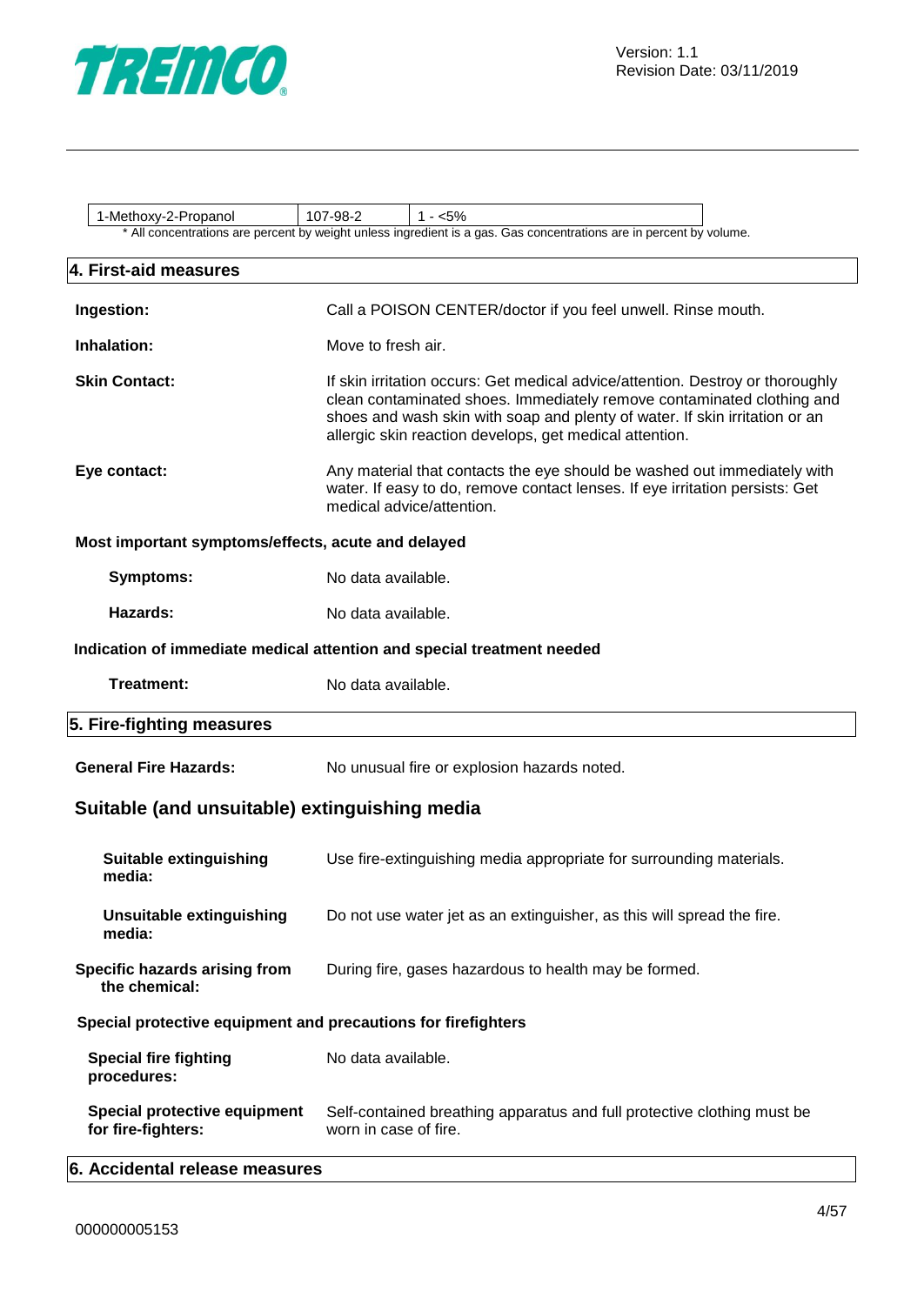

| <b>Personal precautions,</b><br>protective equipment and<br>emergency procedures: | See Section 8 of the SDS for Personal Protective Equipment. Do not touch<br>damaged containers or spilled material unless wearing appropriate<br>protective clothing. Keep unauthorized personnel away.           |
|-----------------------------------------------------------------------------------|-------------------------------------------------------------------------------------------------------------------------------------------------------------------------------------------------------------------|
| Methods and material for<br>containment and cleaning<br>up:                       | Dam and absorb spillages with sand, earth or other non-combustible<br>material. Collect spillage in containers, seal securely and deliver for<br>disposal according to local regulations.                         |
| <b>Notification Procedures:</b>                                                   | In the event of a spill or accidental release, notify relevant authorities in<br>accordance with all applicable regulations.                                                                                      |
| <b>Environmental Precautions:</b>                                                 | Avoid release to the environment. Prevent further leakage or spillage if safe<br>to do so.                                                                                                                        |
| 7. Handling and storage                                                           |                                                                                                                                                                                                                   |
| <b>Precautions for safe handling:</b>                                             | Avoid contact with eyes, skin, and clothing. Wash hands thoroughly after<br>handling. Provide adequate ventilation. Wear appropriate personal<br>protective equipment. Observe good industrial hygiene practices. |
| Conditions for safe storage,<br>including any<br>incompatibilities:               | Store away from incompatible materials. Store in original tightly closed<br>container.                                                                                                                            |

## **8. Exposure controls/personal protection**

## **Control Parameters**

#### **Occupational Exposure Limits**

| <b>Chemical Identity</b> | Type | <b>Exposure Limit Values</b> | Source                                     |
|--------------------------|------|------------------------------|--------------------------------------------|
| 1-Methoxy-2-Propanol     | TWA  | 50 ppm                       | US. ACGIH Threshold Limit Values (02 2013) |
|                          | STEL | $100$ ppm                    | US. ACGIH Threshold Limit Values (02 2013) |

| <b>Chemical name</b> | Type        | <b>Exposure Limit Values</b> |           | <b>Source</b>                                                                                                                                                          |
|----------------------|-------------|------------------------------|-----------|------------------------------------------------------------------------------------------------------------------------------------------------------------------------|
| 1-Methoxy-2-Propanol | <b>TWA</b>  | 50 ppm                       |           | Canada. British Columbia OELs. (Occupational<br>Exposure Limits for Chemical Substances,<br>Occupational Health and Safety Regulation<br>296/97, as amended) (07 2007) |
|                      | <b>STEL</b> | 75 ppm                       |           | Canada. British Columbia OELs. (Occupational<br>Exposure Limits for Chemical Substances,<br>Occupational Health and Safety Regulation<br>296/97, as amended) (07 2007) |
| 1-Methoxy-2-Propanol | <b>TWA</b>  | 50 ppm                       |           | Canada. Ontario OELs. (Control of Exposure to<br>Biological or Chemical Agents) (06 2015)                                                                              |
|                      | <b>STEL</b> | $100$ ppm                    |           | Canada. Ontario OELs. (Control of Exposure to<br>Biological or Chemical Agents) (06 2015)                                                                              |
| 1-Methoxy-2-Propanol | <b>STEL</b> | $150$ ppm                    | 553 mg/m3 | Canada. Quebec OELs. (Ministry of Labor -<br>Regulation Respecting the Quality of the Work<br>Environment) (09 2017)                                                   |
|                      | <b>TWA</b>  | $100$ ppm                    | 369 mg/m3 | Canada. Quebec OELs. (Ministry of Labor -<br>Regulation Respecting the Quality of the Work<br>Environment) (09 2017)                                                   |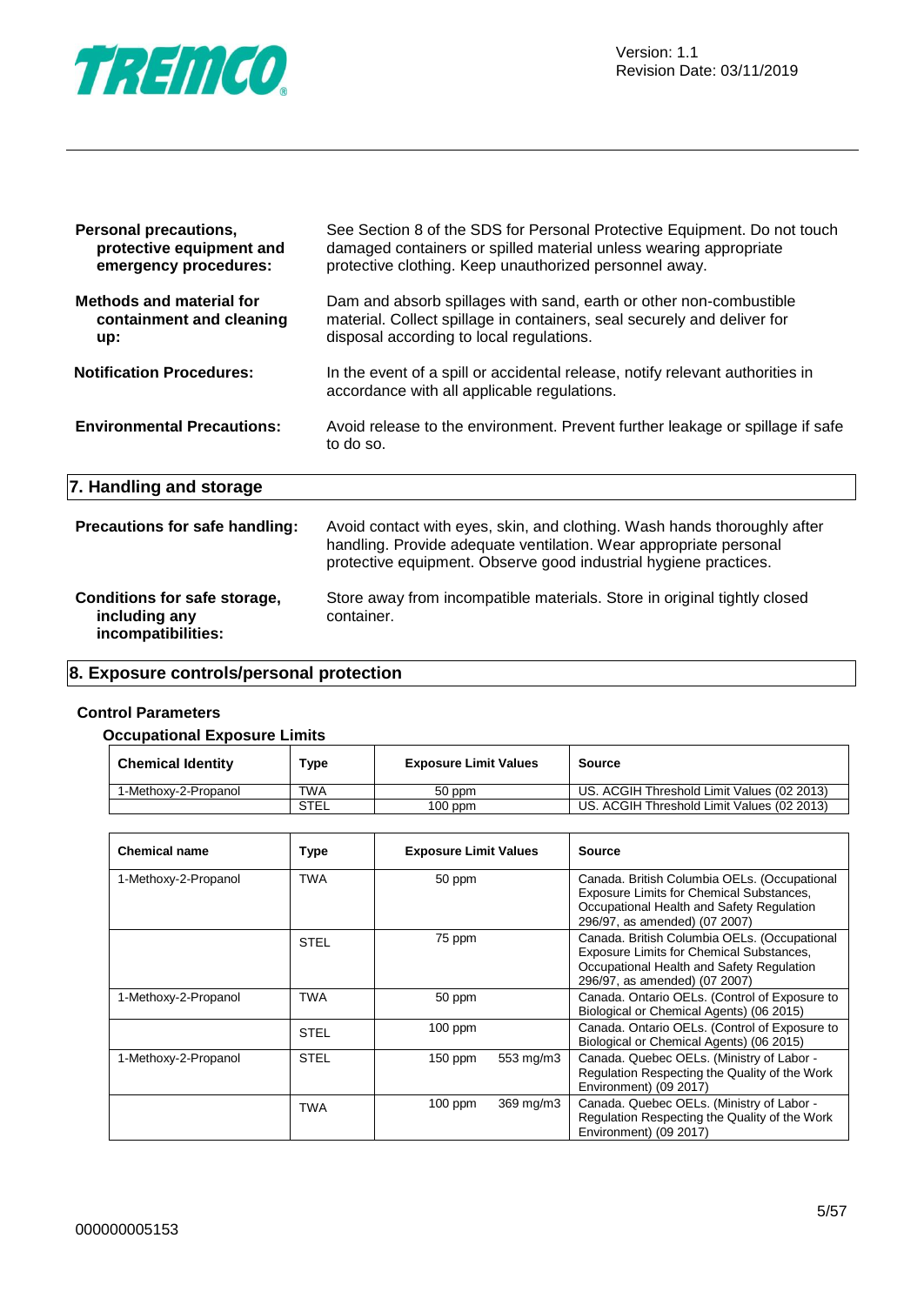

| <b>Chemical name</b>                   | <b>Type</b> | <b>Exposure Limit Values</b> |                | <b>Source</b>                                                                                                                                                          |
|----------------------------------------|-------------|------------------------------|----------------|------------------------------------------------------------------------------------------------------------------------------------------------------------------------|
| 1-Methoxy-2-Propanol                   | <b>TWA</b>  | 50 ppm                       |                | Canada. British Columbia OELs. (Occupational<br>Exposure Limits for Chemical Substances,<br>Occupational Health and Safety Regulation<br>296/97, as amended) (07 2007) |
|                                        | <b>STEL</b> | 75 ppm                       |                | Canada. British Columbia OELs. (Occupational<br>Exposure Limits for Chemical Substances,<br>Occupational Health and Safety Regulation<br>296/97, as amended) (07 2007) |
| 1-Methoxy-2-Propanol                   | <b>TWA</b>  | 50 ppm                       |                | Canada. Ontario OELs. (Control of Exposure to<br>Biological or Chemical Agents) (06 2015)                                                                              |
|                                        | <b>STEL</b> | 100 ppm                      |                | Canada. Ontario OELs. (Control of Exposure to<br>Biological or Chemical Agents) (06 2015)                                                                              |
| 1-Methoxy-2-Propanol                   | <b>STEL</b> | 150 ppm                      | 553 mg/m3      | Canada. Quebec OELs. (Ministry of Labor -<br>Regulation Respecting the Quality of the Work<br>Environment) (09 2017)                                                   |
|                                        | <b>TWA</b>  | 100 ppm                      | 369 mg/m3      | Canada. Quebec OELs. (Ministry of Labor -<br>Regulation Respecting the Quality of the Work<br>Environment) (09 2017)                                                   |
| Amorphous silica - Total               | <b>TWA</b>  |                              | $4$ mg/m $3$   | Canada. British Columbia OELs. (Occupational<br>Exposure Limits for Chemical Substances,<br>Occupational Health and Safety Regulation<br>296/97, as amended) (07 2007) |
| Amorphous silica -<br>Respirable.      | <b>TWA</b>  |                              | $1.5$ mg/m $3$ | Canada. British Columbia OELs. (Occupational<br>Exposure Limits for Chemical Substances,<br>Occupational Health and Safety Regulation<br>296/97, as amended) (07 2007) |
| Amorphous silica -<br>Respirable dust. | <b>TWA</b>  |                              | $6$ mg/m $3$   | Canada. Quebec OELs. (Ministry of Labor -<br>Regulation Respecting the Quality of the Work<br>Environment) (09 2017)                                                   |
| - Total                                | <b>TWA</b>  |                              | $4$ mg/m $3$   | Canada. British Columbia OELs. (Occupational<br>Exposure Limits for Chemical Substances,<br>Occupational Health and Safety Regulation<br>296/97, as amended) (07 2007) |
| - Respirable.                          | <b>TWA</b>  |                              | $1.5$ mg/m $3$ | Canada. British Columbia OELs. (Occupational<br>Exposure Limits for Chemical Substances,<br>Occupational Health and Safety Regulation<br>296/97, as amended) (07 2007) |
| - Respirable dust.                     | <b>TWA</b>  |                              | $6$ mg/m $3$   | Canada. Quebec OELs. (Ministry of Labor -<br>Regulation Respecting the Quality of the Work<br>Environment) (09 2017)                                                   |
| Ethylbenzene                           | <b>TWA</b>  | 20 ppm                       |                | Canada. British Columbia OELs. (Occupational<br>Exposure Limits for Chemical Substances,<br>Occupational Health and Safety Regulation<br>296/97, as amended) (09 2011) |
| Ethylbenzene                           | <b>TWA</b>  | 20 ppm                       |                | Canada. Ontario OELs. (Control of Exposure to<br>Biological or Chemical Agents) (06 2015)                                                                              |
| Ethylbenzene                           | <b>STEL</b> | $125$ ppm                    | 543 mg/m3      | Canada. Quebec OELs. (Ministry of Labor -<br>Regulation Respecting the Quality of the Work<br>Environment) (09 2017)                                                   |
|                                        | <b>TWA</b>  | $100$ ppm                    | 434 mg/m3      | Canada. Quebec OELs. (Ministry of Labor -<br>Regulation Respecting the Quality of the Work<br>Environment) (09 2017)                                                   |

#### **Appropriate Engineering Controls**

Observe good industrial hygiene practices. Observe occupational exposure limits and minimize the risk of inhalation of vapors and mist. Mechanical ventilation or local exhaust ventilation may be required.

#### **Individual protection measures, such as personal protective equipment**

**General information:** Use personal protective equipment as required.

**Eye/face protection:** Wear goggles/face shield.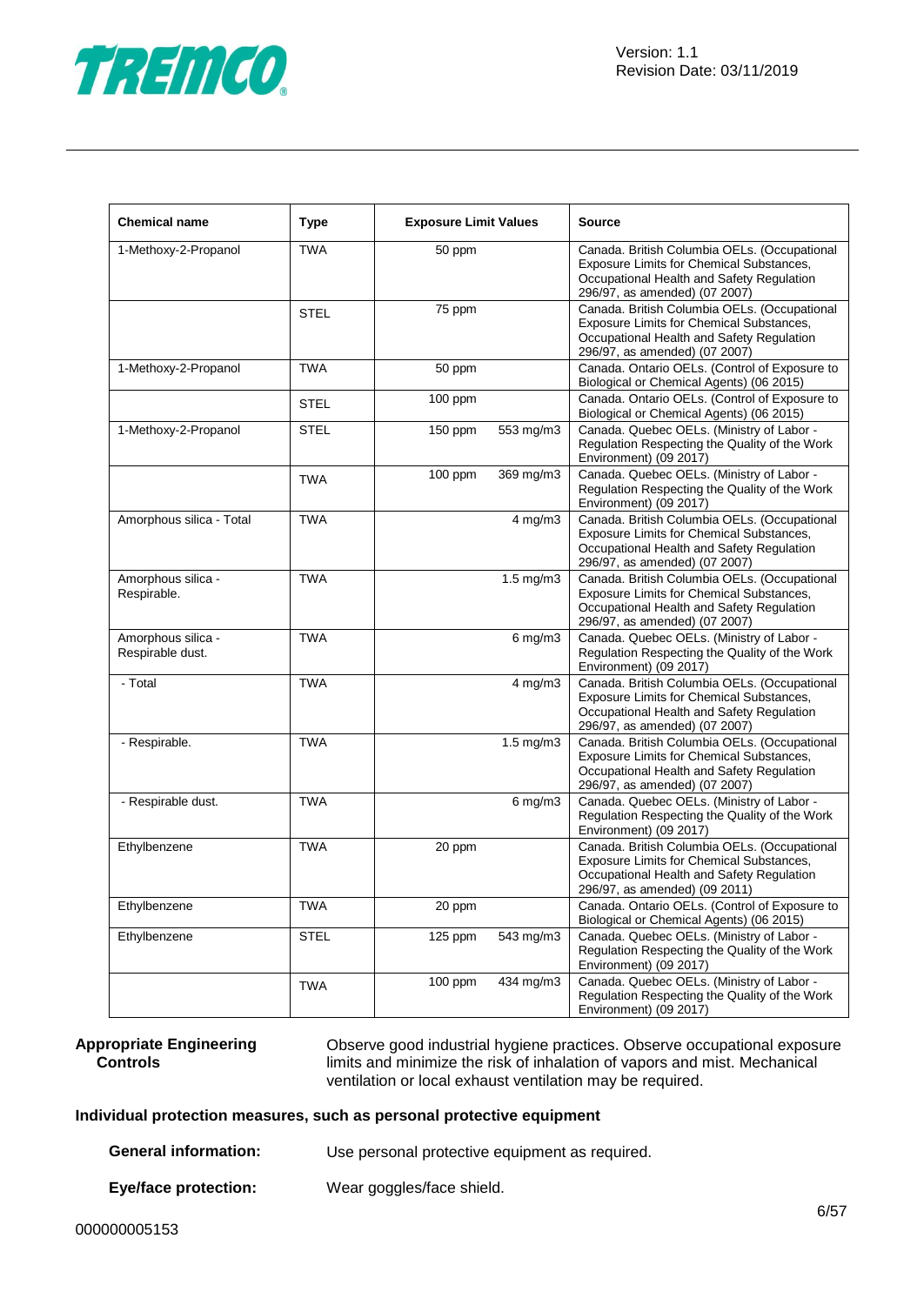

| <b>Skin Protection</b><br><b>Hand Protection:</b> | Use suitable protective gloves if risk of skin contact.                                                                                                                                        |
|---------------------------------------------------|------------------------------------------------------------------------------------------------------------------------------------------------------------------------------------------------|
| Other:                                            | Wear chemical-resistant gloves, footwear, and protective clothing<br>appropriate for the risk of exposure. Contact health and safety professional<br>or manufacturer for specific information. |
| <b>Respiratory Protection:</b>                    | In case of inadequate ventilation use suitable respirator. Seek advice from<br>local supervisor.                                                                                               |
| Hygiene measures:                                 | Observe good industrial hygiene practices. Contaminated work clothing<br>should not be allowed out of the workplace. Avoid contact with skin.                                                  |

## **9. Physical and chemical properties**

#### **Appearance**

| <b>Physical state:</b>                                | liquid                                                                                         |
|-------------------------------------------------------|------------------------------------------------------------------------------------------------|
| Form:                                                 | liquid                                                                                         |
| Color:                                                | White                                                                                          |
| Odor:                                                 | Slight odor                                                                                    |
| <b>Odor threshold:</b>                                | No data available.                                                                             |
| pH:                                                   | No data available.                                                                             |
| <b>Melting point/freezing point:</b>                  | No data available.                                                                             |
| Initial boiling point and boiling range:              | No data available.                                                                             |
| <b>Flash Point:</b>                                   | No data available.                                                                             |
| <b>Evaporation rate:</b>                              | Slower than Ether                                                                              |
| Flammability (solid, gas):                            | No.                                                                                            |
| Upper/lower limit on flammability or explosive limits |                                                                                                |
| Flammability limit - upper (%):                       | No data available.                                                                             |
| Flammability limit - lower (%):                       | No data available.                                                                             |
| Explosive limit - upper (%):                          | No data available.                                                                             |
| Explosive limit - lower (%):                          | No data available.                                                                             |
| Vapor pressure:                                       | No data available.                                                                             |
| Vapor density:                                        | Vapors are heavier than air and may travel along the floor and<br>in the bottom of containers. |
| <b>Relative density:</b>                              | 1.1                                                                                            |
| Solubility(ies)                                       |                                                                                                |
| <b>Solubility in water:</b>                           | Miscible with water.                                                                           |
| Solubility (other):                                   | No data available.                                                                             |
| Partition coefficient (n-octanol/water):              | No data available.                                                                             |
| Auto-ignition temperature:                            | No data available.                                                                             |
| <b>Decomposition temperature:</b>                     | No data available.                                                                             |
| <b>Viscosity:</b>                                     | No data available.                                                                             |
|                                                       |                                                                                                |

## **10. Stability and reactivity**

**Reactivity:** No data available.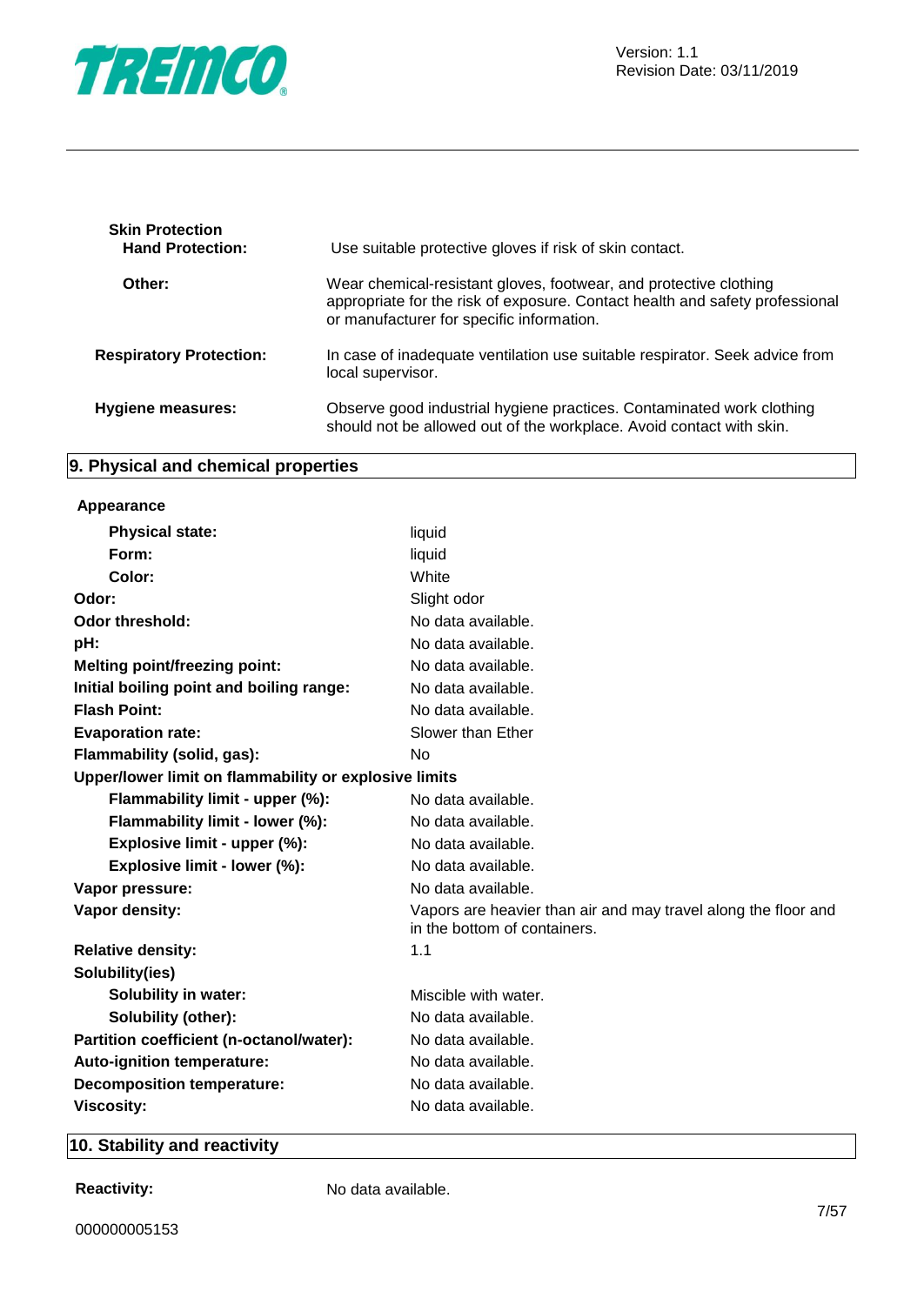

| <b>Chemical Stability:</b>                         | Material is stable under normal conditions.                                                        |  |
|----------------------------------------------------|----------------------------------------------------------------------------------------------------|--|
| <b>Possibility of hazardous</b><br>reactions:      | No data available.                                                                                 |  |
| <b>Conditions to avoid:</b>                        | Avoid heat or contamination.                                                                       |  |
| <b>Incompatible Materials:</b>                     | Amines. Epoxides. Avoid contact with acids. Bases, alkalies (organic).                             |  |
| <b>Hazardous Decomposition</b><br><b>Products:</b> | Thermal decomposition or combustion may liberate carbon oxides and<br>other toxic gases or vapors. |  |

## **11. Toxicological information**

## **Information on likely routes of exposure**

| Inhalation:          | In high concentrations, vapors, fumes or mists may irritate nose, throat and<br>mucus membranes. |
|----------------------|--------------------------------------------------------------------------------------------------|
| <b>Skin Contact:</b> | Causes mild skin irritation. May cause an allergic skin reaction.                                |
| Eye contact:         | Eye contact is possible and should be avoided.                                                   |
| Ingestion:           | May be ingested by accident. Ingestion may cause irritation and malaise.                         |

#### **Symptoms related to the physical, chemical and toxicological characteristics**

| Inhalation:          | No data available. |
|----------------------|--------------------|
| <b>Skin Contact:</b> | No data available. |
| Eye contact:         | No data available. |
| Ingestion:           | No data available. |

#### **Information on toxicological effects**

#### **Acute toxicity (list all possible routes of exposure)**

| Oral<br><b>Product:</b>                                                   | Not classified for acute toxicity based on available data. |
|---------------------------------------------------------------------------|------------------------------------------------------------|
| Specified substance(s):<br>Bisphenol A Polyglycidyl<br><b>Ether Resin</b> | LD 50 (Rat): $> 2,000$ mg/kg                               |
| 1-Methoxy-2-Propanol                                                      | LD 50 (Rat): 3,739 mg/kg                                   |
| Dermal<br><b>Product:</b>                                                 | Not classified for acute toxicity based on available data. |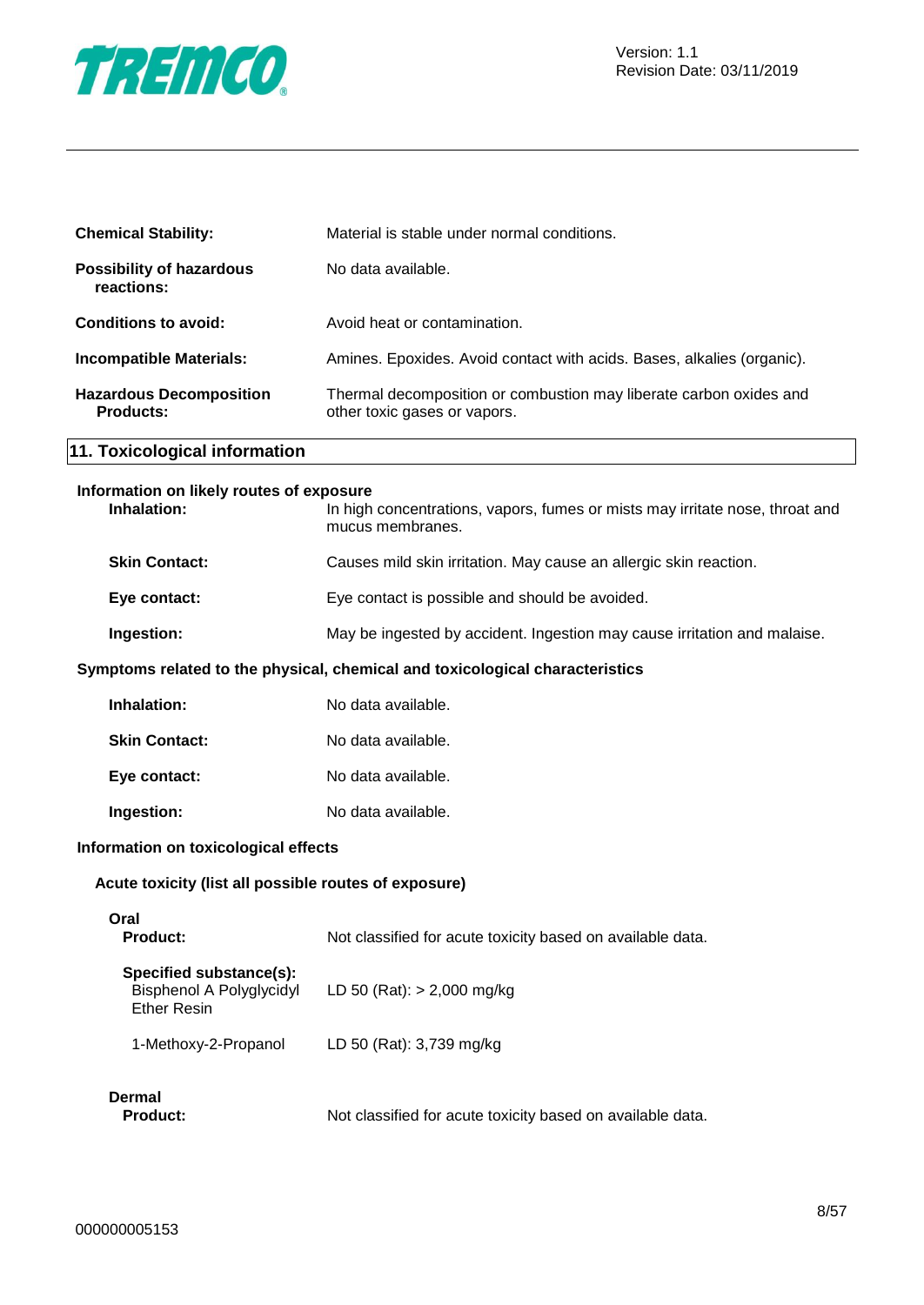

| Specified substance(s):<br><b>Bisphenol A Polyglycidyl</b><br><b>Ether Resin</b>                      | LD 50 (Rat): $> 2,000$ mg/kg                                                        |
|-------------------------------------------------------------------------------------------------------|-------------------------------------------------------------------------------------|
| 1-Methoxy-2-Propanol                                                                                  | LD 50 (Rat): > 2,000 mg/kg                                                          |
| <b>Inhalation</b><br><b>Product:</b>                                                                  | Not classified for acute toxicity based on available data.                          |
| Specified substance(s):<br>1-Methoxy-2-Propanol                                                       | LC 50 (Rat): 54.6 mg/l                                                              |
| <b>Repeated dose toxicity</b><br>Product:                                                             | No data available.                                                                  |
| <b>Skin Corrosion/Irritation</b><br><b>Product:</b>                                                   | No data available.                                                                  |
| Specified substance(s):<br><b>Bisphenol A</b><br>Polyglycidyl Ether<br>Resin                          | Irritating.<br>in vivo (Rabbit): Slightly irritating Experimental result, Key study |
| 1-Methoxy-2-Propanol                                                                                  | in vivo (Rabbit): Not irritant Experimental result, Key study                       |
| <b>Serious Eye Damage/Eye Irritation</b><br><b>Product:</b><br>Specified substance(s):                | No data available.                                                                  |
| <b>Bisphenol A</b><br>Polyglycidyl Ether<br>Resin                                                     | Strongly irritating.<br>Rabbit, 24 hrs: Slightly irritating                         |
| 1-Methoxy-2-Propanol                                                                                  | Rabbit, 24 - 72 hrs: Not irritating                                                 |
| <b>Respiratory or Skin Sensitization</b><br>Product:                                                  | No data available.                                                                  |
| Carcinogenicity<br><b>Product:</b>                                                                    | No data available.                                                                  |
| No carcinogenic components identified                                                                 | IARC Monographs on the Evaluation of Carcinogenic Risks to Humans:                  |
| US. National Toxicology Program (NTP) Report on Carcinogens:<br>No carcinogenic components identified |                                                                                     |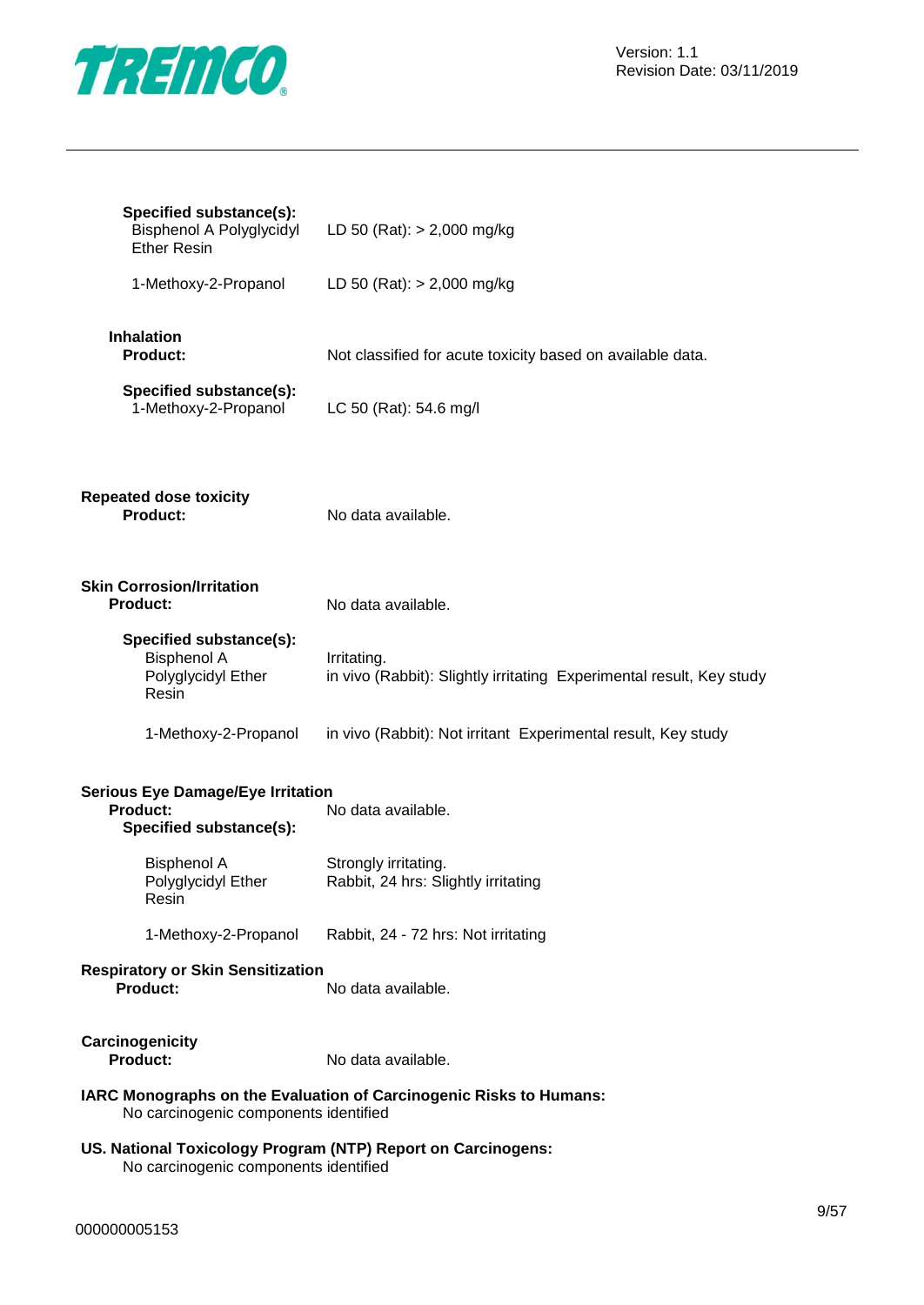

## **US. OSHA Specifically Regulated Substances (29 CFR 1910.1001-1050):**

No carcinogenic components identified

## **Germ Cell Mutagenicity**

| In vitro<br><b>Product:</b>                                                  | No data available. |
|------------------------------------------------------------------------------|--------------------|
| In vivo<br><b>Product:</b>                                                   | No data available. |
| <b>Reproductive toxicity</b><br>Product:                                     | No data available. |
| Specific Target Organ Toxicity - Single Exposure<br>Product:                 | No data available. |
| <b>Specific Target Organ Toxicity - Repeated Exposure</b><br><b>Product:</b> | No data available. |
| <b>Aspiration Hazard</b>                                                     |                    |

| <b>Product:</b> | No data available. |
|-----------------|--------------------|
|                 |                    |

**Other effects:** No data available.

### **12. Ecological information**

### **Ecotoxicity:**

| uuluaiuily.                                                                      |                                                                          |
|----------------------------------------------------------------------------------|--------------------------------------------------------------------------|
| Acute hazards to the aquatic environment:                                        |                                                                          |
| Fish<br><b>Product:</b>                                                          | No data available.                                                       |
| Specified substance(s):<br><b>Bisphenol A Polyglycidyl</b><br><b>Ether Resin</b> | LC 50 (Oncorhynchus mykiss, 96 h): 2 mg/l Experimental result, Key study |
| <b>Aquatic Invertebrates</b><br><b>Product:</b>                                  | No data available.                                                       |
| Specified substance(s):<br>Bisphenol A Polyglycidyl<br><b>Ether Resin</b>        | EC 50 (Daphnia magna, 48 h): 1.8 mg/l Experimental result, Key study     |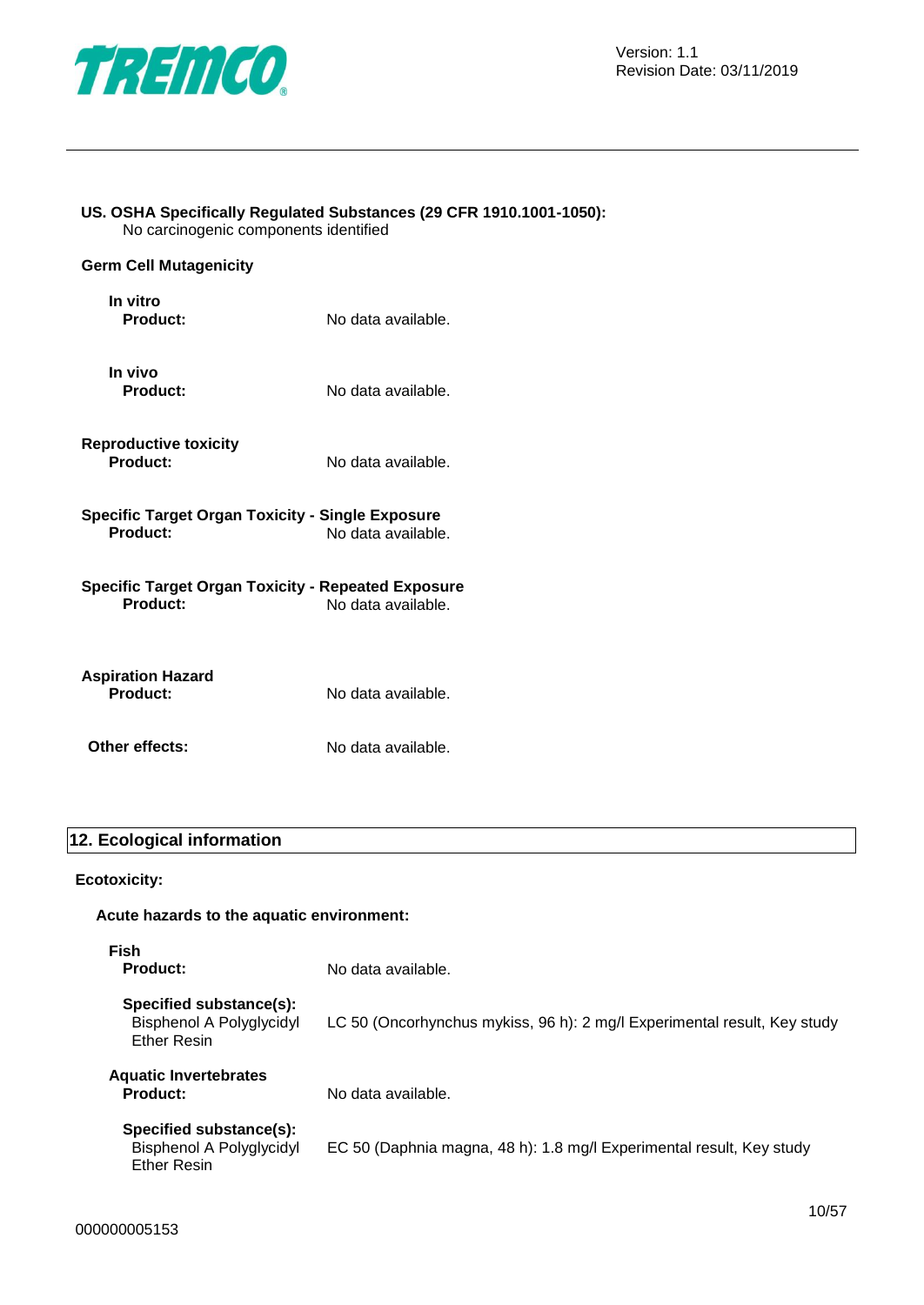

## **Chronic hazards to the aquatic environment:**

| Fish<br><b>Product:</b>                                                                                           | No data available.                                                                                                                                                            |  |
|-------------------------------------------------------------------------------------------------------------------|-------------------------------------------------------------------------------------------------------------------------------------------------------------------------------|--|
| <b>Aquatic Invertebrates</b><br><b>Product:</b>                                                                   | No data available.                                                                                                                                                            |  |
| Specified substance(s):<br>Bisphenol A Polyglycidyl<br><b>Ether Resin</b>                                         | NOEC (Daphnia magna, 21 d): 0.3 mg/l Experimental result, Key study                                                                                                           |  |
| <b>Toxicity to Aquatic Plants</b><br><b>Product:</b>                                                              | No data available.                                                                                                                                                            |  |
| <b>Persistence and Degradability</b>                                                                              |                                                                                                                                                                               |  |
| <b>Biodegradation</b><br><b>Product:</b>                                                                          | No data available.                                                                                                                                                            |  |
| <b>BOD/COD Ratio</b><br>Product:                                                                                  | No data available.                                                                                                                                                            |  |
| <b>Bioaccumulative potential</b><br><b>Bioconcentration Factor (BCF)</b><br><b>Product:</b><br>No data available. |                                                                                                                                                                               |  |
| Specified substance(s):<br><b>Bisphenol A Polyglycidyl</b><br><b>Ether Resin</b>                                  | Bioconcentration Factor (BCF): 31 Aquatic sediment QSAR, Key study                                                                                                            |  |
| Partition Coefficient n-octanol / water (log Kow)<br><b>Product:</b>                                              | No data available.                                                                                                                                                            |  |
| Specified substance(s):<br>Bisphenol A Polyglycidyl<br>Ether Resin                                                | Log Kow: 2.64 - 3.78 25 °C Yes Experimental result, Key study                                                                                                                 |  |
| <b>Mobility in soil:</b>                                                                                          | No data available.                                                                                                                                                            |  |
| Other adverse effects:                                                                                            | Harmful to aquatic life with long lasting effects.                                                                                                                            |  |
| 13. Disposal considerations                                                                                       |                                                                                                                                                                               |  |
| <b>Disposal instructions:</b>                                                                                     | Dispose of waste at an appropriate treatment and disposal facility in<br>accordance with applicable laws and regulations, and product<br>characteristics at time of disposal. |  |
| <b>Contaminated Packaging:</b>                                                                                    | No data available.                                                                                                                                                            |  |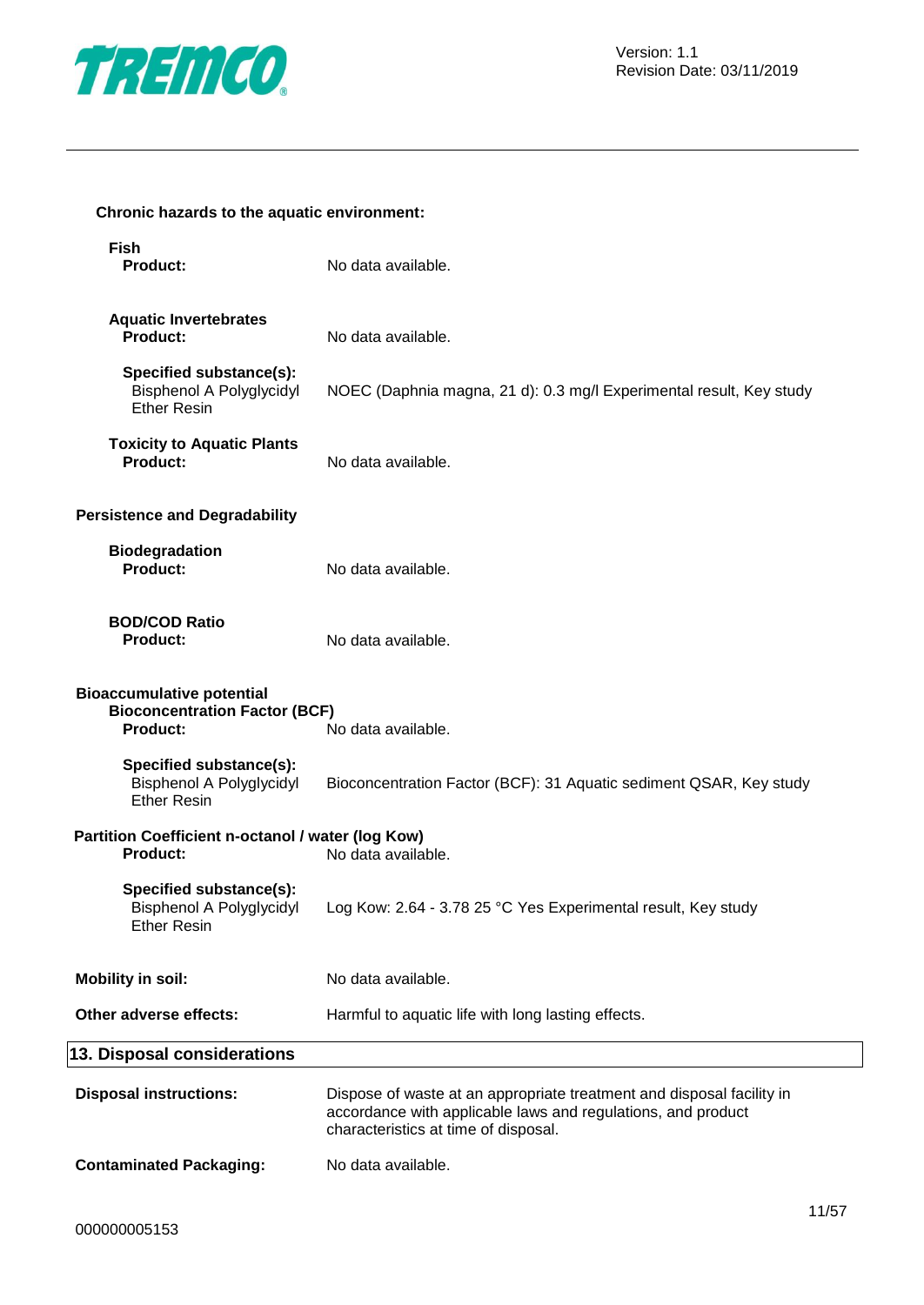

#### **14. Transport information**

#### **TDG:**

Not Regulated

#### **CFR / DOT:**

Not Regulated

#### **IMDG:**

Not Regulated

#### **15. Regulatory information**

#### **US Federal Regulations**

## **TSCA Section 12(b) Export Notification (40 CFR 707, Subpt. D)**

None present or none present in regulated quantities.

#### **US. OSHA Specifically Regulated Substances (29 CFR 1910.1001-1050)** None present or none present in regulated quantities.

#### **CERCLA Hazardous Substance List (40 CFR 302.4):**

| <b>Chemical Identity</b> | Reportable quantity |
|--------------------------|---------------------|
| 1-Methoxy-2-Propanol     | 100 lbs.            |
| Ethylbenzene             | 1000 lbs.           |

#### **Superfund Amendments and Reauthorization Act of 1986 (SARA)**

#### **Hazard categories**

Immediate (Acute) Health Hazards Respiratory or Skin Sensitization

#### **SARA 302 Extremely Hazardous Substance**

None present or none present in regulated quantities.

#### **SARA 304 Emergency Release Notification**

| <b>Chemical Identity</b> | <b>Reportable quantity</b> |
|--------------------------|----------------------------|
| 1-Methoxy-2-Propanol     | $100$ lbs.                 |
| Ethylbenzene             | 1000 lbs.                  |

**SARA 311/312 Hazardous Chemical Threshold Planning Quantity** Bisphenol A Polyglycidyl Ether Resin 10000 lbs 1-Methoxy-2-Propanol 10000 lbs

#### **SARA 313 (TRI Reporting)**

None present or none present in regulated quantities.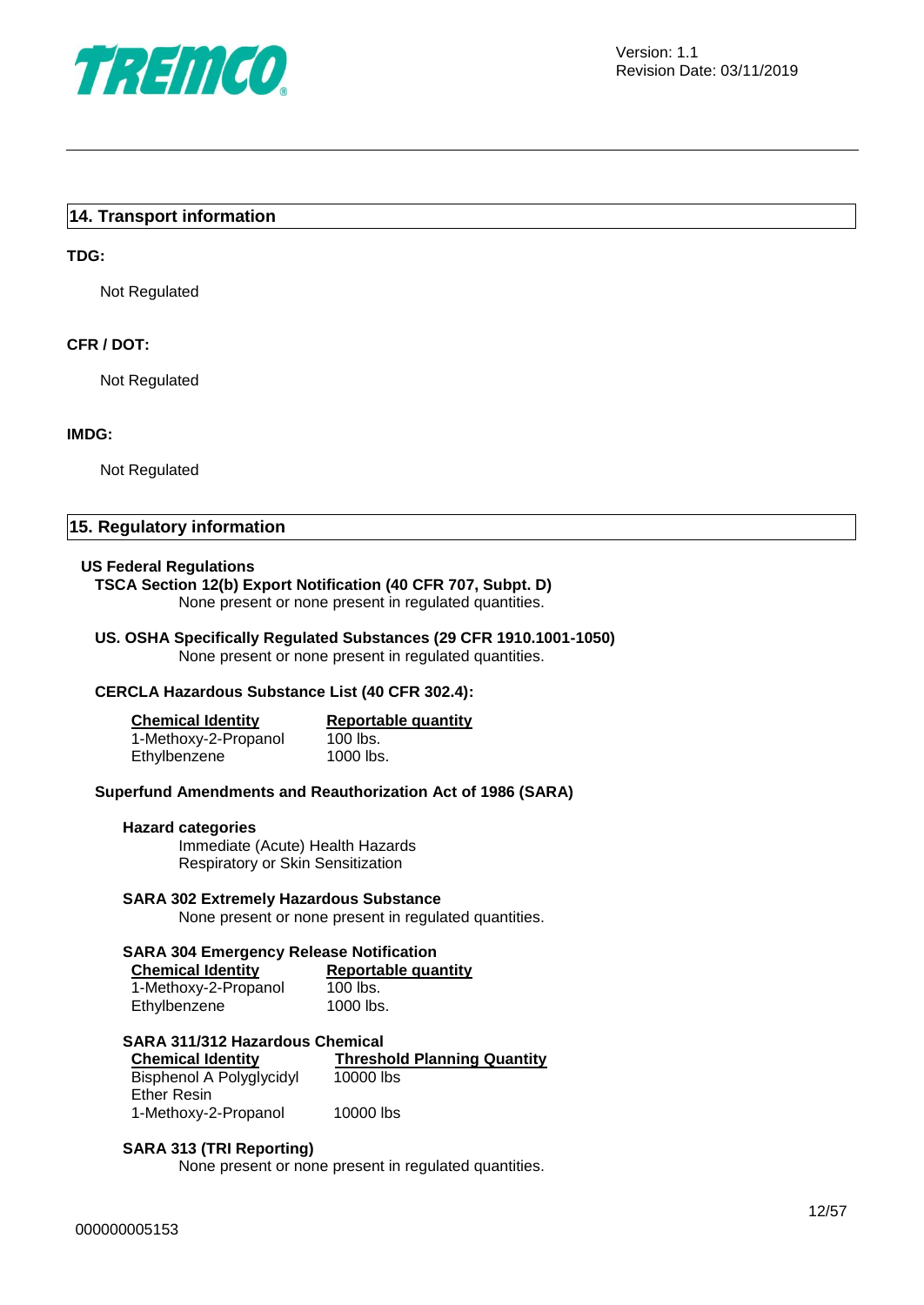

Version: 1.1 Revision Date: 03/11/2019

**Clean Air Act (CAA) Section 112(r) Accidental Release Prevention (40 CFR 68.130)** None present or none present in regulated quantities.

**Clean Water Act Section 311 Hazardous Substances (40 CFR 117.3)** None present or none present in regulated quantities.

#### **US State Regulations**

#### **US. California Proposition 65**



#### **WARNING**

Cancer - www.P65Warnings.ca.gov

**US. New Jersey Worker and Community Right-to-Know Act Chemical Identity** 1-Methoxy-2-Propanol

**US. Massachusetts RTK - Substance List Chemical Identity** 1-Methoxy-2-Propanol

**US. Pennsylvania RTK - Hazardous Substances Chemical Identity** 1-Methoxy-2-Propanol

**US. Rhode Island RTK Chemical Identity**

1-Methoxy-2-Propanol

#### **International regulations**

#### **Montreal protocol**

Not applicable

## **Stockholm convention**

Not applicable

#### **Rotterdam convention**

Not applicable

#### **Kyoto protocol** Not applicable

**VOC:** When appropriately mixed with the other part, product has a VOC less water and exempt solvent of: 68 g/l

| Regulatory VOC (less water and<br>exempt solvent) | : 175 g/l 175 g/l   |
|---------------------------------------------------|---------------------|
| VOC Method 310                                    | $\therefore$ 2.33 % |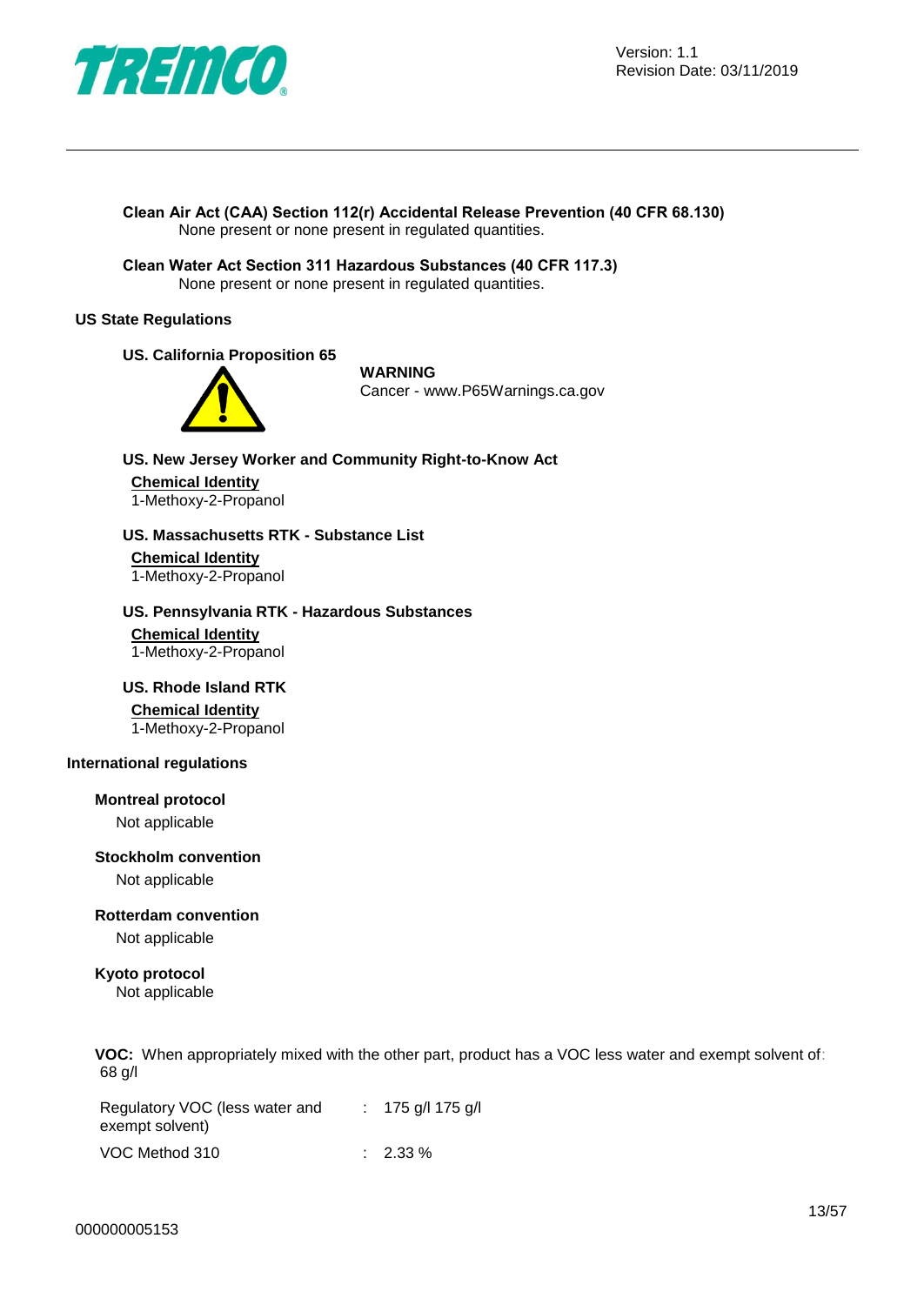

| <b>Inventory Status:</b><br>Australia AICS: | One or more components in this product are<br>not listed on or exempt from the Inventory. |
|---------------------------------------------|-------------------------------------------------------------------------------------------|
| Canada DSL Inventory List:                  | All components in this product are listed on or<br>exempt from the Inventory.             |
| EINECS, ELINCS or NLP:                      | One or more components in this product are<br>not listed on or exempt from the Inventory. |
| Japan (ENCS) List:                          | One or more components in this product are<br>not listed on or exempt from the Inventory. |
| China Inv. Existing Chemical Substances:    | One or more components in this product are<br>not listed on or exempt from the Inventory. |
| Korea Existing Chemicals Inv. (KECI):       | One or more components in this product are<br>not listed on or exempt from the Inventory. |
| Canada NDSL Inventory:                      | One or more components in this product are<br>not listed on or exempt from the Inventory. |
| Philippines PICCS:                          | One or more components in this product are<br>not listed on or exempt from the Inventory. |
| US TSCA Inventory:                          | All components in this product are listed on or<br>exempt from the Inventory.             |
| New Zealand Inventory of Chemicals:         | One or more components in this product are<br>not listed on or exempt from the Inventory. |
| Japan ISHL Listing:                         | One or more components in this product are<br>not listed on or exempt from the Inventory. |
| Japan Pharmacopoeia Listing:                | One or more components in this product are<br>not listed on or exempt from the Inventory. |
| Ontario Inventory:                          | One or more components in this product are<br>not listed on or exempt from the Inventory. |
| Mexico INSQ:                                | One or more components in this product are<br>not listed on or exempt from the Inventory. |
| Taiwan Chemical Substance Inventory:        | One or more components in this product are<br>not listed on or exempt from the Inventory. |

## **16.Other information, including date of preparation or last revision**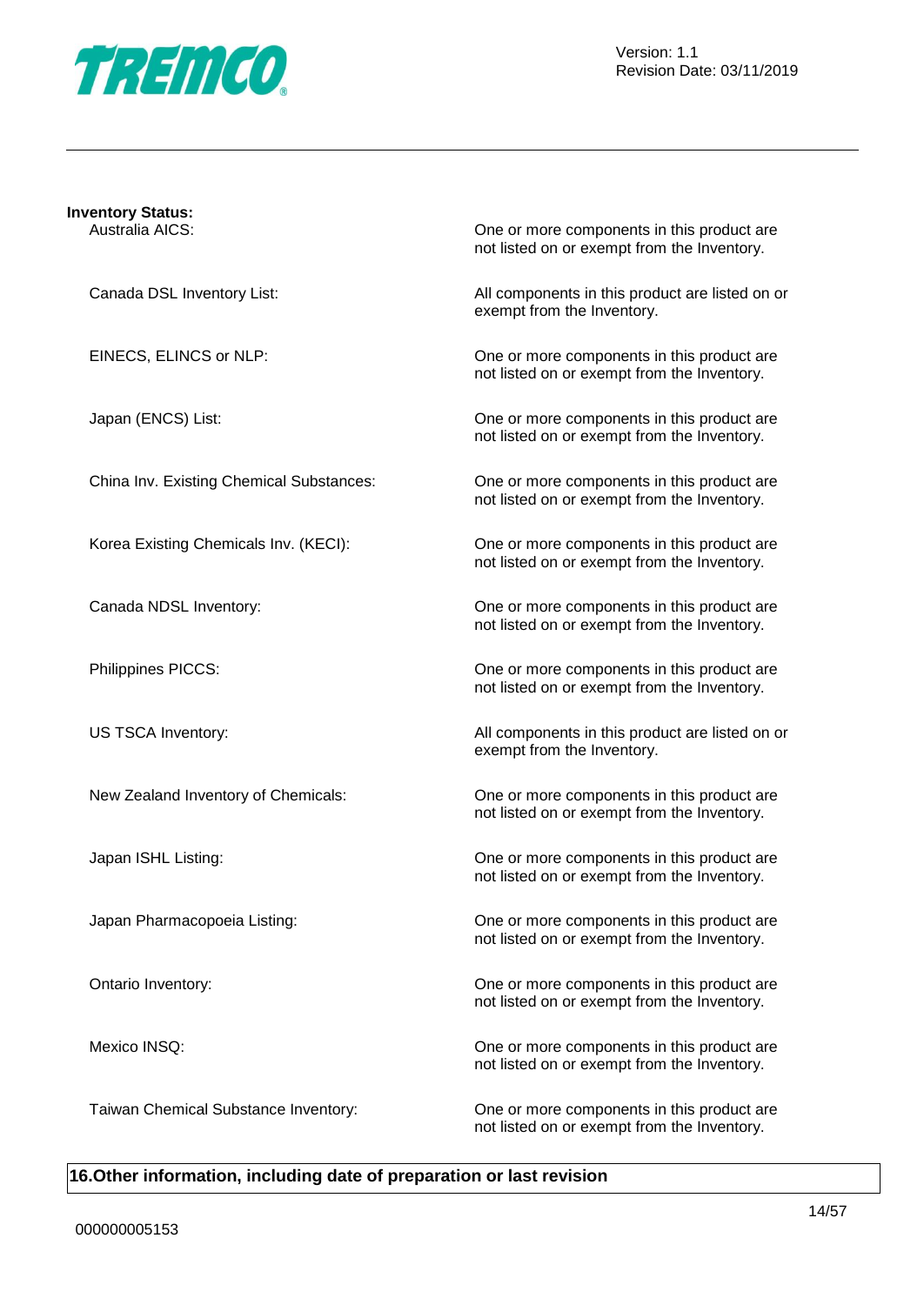

| <b>Revision Date:</b>       | 03/11/2019                                                                                                                                                                                                                                                                                                 |
|-----------------------------|------------------------------------------------------------------------------------------------------------------------------------------------------------------------------------------------------------------------------------------------------------------------------------------------------------|
| <b>Version #:</b>           | 1.1                                                                                                                                                                                                                                                                                                        |
| <b>Further Information:</b> | No data available.                                                                                                                                                                                                                                                                                         |
| Disclaimer:                 | For Industrial Use Only. Keep out of Reach of Children. The hazard<br>information herein is offered solely for the consideration of the user, subject<br>to their own investigation of compliance with applicable regulations, including<br>the safe use of the product under every foreseeable condition. |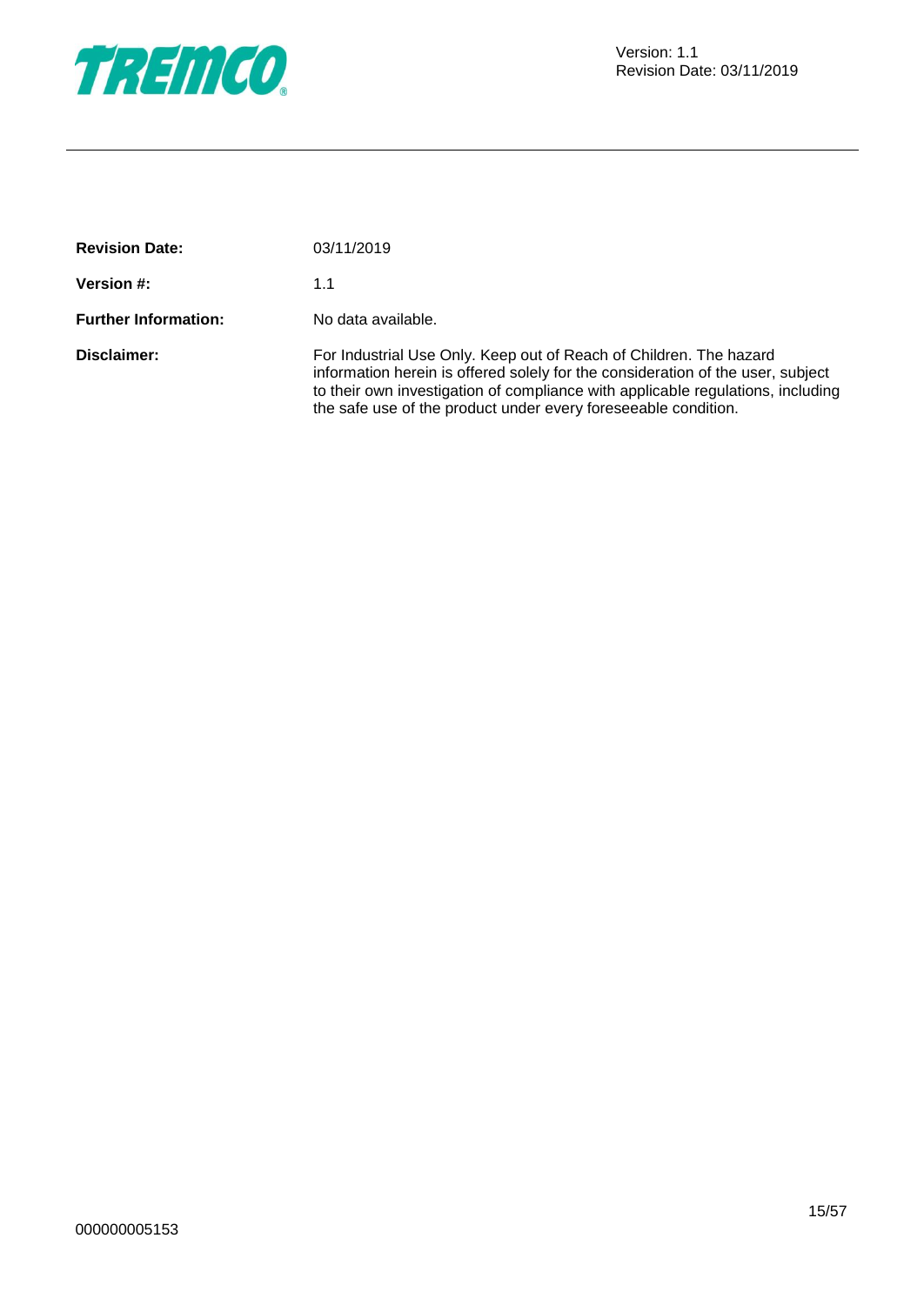

Version: 1.1 Revision Date: 03/11/2019

# **SAFETY DATA SHEET**

#### **1. Identification**

**Product identifier:** TREMprime Multi Surface Urethane Primer-Part B **Product Code:** 252102 504

#### **Recommended use and restriction on use**

**Recommended use:** Sealant **Restrictions on use:** Not known.

#### **Manufacturer/Importer/Supplier/Distributor Information**

Tremco U.S Sealants 3735 Green Road Beachwood OH 44122 US

| <b>Contact person:</b> |                                    |  |
|------------------------|------------------------------------|--|
| Telephone:             |                                    |  |
|                        | <b>Emergency telephone number:</b> |  |

**Contact person:** EH&S Department **Telephone:** 216-292-5000 **Emergency telephone number:** 1-800-424-9300 (US); 1-613-996-6666 (Canada)

#### **2. Hazard(s) identification**

#### **Hazard Classification**

#### **Health Hazards**

| <b>Skin Corrosion/Irritation</b>  | Category 2  |
|-----------------------------------|-------------|
| Serious Eye Damage/Eye Irritation | Category 2A |
| Skin sensitizer                   | Category 1  |

#### **Unknown toxicity - Health**

| Acute toxicity, oral              | 3%      |
|-----------------------------------|---------|
| Acute toxicity, dermal            | 3%      |
| Acute toxicity, inhalation, vapor | 19.32 % |
| Acute toxicity, inhalation, dust  | 17.82 % |
| or mist                           |         |

#### **Unknown toxicity - Environment**

| Acute hazards to the aquatic<br>environment   | 99.98% |
|-----------------------------------------------|--------|
| Chronic hazards to the aquatic<br>environment | 100 %  |

| Acute hazards to the aquatic   | 99.98%  |
|--------------------------------|---------|
| environment                    |         |
| Chronic hazards to the aquatic | 100 $%$ |
| environment                    |         |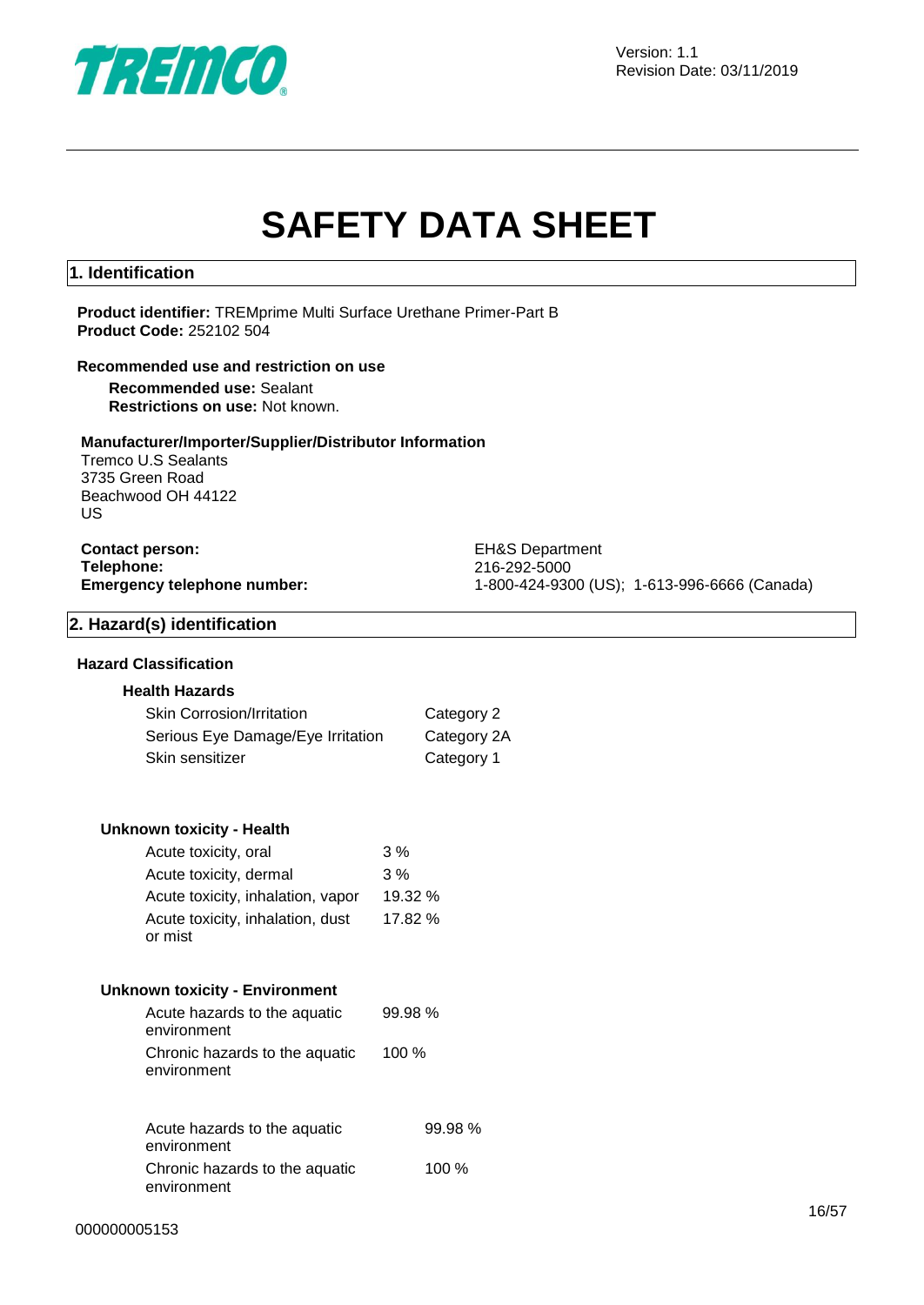

#### **Label Elements**

**Hazard Symbol:**

| <b>Signal Word:</b>                           | Warning                                                                                                                                                                                                                                                                                                                                                                                           |
|-----------------------------------------------|---------------------------------------------------------------------------------------------------------------------------------------------------------------------------------------------------------------------------------------------------------------------------------------------------------------------------------------------------------------------------------------------------|
| <b>Hazard Statement:</b>                      | Causes skin irritation.<br>Causes serious eye irritation.<br>May cause an allergic skin reaction.                                                                                                                                                                                                                                                                                                 |
| <b>Precautionary</b><br><b>Statements</b>     |                                                                                                                                                                                                                                                                                                                                                                                                   |
| <b>Prevention:</b>                            | Wash thoroughly after handling. Wear protective gloves/protective<br>clothing/eye protection/face protection. Avoid breathing<br>dust/fume/gas/mist/vapors/spray. Contaminated work clothing should not be<br>allowed out of the workplace.                                                                                                                                                       |
| Response:                                     | IF IN EYES: Rinse cautiously with water for several minutes. Remove<br>contact lenses, if present and easy to do. Continue rinsing. If eye irritation<br>persists: Get medical advice/attention. IF ON SKIN: Wash with plenty of<br>water If skin irritation or rash occurs: Get medical advice/attention.<br>Specific treatment (see on this label). Wash contaminated clothing before<br>reuse. |
| Disposal:                                     | Dispose of contents/container to an appropriate treatment and disposal<br>facility in accordance with applicable laws and regulations, and product<br>characteristics at time of disposal.                                                                                                                                                                                                        |
| Hazard(s) not otherwise<br>classified (HNOC): | None.                                                                                                                                                                                                                                                                                                                                                                                             |

#### **3. Composition/information on ingredients**

#### **Mixtures**

| <b>Chemical Identity</b>                                                                                         | <b>CAS number</b> | <b>Content in percent <math>(\%)^*</math></b> |  |
|------------------------------------------------------------------------------------------------------------------|-------------------|-----------------------------------------------|--|
| Isophoronediamine                                                                                                | 2855-13-2         | $0.1 - 1\%$                                   |  |
| m-Xvlenediamine                                                                                                  | 1477-55-0         | $0.1 - 1\%$                                   |  |
| * All concentrations are persont by woight upless ingradiant is a gas. Cas concentrations are in persont by volu |                   |                                               |  |

All concentrations are percent by weight unless ingredient is a gas. Gas concentrations are in percent by volume.

## **4. First-aid measures**

**Ingestion:** Call a POISON CENTER/doctor if you feel unwell. Rinse mouth.

**Inhalation:** Move to fresh air.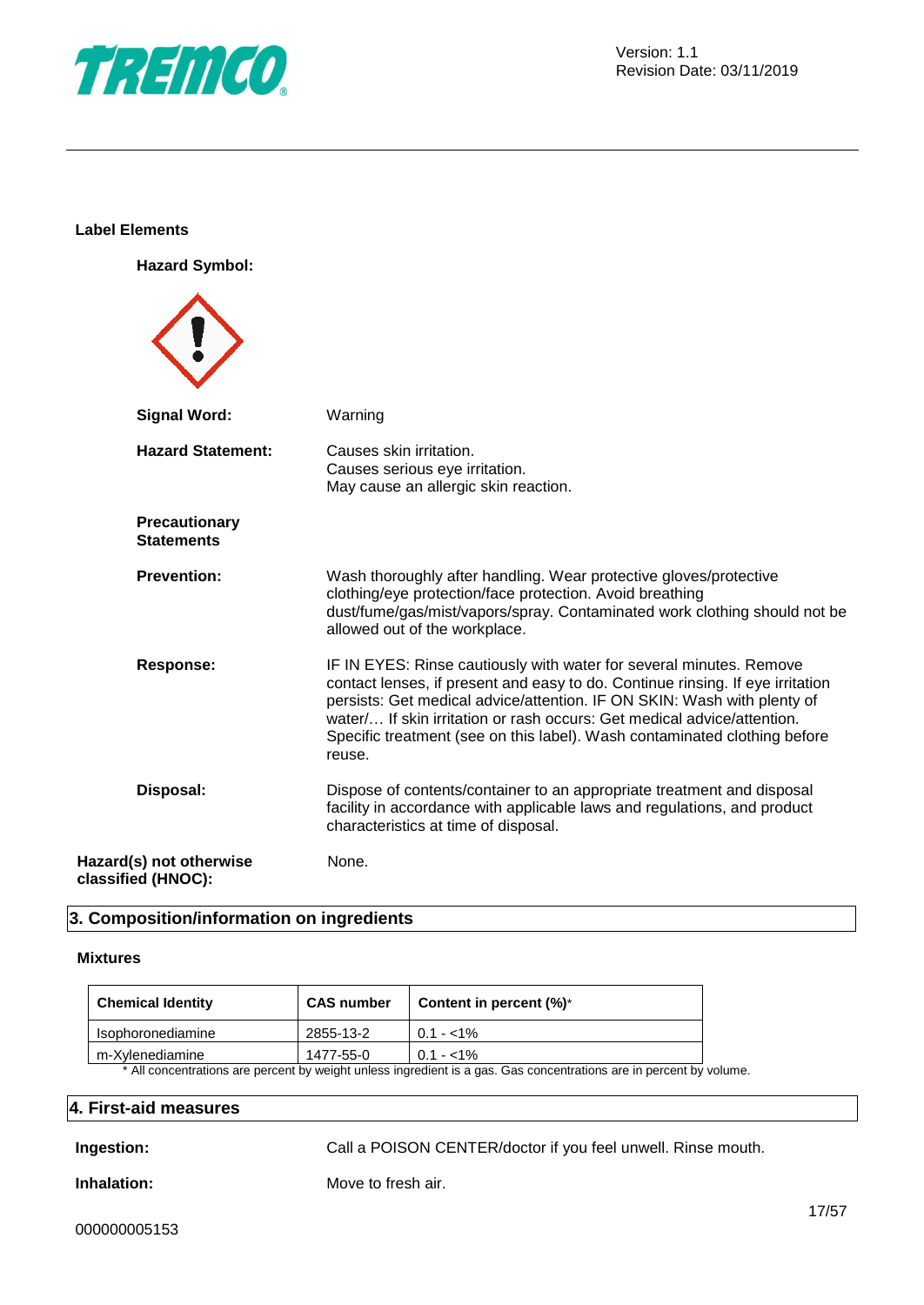

| <b>Skin Contact:</b>                                                       | Get medical attention. Destroy or thoroughly clean contaminated shoes.<br>Immediately remove contaminated clothing and shoes and wash skin with<br>soap and plenty of water. If skin irritation or an allergic skin reaction<br>develops, get medical attention. |
|----------------------------------------------------------------------------|------------------------------------------------------------------------------------------------------------------------------------------------------------------------------------------------------------------------------------------------------------------|
| Eye contact:                                                               | Immediately flush with plenty of water for at least 15 minutes. If easy to do,<br>remove contact lenses. Get medical attention.                                                                                                                                  |
| Most important symptoms/effects, acute and delayed                         |                                                                                                                                                                                                                                                                  |
| <b>Symptoms:</b>                                                           | No data available.                                                                                                                                                                                                                                               |
| <b>Hazards:</b>                                                            | No data available.                                                                                                                                                                                                                                               |
|                                                                            | Indication of immediate medical attention and special treatment needed                                                                                                                                                                                           |
| Treatment:                                                                 | No data available.                                                                                                                                                                                                                                               |
| 5. Fire-fighting measures                                                  |                                                                                                                                                                                                                                                                  |
| <b>General Fire Hazards:</b>                                               | No unusual fire or explosion hazards noted.                                                                                                                                                                                                                      |
| Suitable (and unsuitable) extinguishing media                              |                                                                                                                                                                                                                                                                  |
| <b>Suitable extinguishing</b><br>media:                                    | Use fire-extinguishing media appropriate for surrounding materials.                                                                                                                                                                                              |
| <b>Unsuitable extinguishing</b><br>media:                                  | Do not use water jet as an extinguisher, as this will spread the fire.                                                                                                                                                                                           |
| Specific hazards arising from<br>the chemical:                             | During fire, gases hazardous to health may be formed.                                                                                                                                                                                                            |
| Special protective equipment and precautions for firefighters              |                                                                                                                                                                                                                                                                  |
| <b>Special fire fighting</b><br>procedures:                                | No data available.                                                                                                                                                                                                                                               |
| <b>Special protective equipment</b><br>for fire-fighters:                  | Self-contained breathing apparatus and full protective clothing must be<br>worn in case of fire.                                                                                                                                                                 |
| 6. Accidental release measures                                             |                                                                                                                                                                                                                                                                  |
| Personal precautions,<br>protective equipment and<br>emergency procedures: | See Section 8 of the SDS for Personal Protective Equipment. Do not touch<br>damaged containers or spilled material unless wearing appropriate<br>protective clothing. Keep unauthorized personnel away.                                                          |
| <b>Methods and material for</b>                                            | Dam and absorb spillages with sand, earth or other non-combustible                                                                                                                                                                                               |

**containment and cleaning**  Dam and absorb spillages with sand, earth or other non-combustible material. Collect spillage in containers, seal securely and deliver for disposal according to local regulations.

**up:**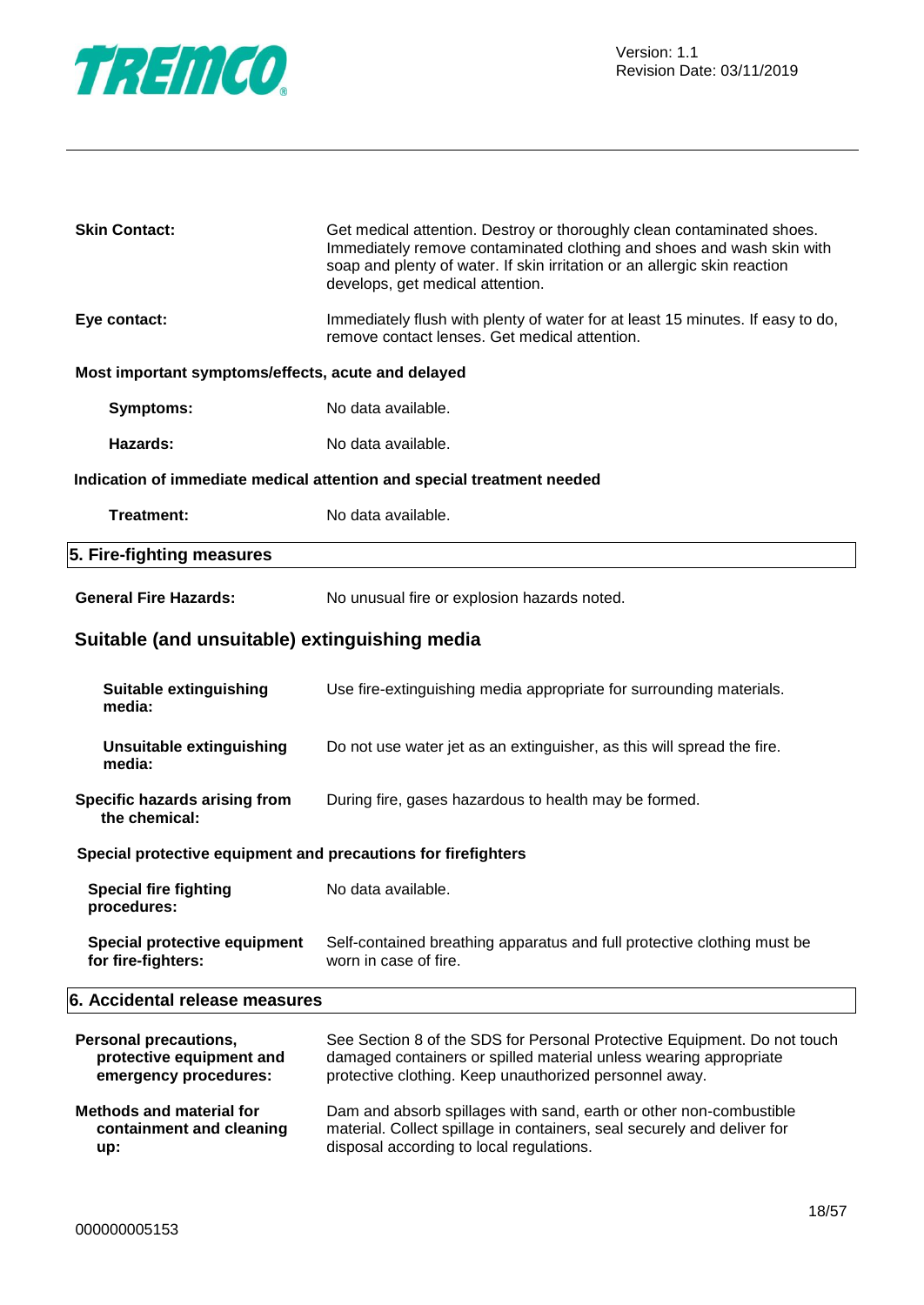

| <b>Notification Procedures:</b>                                     | In the event of a spill or accidental release, notify relevant authorities in<br>accordance with all applicable regulations.                                                                                                                                           |
|---------------------------------------------------------------------|------------------------------------------------------------------------------------------------------------------------------------------------------------------------------------------------------------------------------------------------------------------------|
| <b>Environmental Precautions:</b>                                   | Do not contaminate water sources or sewer. Prevent further leakage or<br>spillage if safe to do so.                                                                                                                                                                    |
| 7. Handling and storage                                             |                                                                                                                                                                                                                                                                        |
| <b>Precautions for safe handling:</b>                               | Provide adequate ventilation. Wear appropriate personal protective<br>equipment. Observe good industrial hygiene practices. Avoid contact with<br>eyes. Wash hands thoroughly after handling. Avoid contact with skin. Avoid<br>contact with eyes, skin, and clothing. |
| Conditions for safe storage,<br>including any<br>incompatibilities: | Store away from incompatible materials. Store in original tightly closed<br>container.                                                                                                                                                                                 |

## **8. Exposure controls/personal protection**

#### **Control Parameters**

#### **Occupational Exposure Limits**

| <b>Chemical Identity</b>                              | Type    | <b>Exposure Limit Values</b> | Source                                              |
|-------------------------------------------------------|---------|------------------------------|-----------------------------------------------------|
| m-Xvlenediamine                                       | Ceilina |                              | 0.1 mg/m3   US. ACGIH Threshold Limit Values (2011) |
| None of the components have assigned exposure limits. |         |                              |                                                     |

| <b>Chemical name</b>           | Type           | <b>Exposure Limit Values</b> | <b>Source</b>                                                                                                                                                          |
|--------------------------------|----------------|------------------------------|------------------------------------------------------------------------------------------------------------------------------------------------------------------------|
| m-Xylenediamine                | <b>CEILING</b> | $0.1$ mg/m $3$               | Canada. British Columbia OELs. (Occupational<br>Exposure Limits for Chemical Substances,<br>Occupational Health and Safety Regulation<br>296/97, as amended) (07 2007) |
| m-Xylenediamine                | <b>CEV</b>     | $0.1 \text{ mg/m}$ 3         | Canada. Ontario OELs. (Control of Exposure to<br>Biological or Chemical Agents) (11 2010)                                                                              |
| m-Xylenediamine                | <b>CEILING</b> | $0.1 \text{ mg/m}$ 3         | Canada. Quebec OELs. (Ministry of Labor -<br>Regulation Respecting the Quality of the Work<br>Environment) (09 2017)                                                   |
| Ethylene glycol - Vapor.       | <b>CEILING</b> | 50 ppm                       | Canada. British Columbia OELs. (Occupational<br>Exposure Limits for Chemical Substances,<br>Occupational Health and Safety Regulation<br>296/97, as amended) (07 2007) |
| Ethylene glycol - Aerosol.     | <b>CEILING</b> | $100$ mg/m $3$               | Canada. British Columbia OELs. (Occupational<br>Exposure Limits for Chemical Substances,<br>Occupational Health and Safety Regulation<br>296/97, as amended) (07 2007) |
| Ethylene glycol - Particulate. | <b>TWA</b>     | $10 \text{ mg/m}$            | Canada. British Columbia OELs. (Occupational<br>Exposure Limits for Chemical Substances,<br>Occupational Health and Safety Regulation<br>296/97, as amended) (07 2007) |
|                                | <b>STEL</b>    | $20 \text{ mg/m}$ 3          | Canada. British Columbia OELs. (Occupational<br>Exposure Limits for Chemical Substances,<br>Occupational Health and Safety Regulation<br>296/97, as amended) (07 2007) |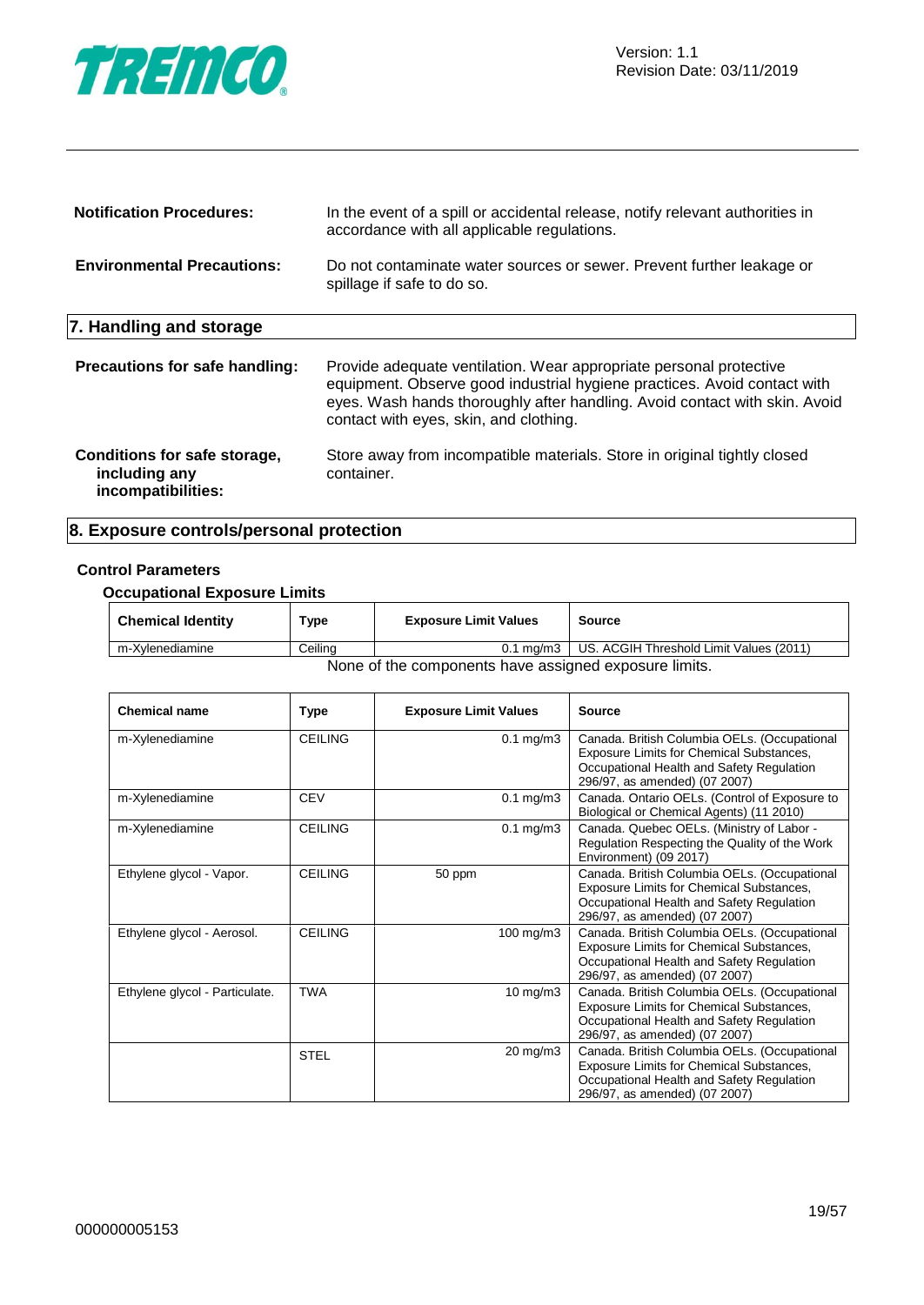

| Ethylene glycol - Aerosol.             | <b>CEV</b>     |        | 100 mg/m3            | Canada. Ontario OELs. (Control of Exposure to<br>Biological or Chemical Agents) (11 2010)                                                                              |
|----------------------------------------|----------------|--------|----------------------|------------------------------------------------------------------------------------------------------------------------------------------------------------------------|
| Ethylene glycol - Vapor and<br>mist    | <b>CEILING</b> | 50 ppm | 127 mg/m3            | Canada. Quebec OELs. (Ministry of Labor -<br>Regulation Respecting the Quality of the Work<br>Environment) (09 2017)                                                   |
| Amorphous silica - Total               | <b>TWA</b>     |        | $4 \text{ mg/m}$ 3   | Canada. British Columbia OELs. (Occupational<br>Exposure Limits for Chemical Substances,<br>Occupational Health and Safety Regulation<br>296/97, as amended) (07 2007) |
| Amorphous silica -<br>Respirable.      | <b>TWA</b>     |        | $1.5 \text{ mg/m}$ 3 | Canada. British Columbia OELs. (Occupational<br>Exposure Limits for Chemical Substances,<br>Occupational Health and Safety Regulation<br>296/97, as amended) (07 2007) |
| Amorphous silica -<br>Respirable dust. | <b>TWA</b>     |        | $6 \,\mathrm{mg/m3}$ | Canada. Quebec OELs. (Ministry of Labor -<br>Regulation Respecting the Quality of the Work<br>Environment) (09 2017)                                                   |
| - Total                                | <b>TWA</b>     |        | $4 \text{ mg/m}$ 3   | Canada. British Columbia OELs. (Occupational<br>Exposure Limits for Chemical Substances,<br>Occupational Health and Safety Regulation<br>296/97, as amended) (07 2007) |
| - Respirable.                          | <b>TWA</b>     |        | $1.5 \text{ mg/m}$ 3 | Canada. British Columbia OELs. (Occupational<br>Exposure Limits for Chemical Substances,<br>Occupational Health and Safety Regulation<br>296/97, as amended) (07 2007) |
| - Respirable dust.                     | <b>TWA</b>     |        | $6$ mg/m $3$         | Canada. Quebec OELs. (Ministry of Labor -<br>Regulation Respecting the Quality of the Work<br>Environment) (09 2017)                                                   |

|                 | <b>Appropriate Engineering</b> |
|-----------------|--------------------------------|
| <b>Controls</b> |                                |

Observe good industrial hygiene practices. Observe occupational exposure limits and minimize the risk of inhalation of vapors and mist. Mechanical ventilation or local exhaust ventilation may be required.

#### **Individual protection measures, such as personal protective equipment**

| <b>General information:</b>                       | Provide easy access to water supply and eye wash facilities. Good general<br>ventilation (typically 10 air changes per hour) should be used. Ventilation<br>rates should be matched to conditions. If applicable, use process<br>enclosures, local exhaust ventilation, or other engineering controls to<br>maintain airborne levels below recommended exposure limits. If exposure<br>limits have not been established, maintain airborne levels to an acceptable<br>level. |
|---------------------------------------------------|------------------------------------------------------------------------------------------------------------------------------------------------------------------------------------------------------------------------------------------------------------------------------------------------------------------------------------------------------------------------------------------------------------------------------------------------------------------------------|
|                                                   |                                                                                                                                                                                                                                                                                                                                                                                                                                                                              |
| <b>Eye/face protection:</b>                       | Wear safety glasses with side shields (or goggles).                                                                                                                                                                                                                                                                                                                                                                                                                          |
| <b>Skin Protection</b><br><b>Hand Protection:</b> | Use suitable protective gloves if risk of skin contact.                                                                                                                                                                                                                                                                                                                                                                                                                      |
| Other:                                            | Wear chemical-resistant gloves, footwear, and protective clothing<br>appropriate for the risk of exposure. Contact health and safety professional<br>or manufacturer for specific information.                                                                                                                                                                                                                                                                               |
| <b>Respiratory Protection:</b>                    | In case of inadequate ventilation use suitable respirator. Seek advice from<br>local supervisor.                                                                                                                                                                                                                                                                                                                                                                             |
| <b>Hygiene measures:</b>                          | Avoid contact with eyes. Observe good industrial hygiene practices. Wash<br>contaminated clothing before reuse. Avoid contact with skin. Wash hands<br>before breaks and immediately after handling the product. Contaminated<br>work clothing should not be allowed out of the workplace.                                                                                                                                                                                   |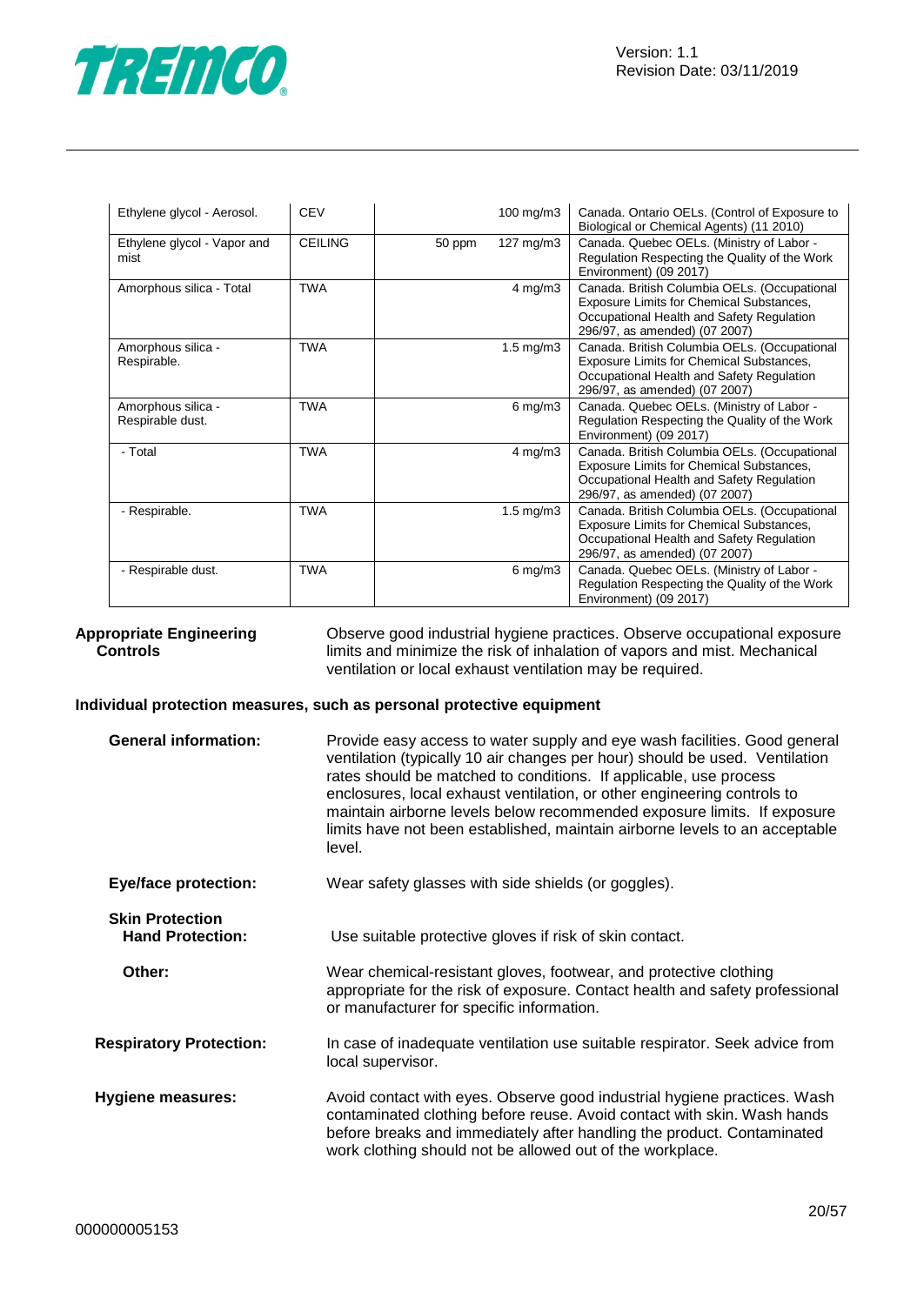

## **9. Physical and chemical properties**

| liquid                                                                                         |
|------------------------------------------------------------------------------------------------|
| liquid                                                                                         |
| White                                                                                          |
| Slight odor                                                                                    |
| No data available.                                                                             |
| No data available.                                                                             |
| No data available.                                                                             |
| > 100 °C > 212 °F                                                                              |
| No data available.                                                                             |
| Slower than Ether                                                                              |
| <b>No</b>                                                                                      |
| Upper/lower limit on flammability or explosive limits                                          |
| No data available.                                                                             |
| No data available.                                                                             |
| No data available.                                                                             |
| No data available.                                                                             |
| No data available.                                                                             |
| Vapors are heavier than air and may travel along the floor and<br>in the bottom of containers. |
| 1.1                                                                                            |
|                                                                                                |
| Miscible with water.                                                                           |
| No data available.                                                                             |
| No data available.                                                                             |
| No data available.                                                                             |
| No data available.                                                                             |
| No data available.                                                                             |
|                                                                                                |

## **10. Stability and reactivity**

| <b>Reactivity:</b>                            | No data available.                                                                                 |
|-----------------------------------------------|----------------------------------------------------------------------------------------------------|
| <b>Chemical Stability:</b>                    | Material is stable under normal conditions.                                                        |
| <b>Possibility of hazardous</b><br>reactions: | No data available.                                                                                 |
| Conditions to avoid:                          | Avoid heat or contamination.                                                                       |
| <b>Incompatible Materials:</b>                | Amines. Epoxides. Avoid contact with acids. Bases, alkalies (organic).                             |
| <b>Hazardous Decomposition</b><br>Products:   | Thermal decomposition or combustion may liberate carbon oxides and<br>other toxic gases or vapors. |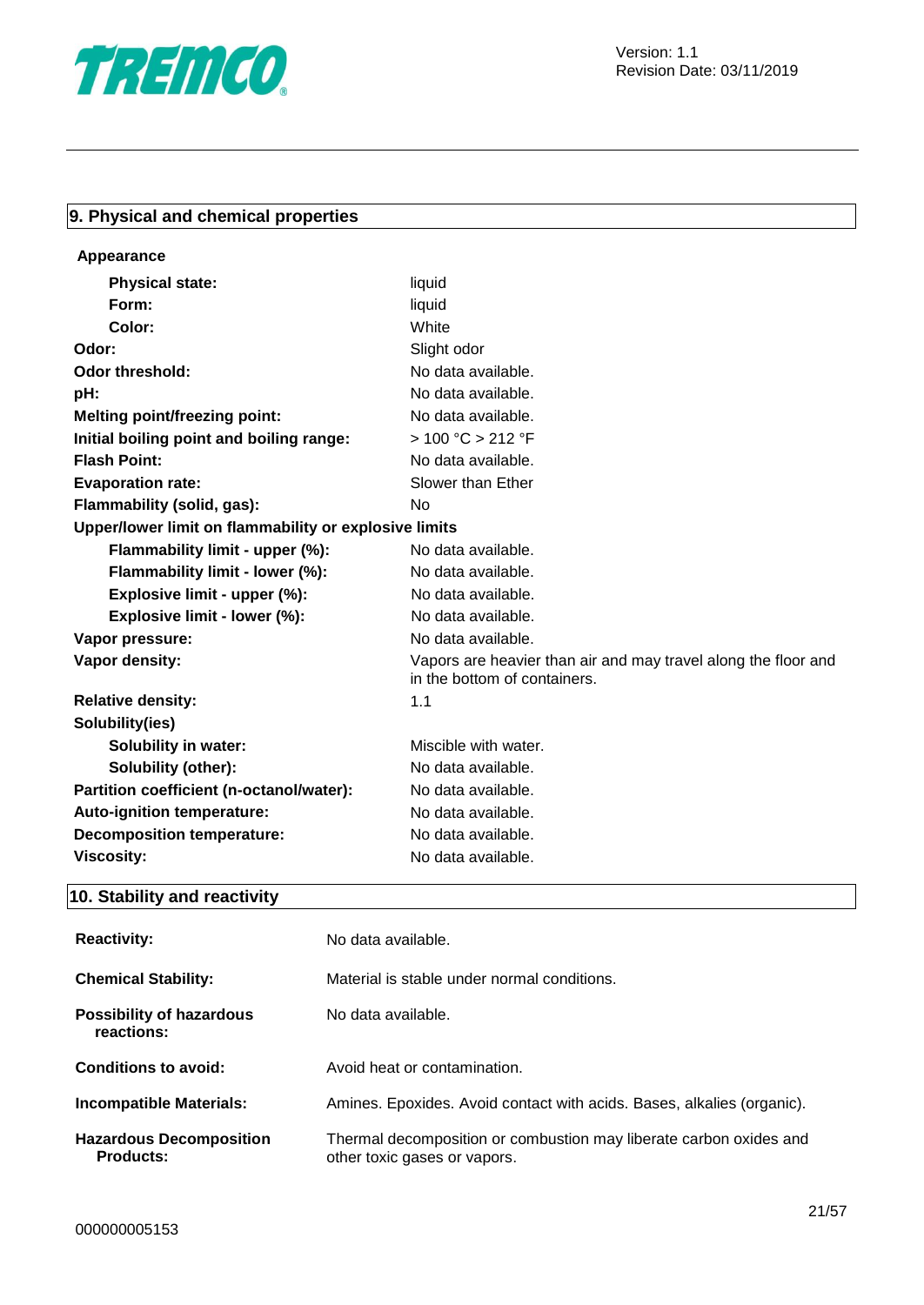

| 11. Toxicological information                           |                                                                                                  |
|---------------------------------------------------------|--------------------------------------------------------------------------------------------------|
| Information on likely routes of exposure<br>Inhalation: | In high concentrations, vapors, fumes or mists may irritate nose, throat and<br>mucus membranes. |
| <b>Skin Contact:</b>                                    | Causes skin irritation. May cause an allergic skin reaction.                                     |
| Eye contact:                                            | Causes serious eye irritation.                                                                   |
| Ingestion:                                              | May be ingested by accident. Ingestion may cause irritation and malaise.                         |
|                                                         | Symptoms related to the physical, chemical and toxicological characteristics                     |
| Inhalation:                                             | No data available.                                                                               |
| <b>Skin Contact:</b>                                    | No data available.                                                                               |
| Eye contact:                                            | No data available.                                                                               |
| Ingestion:                                              | No data available.                                                                               |
| Information on toxicological effects                    |                                                                                                  |
| Acute toxicity (list all possible routes of exposure)   |                                                                                                  |
| Oral<br>Product:                                        | Not classified for acute toxicity based on available data.                                       |
| Specified substance(s):<br>Isophoronediamine            | LD 50 (Rat): 1,030 mg/kg                                                                         |
| m-Xylenediamine                                         | LD 50 (Rat): 930 mg/kg                                                                           |
| <b>Dermal</b><br><b>Product:</b>                        | Not classified for acute toxicity based on available data.                                       |
| Specified substance(s):<br>Isophoronediamine            | LD 50 (Rat): $> 2,000$ mg/kg                                                                     |
| m-Xylenediamine                                         | LD 50 (Rabbit): 2,000 mg/kg                                                                      |
| <b>Inhalation</b><br><b>Product:</b>                    | Not classified for acute toxicity based on available data.                                       |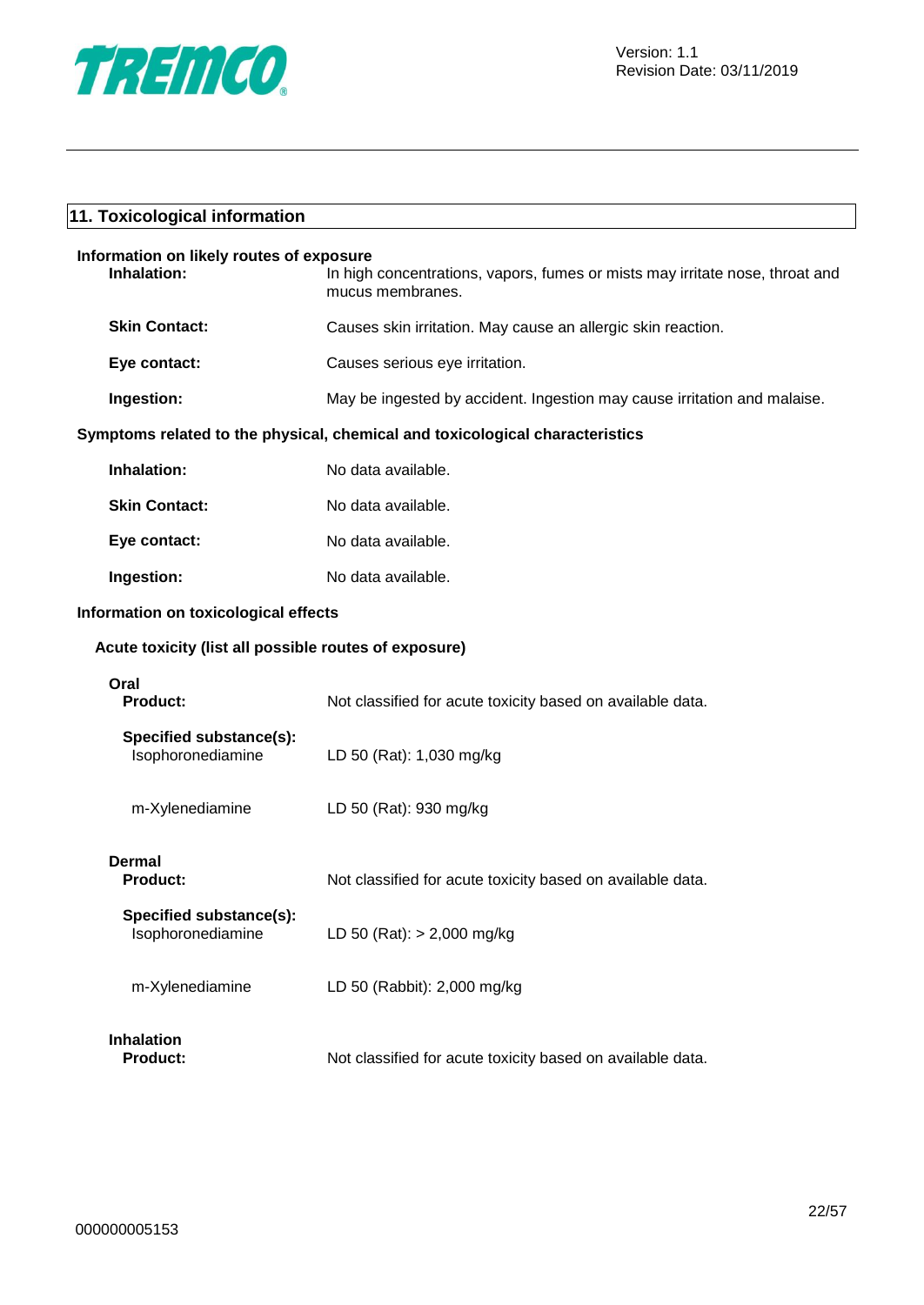

| Specified substance(s):<br>Isophoronediamine                                                          | LC 50 (Rat): $> 5.01$ mg/l                                             |
|-------------------------------------------------------------------------------------------------------|------------------------------------------------------------------------|
| m-Xylenediamine                                                                                       | LC 50 (Rat): 1.16 mg/l                                                 |
| <b>Repeated dose toxicity</b><br><b>Product:</b>                                                      | No data available.                                                     |
| <b>Skin Corrosion/Irritation</b><br><b>Product:</b>                                                   | No data available.                                                     |
| Specified substance(s):<br>m-Xylenediamine                                                            | in vivo (Rat): Corrosive Experimental result, Weight of Evidence study |
| <b>Serious Eye Damage/Eye Irritation</b><br>Product:                                                  | No data available.                                                     |
| <b>Respiratory or Skin Sensitization</b><br><b>Product:</b>                                           | No data available.                                                     |
| Carcinogenicity<br><b>Product:</b>                                                                    | No data available.                                                     |
| No carcinogenic components identified                                                                 | IARC Monographs on the Evaluation of Carcinogenic Risks to Humans:     |
| US. National Toxicology Program (NTP) Report on Carcinogens:<br>No carcinogenic components identified |                                                                        |
| No carcinogenic components identified                                                                 | US. OSHA Specifically Regulated Substances (29 CFR 1910.1001-1050):    |
| <b>Germ Cell Mutagenicity</b>                                                                         |                                                                        |
| In vitro<br><b>Product:</b>                                                                           | No data available.                                                     |
| In vivo<br><b>Product:</b>                                                                            | No data available.                                                     |
| <b>Reproductive toxicity</b><br><b>Product:</b>                                                       | No data available.                                                     |
| <b>Specific Target Organ Toxicity - Single Exposure</b>                                               |                                                                        |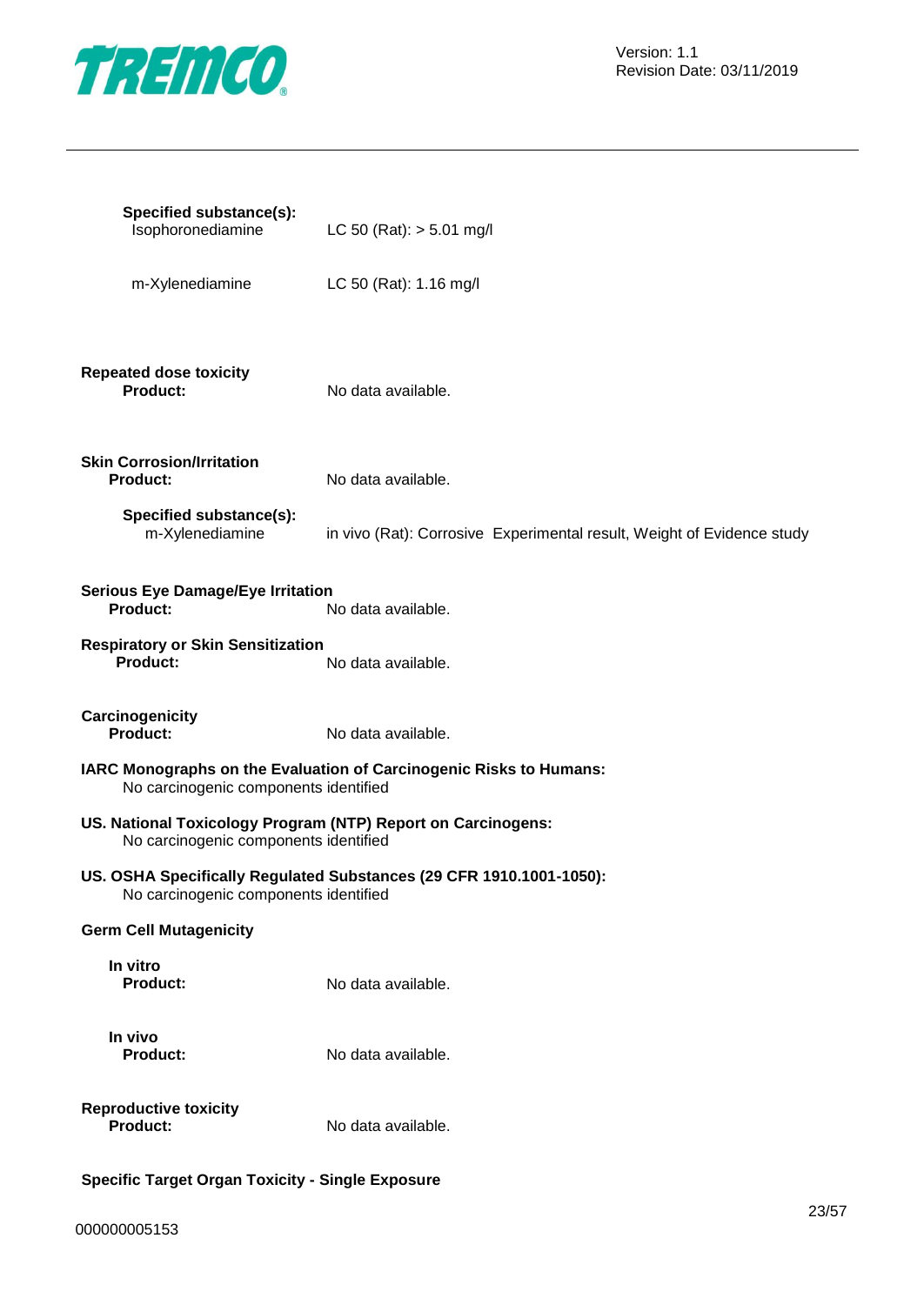

| Product:                                                              | No data available. |
|-----------------------------------------------------------------------|--------------------|
| <b>Specific Target Organ Toxicity - Repeated Exposure</b><br>Product: | No data available. |
| <b>Aspiration Hazard</b><br>Product:                                  | No data available. |
| Other effects:                                                        | No data available. |

## **12. Ecological information**

#### **Ecotoxicity:**

| Acute hazards to the aquatic environment:       |                                                                         |     |
|-------------------------------------------------|-------------------------------------------------------------------------|-----|
| <b>Fish</b><br><b>Product:</b>                  | No data available.                                                      |     |
| <b>Aquatic Invertebrates</b><br><b>Product:</b> | No data available.                                                      |     |
| Specified substance(s):<br>Isophoronediamine    | EC 50 (Water flea (Daphnia magna), 24 h): 31.9 - 45.8 mg/l Intoxication |     |
| Chronic hazards to the aquatic environment:     |                                                                         |     |
| <b>Fish</b><br><b>Product:</b>                  | No data available.                                                      |     |
| <b>Aquatic Invertebrates</b><br><b>Product:</b> | No data available.                                                      |     |
| <b>Toxicity to Aquatic Plants</b><br>Product:   | No data available.                                                      |     |
| <b>Persistence and Degradability</b>            |                                                                         |     |
| <b>Biodegradation</b><br><b>Product:</b>        | No data available.                                                      |     |
| <b>BOD/COD Ratio</b><br><b>Product:</b>         | No data available.                                                      | 24I |
|                                                 |                                                                         |     |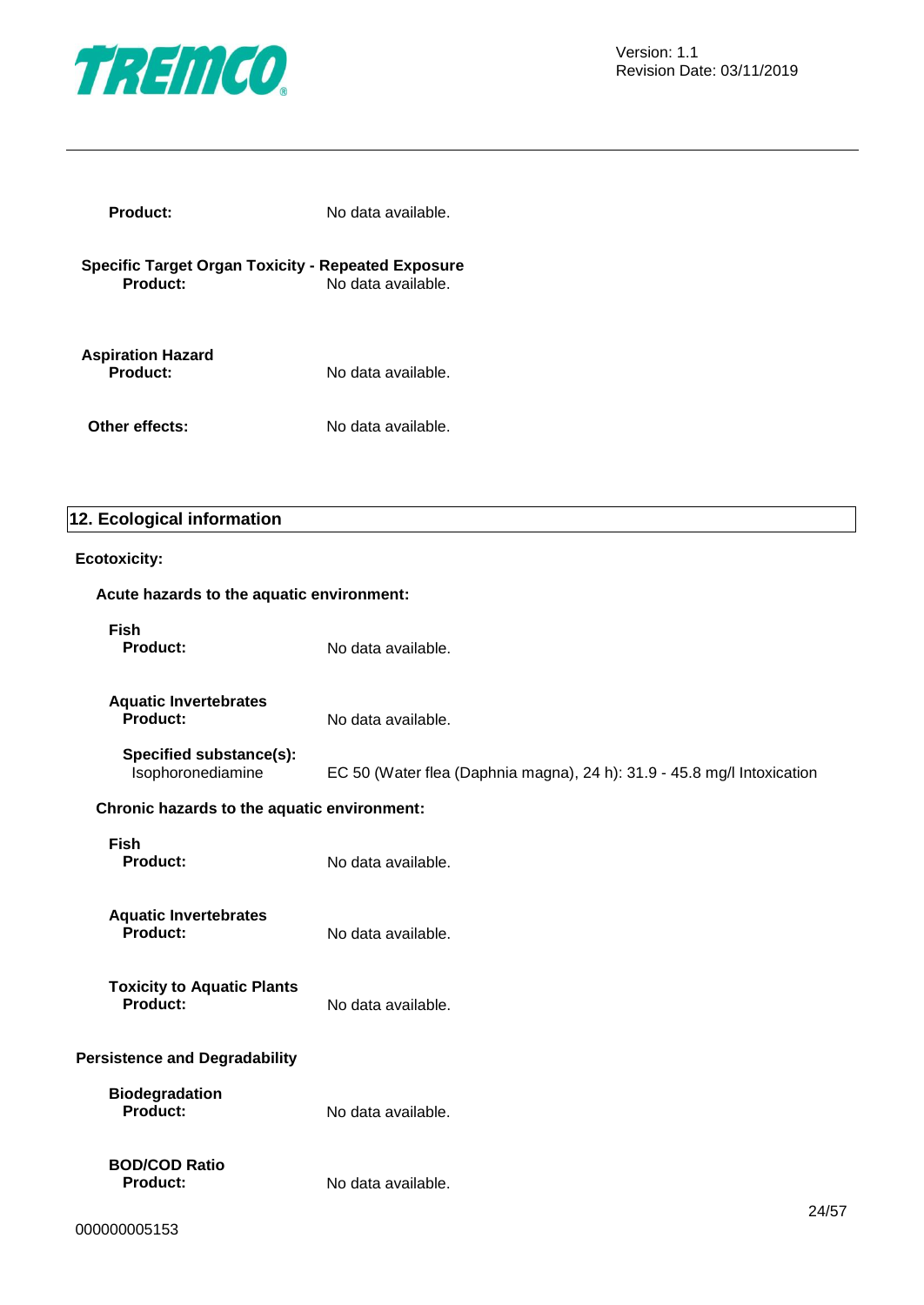

| <b>Bioaccumulative potential</b><br><b>Bioconcentration Factor (BCF)</b> |                                                                                                                                                                               |
|--------------------------------------------------------------------------|-------------------------------------------------------------------------------------------------------------------------------------------------------------------------------|
| <b>Product:</b>                                                          | No data available.                                                                                                                                                            |
| Partition Coefficient n-octanol / water (log Kow)                        |                                                                                                                                                                               |
| <b>Product:</b>                                                          | No data available.                                                                                                                                                            |
|                                                                          |                                                                                                                                                                               |
| <b>Mobility in soil:</b>                                                 | No data available.                                                                                                                                                            |
| Other adverse effects:                                                   | No data available.                                                                                                                                                            |
| 13. Disposal considerations                                              |                                                                                                                                                                               |
| <b>Disposal instructions:</b>                                            | Dispose of waste at an appropriate treatment and disposal facility in<br>accordance with applicable laws and regulations, and product<br>characteristics at time of disposal. |
| <b>Contaminated Packaging:</b>                                           | No data available.                                                                                                                                                            |
| <b>14. Transport information</b>                                         |                                                                                                                                                                               |
| TDG:                                                                     |                                                                                                                                                                               |
| Not Regulated                                                            |                                                                                                                                                                               |

#### **CFR / DOT:**

Not Regulated

#### **IMDG:**

Not Regulated

### **15. Regulatory information**

#### **US Federal Regulations**

## **TSCA Section 12(b) Export Notification (40 CFR 707, Subpt. D)**

None present or none present in regulated quantities.

#### **US. OSHA Specifically Regulated Substances (29 CFR 1910.1001-1050)** None present or none present in regulated quantities.

#### **CERCLA Hazardous Substance List (40 CFR 302.4):**

| <b>Chemical Identity</b> | <b>Reportable quantity</b> |
|--------------------------|----------------------------|
| Ethylene glycol          | 5000 lbs.                  |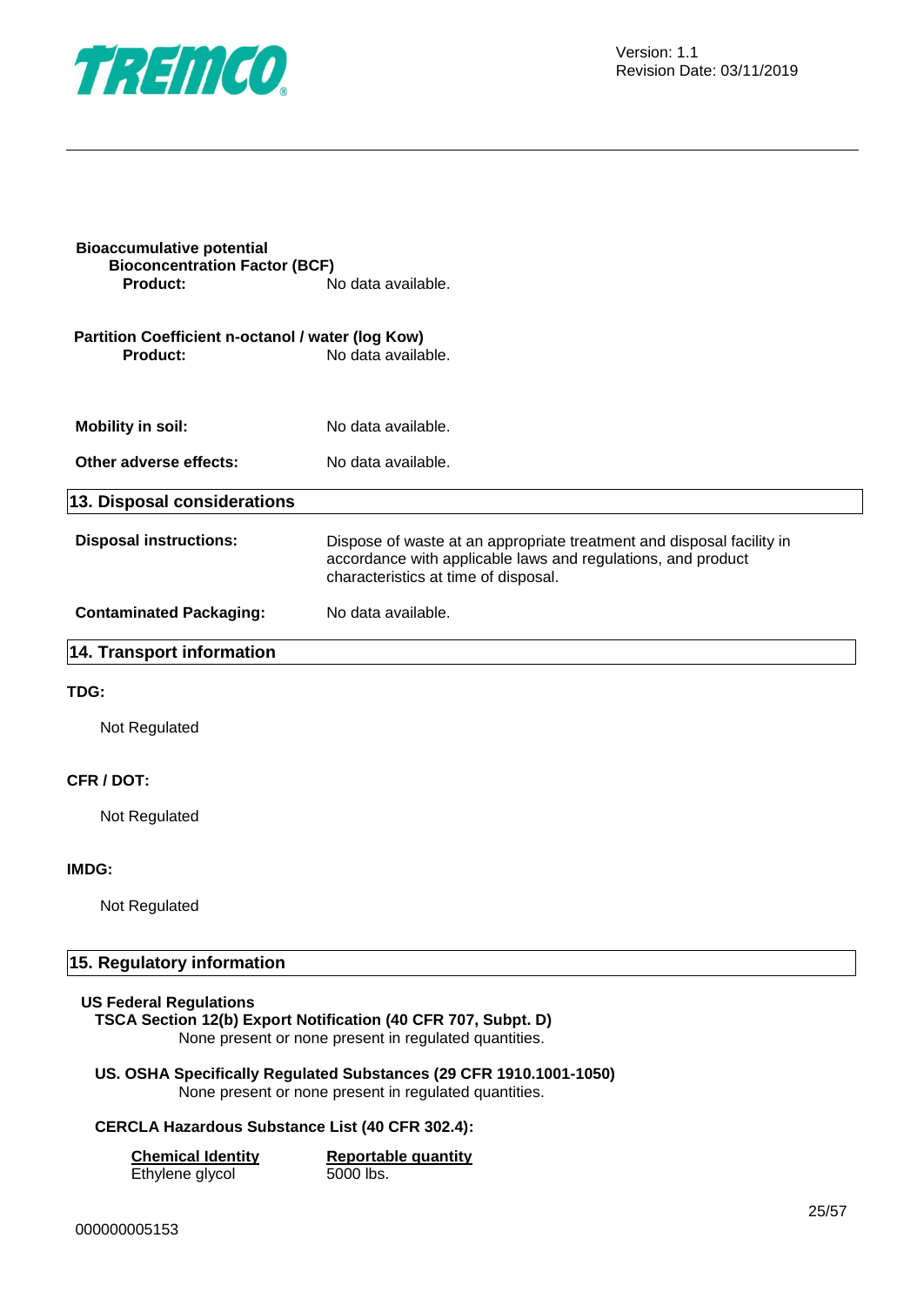

## **Superfund Amendments and Reauthorization Act of 1986 (SARA)**

#### **Hazard categories**

Immediate (Acute) Health Hazards Skin Corrosion or Irritation Serious eye damage or eye irritation Respiratory or Skin Sensitization

#### **SARA 302 Extremely Hazardous Substance**

None present or none present in regulated quantities.

## **SARA 304 Emergency Release Notification**

| <b>Chemical Identity</b> | <b>Reportable quantity</b> |
|--------------------------|----------------------------|
| Ethylene glycol          | 5000 lbs.                  |

#### **SARA 311/312 Hazardous Chemical**

| <b>Chemical Identity</b> | <b>Threshold Planning Quantity</b> |
|--------------------------|------------------------------------|
| Isophoronediamine        | 10000 lbs                          |
| m-Xylenediamine          | 10000 lbs                          |

#### **SARA 313 (TRI Reporting)**

None present or none present in regulated quantities.

**Clean Air Act (CAA) Section 112(r) Accidental Release Prevention (40 CFR 68.130)** None present or none present in regulated quantities.

#### **Clean Water Act Section 311 Hazardous Substances (40 CFR 117.3)** None present or none present in regulated quantities.

#### **US State Regulations**

#### **US. California Proposition 65**



#### **WARNING**

Reproductive Harm - www.P65Warnings.ca.gov

**US. New Jersey Worker and Community Right-to-Know Act** No ingredient regulated by NJ Right-to-Know Law present.

#### **US. Massachusetts RTK - Substance List**

No ingredient regulated by MA Right-to-Know Law present.

## **US. Pennsylvania RTK - Hazardous Substances**

No ingredient regulated by PA Right-to-Know Law present.

#### **US. Rhode Island RTK**

No ingredient regulated by RI Right-to-Know Law present.

#### **International regulations**

#### **Montreal protocol**

Not applicable

#### **Stockholm convention**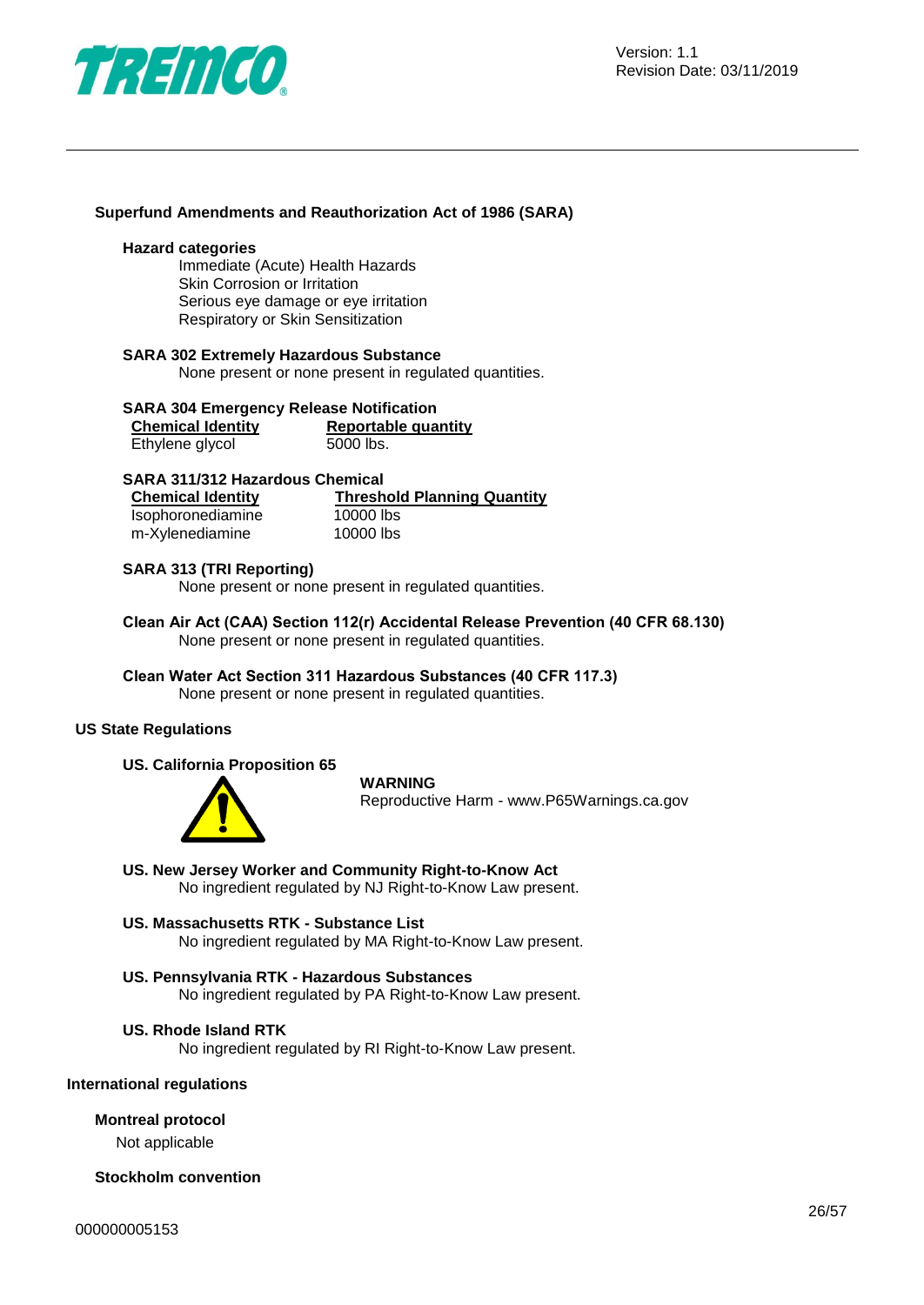

Not applicable

**Rotterdam convention** Not applicable

**Kyoto protocol** Not applicable

**VOC:** When appropriately mixed with the other part, product has a VOC less water and exempt solvent of: 68 g/l

Regulatory VOC (less water and exempt solvent) : 2 g/l 2 g/l VOC Method 310 : 0.02 %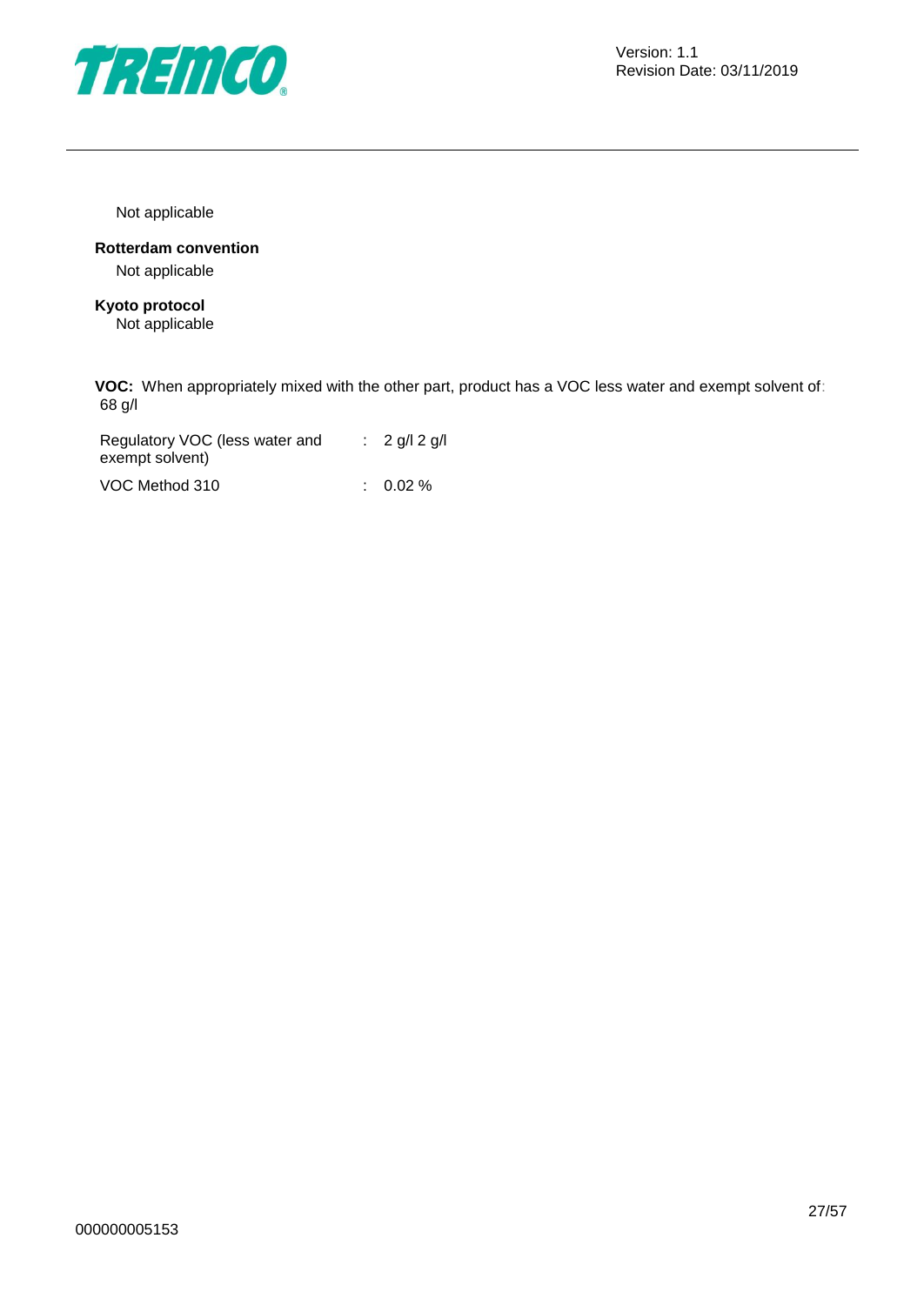

| <b>Inventory Status:</b><br>Australia AICS: | One or more components in this product are<br>not listed on or exempt from the Inventory. |
|---------------------------------------------|-------------------------------------------------------------------------------------------|
| EINECS, ELINCS or NLP:                      | One or more components in this product are<br>not listed on or exempt from the Inventory. |
| Japan (ENCS) List:                          | One or more components in this product are<br>not listed on or exempt from the Inventory. |
| China Inv. Existing Chemical Substances:    | One or more components in this product are<br>not listed on or exempt from the Inventory. |
| Korea Existing Chemicals Inv. (KECI):       | One or more components in this product are<br>not listed on or exempt from the Inventory. |
| Canada NDSL Inventory:                      | One or more components in this product are<br>not listed on or exempt from the Inventory. |
| Philippines PICCS:                          | One or more components in this product are<br>not listed on or exempt from the Inventory. |
| New Zealand Inventory of Chemicals:         | One or more components in this product are<br>not listed on or exempt from the Inventory. |
| Japan ISHL Listing:                         | One or more components in this product are<br>not listed on or exempt from the Inventory. |
| Japan Pharmacopoeia Listing:                | One or more components in this product are<br>not listed on or exempt from the Inventory. |
| Canada DSL Inventory List:                  | One or more components in this product are<br>not listed on or exempt from the Inventory. |
| US TSCA Inventory:                          | One or more components in this product are<br>not listed on or exempt from the Inventory. |
| Mexico INSQ:                                | One or more components in this product are<br>not listed on or exempt from the Inventory. |
| Ontario Inventory:                          | One or more components in this product are<br>not listed on or exempt from the Inventory. |
| Taiwan Chemical Substance Inventory:        | One or more components in this product are<br>not listed on or exempt from the Inventory. |

## **16.Other information, including date of preparation or last revision**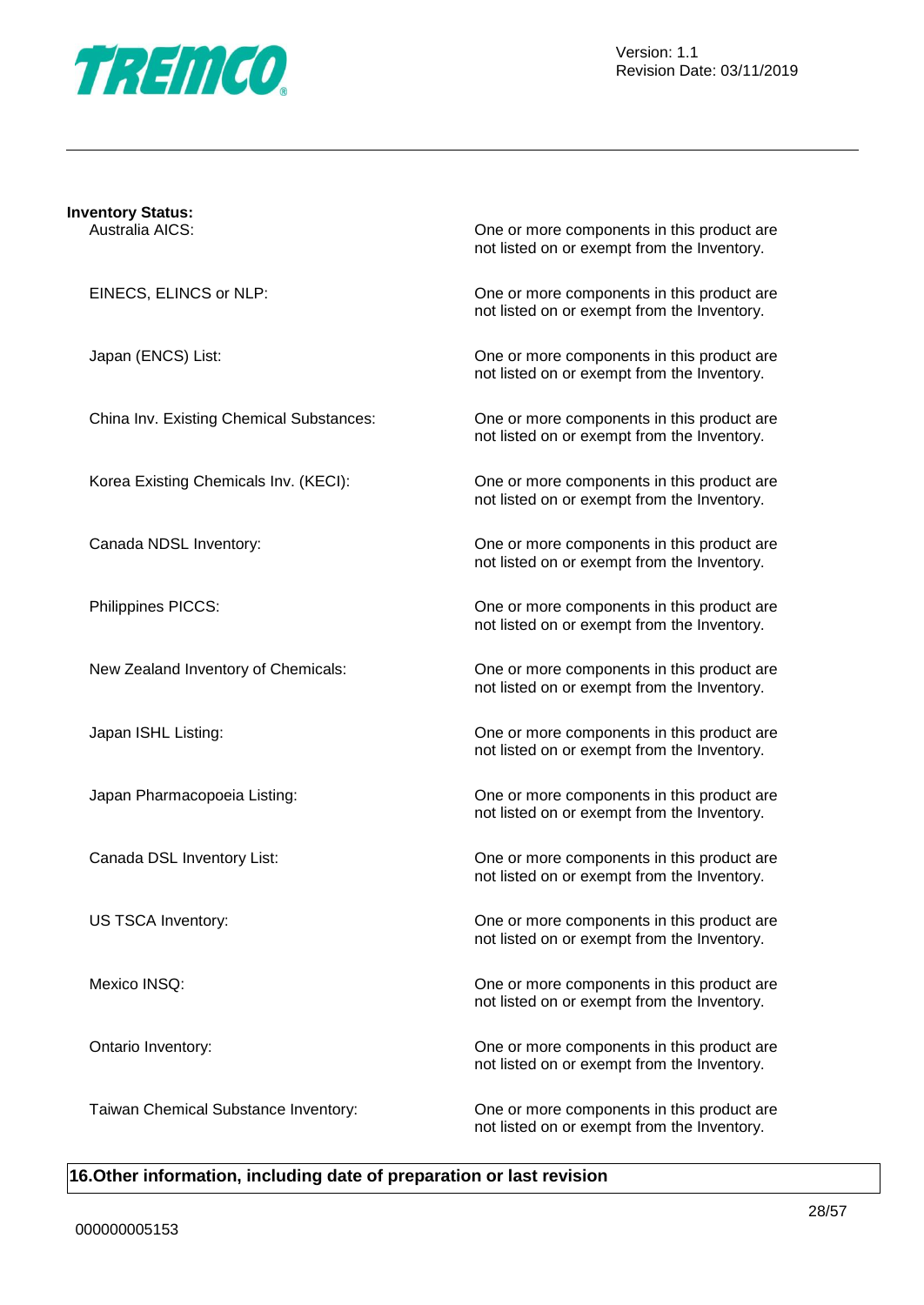

| <b>Revision Date:</b>       | 03/11/2019                                                                                                                                                                                                                                                                                                 |
|-----------------------------|------------------------------------------------------------------------------------------------------------------------------------------------------------------------------------------------------------------------------------------------------------------------------------------------------------|
| <b>Version #:</b>           | 1.1                                                                                                                                                                                                                                                                                                        |
| <b>Further Information:</b> | No data available.                                                                                                                                                                                                                                                                                         |
| Disclaimer:                 | For Industrial Use Only. Keep out of Reach of Children. The hazard<br>information herein is offered solely for the consideration of the user, subject<br>to their own investigation of compliance with applicable regulations, including<br>the safe use of the product under every foreseeable condition. |

TREMPrime Multi Surface Urethane Primer- Part A

TREMprime Multi Surface Urethane Primer-Part B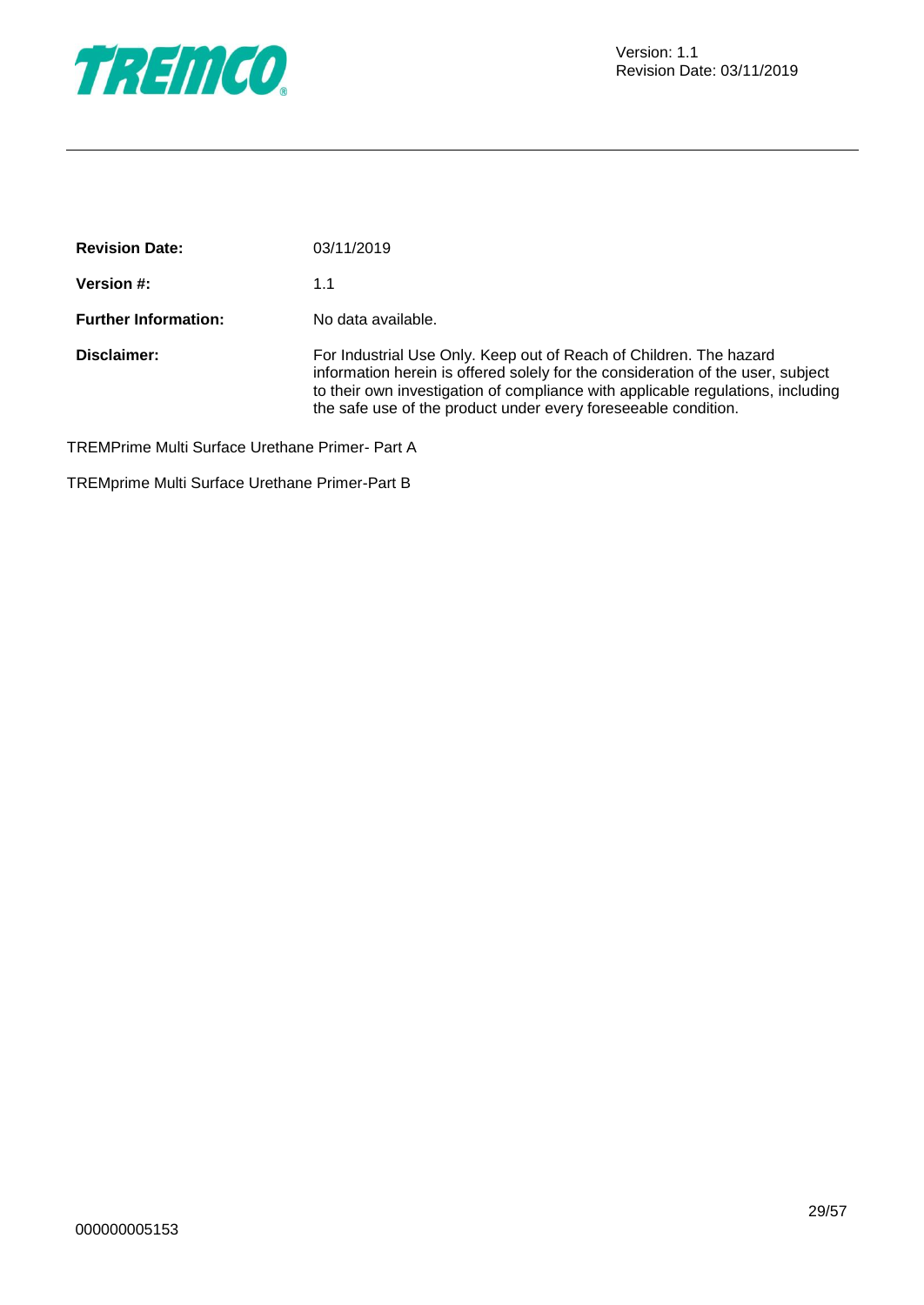

Version: 1.1 Revision Date: 03/11/2019

# **SAFETY DATA SHEET**

#### **1. Identification**

**Product identifier:** TREMPrime Multi Surface Urethane Primer- Part A **Product Code:** 252102 504

#### **Recommended use and restriction on use**

**Recommended use:** Sealant **Restrictions on use:** Not known.

#### **Manufacturer/Importer/Supplier/Distributor Information**

Tremco U.S Sealants 3735 Green Road Beachwood OH 44122 US

| <b>Contact person:</b>             |
|------------------------------------|
| Telephone:                         |
| <b>Emergency telephone number:</b> |

**EH&S Department Telephone:** 216-292-5000 **Emergency telephone number:** 1-800-424-9300 (US); 1-613-996-6666 (Canada)

#### **2. Hazard(s) identification**

#### **Hazard Classification**

#### **Health Hazards**

Skin sensitizer **Category 1** 

#### **Unknown toxicity - Health**

| Acute toxicity, oral              | $2.3\%$ |
|-----------------------------------|---------|
| Acute toxicity, dermal            | $2.3\%$ |
| Acute toxicity, inhalation, vapor | 21.75 % |
| Acute toxicity, inhalation, dust  | 21.75 % |
| or mist                           |         |

#### **Environmental Hazards**

| Acute hazards to the aquatic   | Category 3 |
|--------------------------------|------------|
| environment                    |            |
| Chronic hazards to the aquatic | Category 3 |
| environment                    |            |

#### **Unknown toxicity - Environment**

| Acute hazards to the aquatic   | 92.65 % |
|--------------------------------|---------|
| environment                    |         |
| Chronic hazards to the aquatic | 93.35 % |
| environment                    |         |

#### **Environmental Hazards**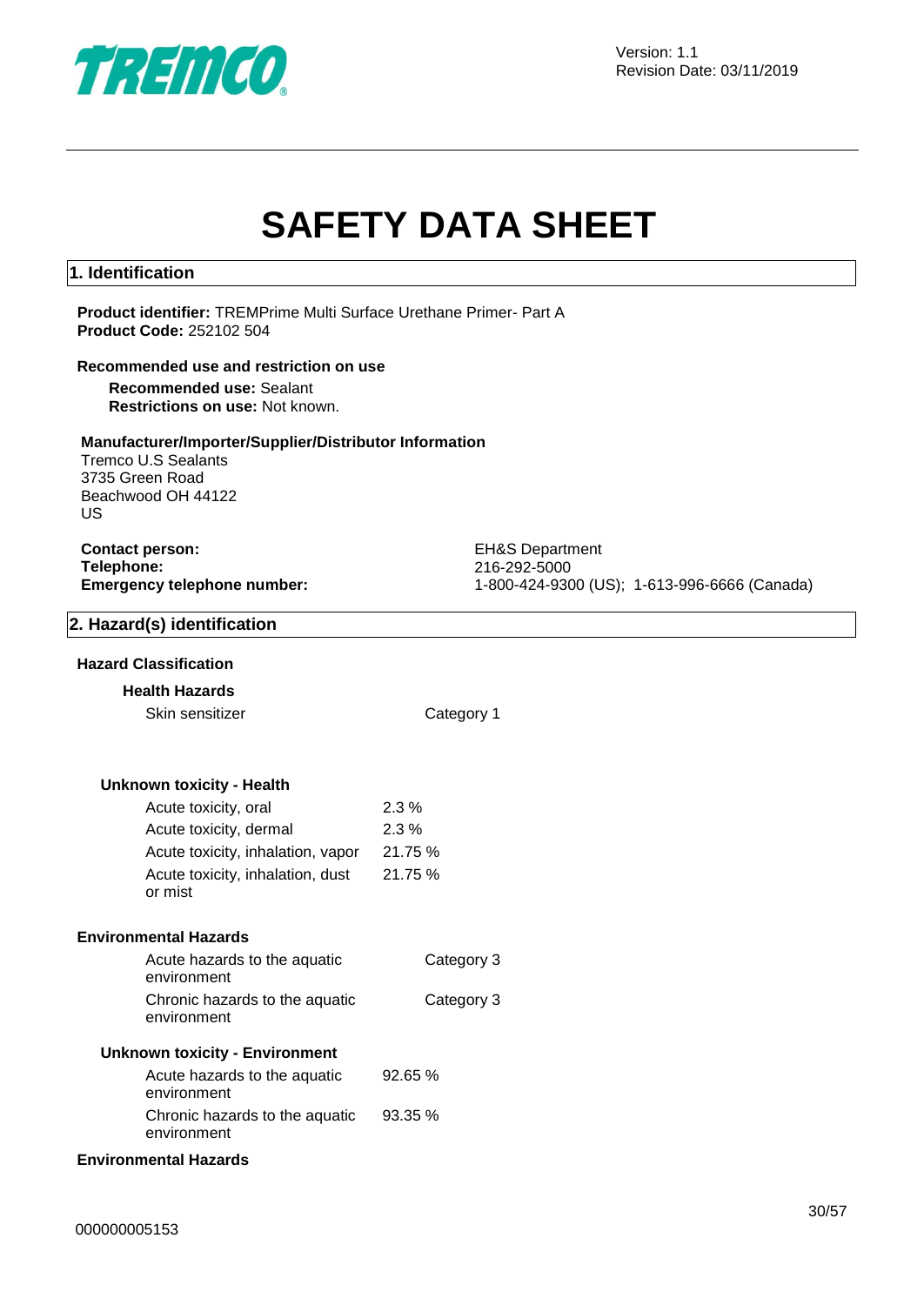

| Acute hazards to the aquatic<br>environment   | Category 3 |
|-----------------------------------------------|------------|
| Chronic hazards to the aquatic<br>environment | Category 3 |
| <b>Unknown toxicity - Environment</b>         |            |
| Acute hazards to the aquatic<br>environment   | 92.65%     |
| Chronic hazards to the aquatic<br>environment | $93.35 \%$ |

#### **Label Elements**

**Hazard Symbol:**



| <b>Signal Word:</b>                           | Warning                                                                                                                                                                                                                                       |
|-----------------------------------------------|-----------------------------------------------------------------------------------------------------------------------------------------------------------------------------------------------------------------------------------------------|
| <b>Hazard Statement:</b>                      | May cause an allergic skin reaction.<br>Harmful to aquatic life with long lasting effects.                                                                                                                                                    |
| <b>Precautionary</b><br><b>Statements</b>     |                                                                                                                                                                                                                                               |
| <b>Prevention:</b>                            | Avoid breathing dust/fume/gas/mist/vapors/spray. Contaminated work<br>clothing should not be allowed out of the workplace. Wear protective<br>gloves/protective clothing/eye protection/face protection. Avoid release to<br>the environment. |
| Response:                                     | IF ON SKIN: Wash with plenty of water If skin irritation or rash occurs:<br>Get medical advice/attention. Specific treatment (see on this label). Wash<br>contaminated clothing before reuse.                                                 |
| Disposal:                                     | Dispose of contents/container to an appropriate treatment and disposal<br>facility in accordance with applicable laws and regulations, and product<br>characteristics at time of disposal.                                                    |
| Hazard(s) not otherwise<br>classified (HNOC): | None.                                                                                                                                                                                                                                         |

## **3. Composition/information on ingredients**

#### **Mixtures**

| <b>Chemical Identity</b>                | <b>CAS number</b> | Content in percent (%)* |
|-----------------------------------------|-------------------|-------------------------|
| Bisphenol A Polyglycidyl Ether<br>Resin | 25068-38-6        | $15 - 10\%$             |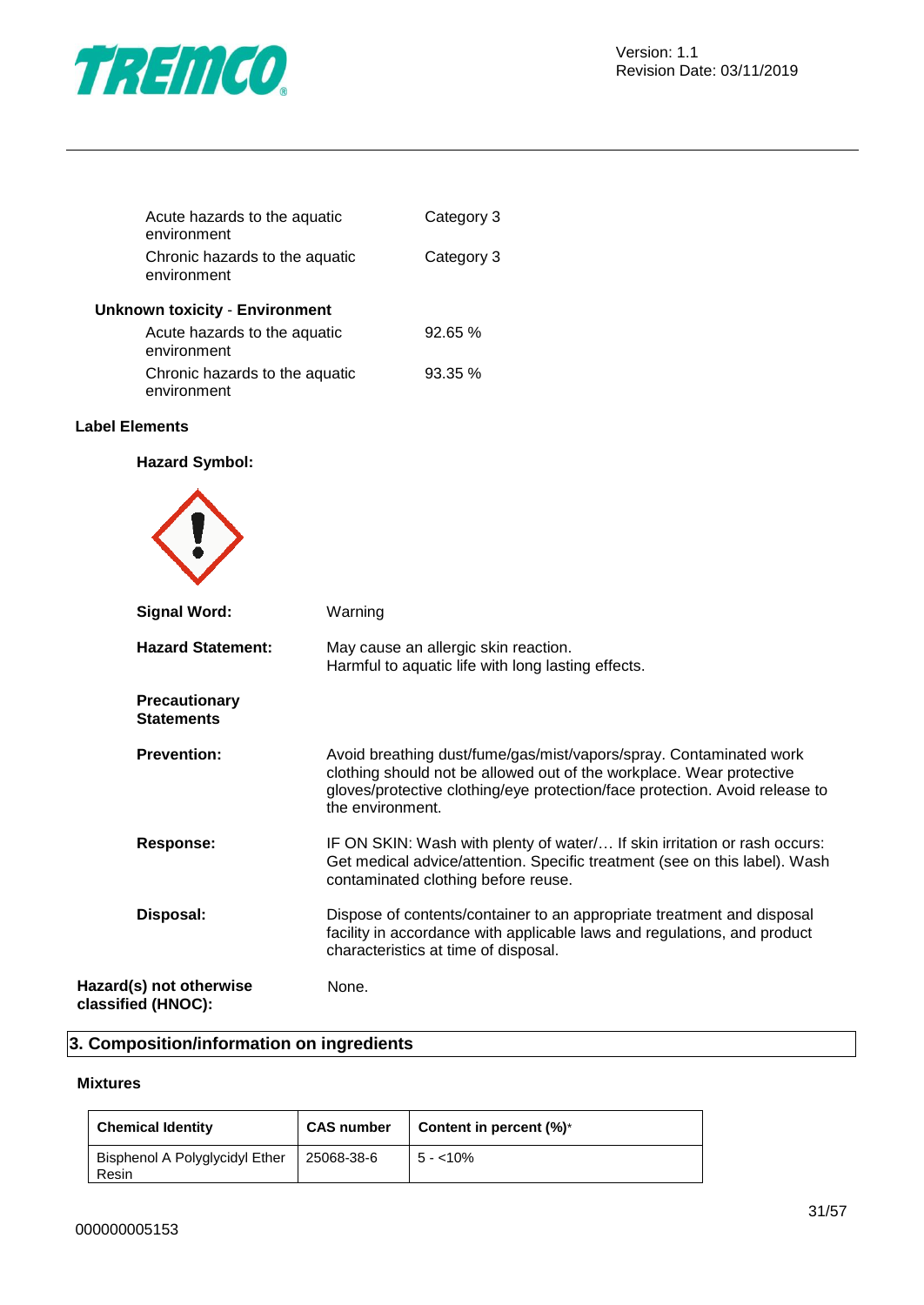

1-Methoxy-2-Propanol | 107-98-2 | 1 - <5% \* All concentrations are percent by weight unless ingredient is a gas. Gas concentrations are in percent by volume.

| 4. First-aid measures                                         |                                                                                                                                                                                                                                                                                                    |
|---------------------------------------------------------------|----------------------------------------------------------------------------------------------------------------------------------------------------------------------------------------------------------------------------------------------------------------------------------------------------|
| Ingestion:                                                    | Call a POISON CENTER/doctor if you feel unwell. Rinse mouth.                                                                                                                                                                                                                                       |
| Inhalation:                                                   | Move to fresh air.                                                                                                                                                                                                                                                                                 |
| <b>Skin Contact:</b>                                          | If skin irritation occurs: Get medical advice/attention. Destroy or thoroughly<br>clean contaminated shoes. Immediately remove contaminated clothing and<br>shoes and wash skin with soap and plenty of water. If skin irritation or an<br>allergic skin reaction develops, get medical attention. |
| Eye contact:                                                  | Any material that contacts the eye should be washed out immediately with<br>water. If easy to do, remove contact lenses. If eye irritation persists: Get<br>medical advice/attention.                                                                                                              |
| Most important symptoms/effects, acute and delayed            |                                                                                                                                                                                                                                                                                                    |
| <b>Symptoms:</b>                                              | No data available.                                                                                                                                                                                                                                                                                 |
| Hazards:                                                      | No data available.                                                                                                                                                                                                                                                                                 |
|                                                               | Indication of immediate medical attention and special treatment needed                                                                                                                                                                                                                             |
| <b>Treatment:</b>                                             | No data available.                                                                                                                                                                                                                                                                                 |
| 5. Fire-fighting measures                                     |                                                                                                                                                                                                                                                                                                    |
| <b>General Fire Hazards:</b>                                  | No unusual fire or explosion hazards noted.                                                                                                                                                                                                                                                        |
| Suitable (and unsuitable) extinguishing media                 |                                                                                                                                                                                                                                                                                                    |
| <b>Suitable extinguishing</b><br>media:                       | Use fire-extinguishing media appropriate for surrounding materials.                                                                                                                                                                                                                                |
| <b>Unsuitable extinguishing</b><br>media:                     | Do not use water jet as an extinguisher, as this will spread the fire.                                                                                                                                                                                                                             |
| Specific hazards arising from<br>the chemical:                | During fire, gases hazardous to health may be formed.                                                                                                                                                                                                                                              |
| Special protective equipment and precautions for firefighters |                                                                                                                                                                                                                                                                                                    |
| <b>Special fire fighting</b><br>procedures:                   | No data available.                                                                                                                                                                                                                                                                                 |
| Special protective equipment<br>for fire-fighters:            | Self-contained breathing apparatus and full protective clothing must be<br>worn in case of fire.                                                                                                                                                                                                   |
| 6. Accidental release measures                                |                                                                                                                                                                                                                                                                                                    |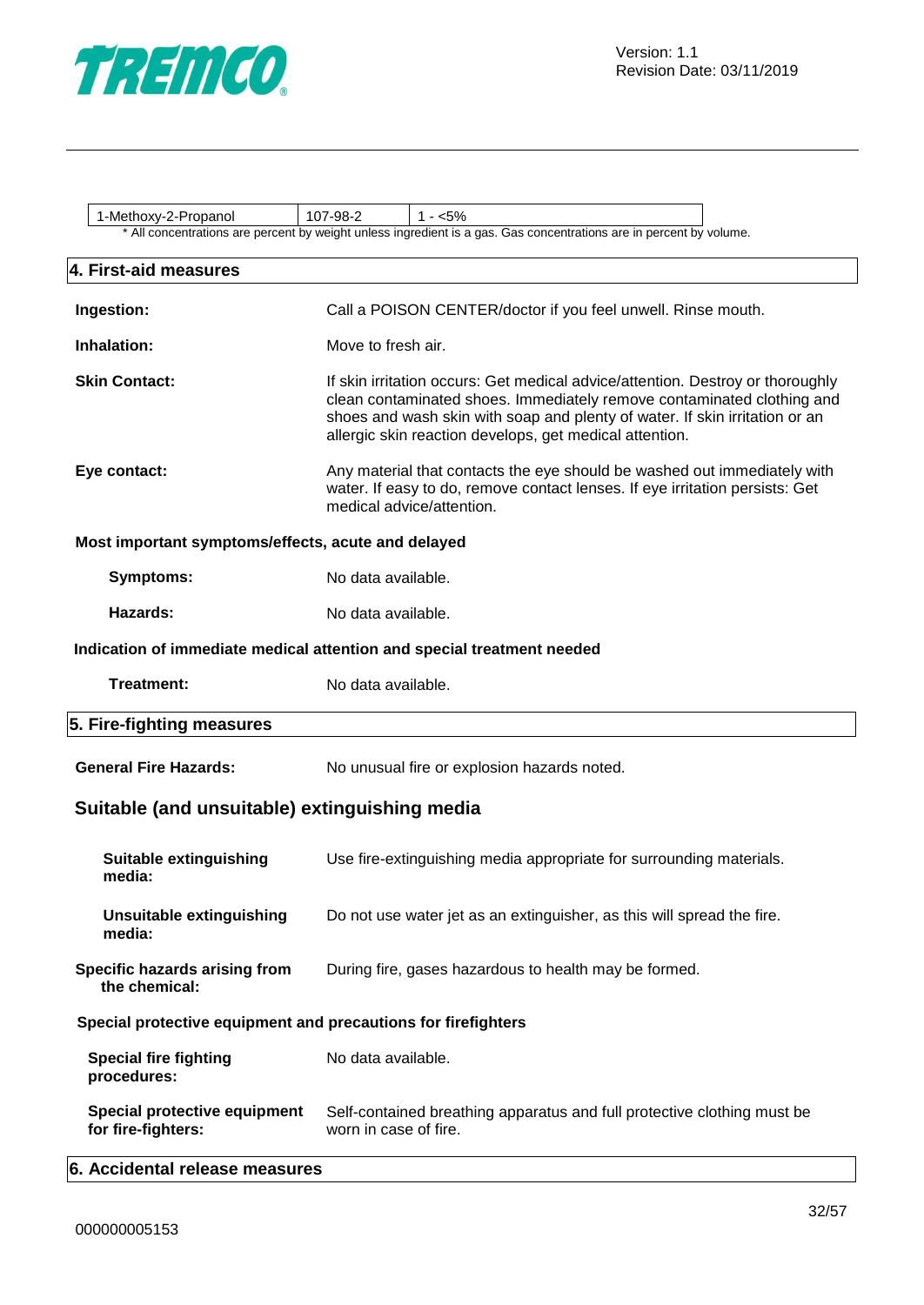

| <b>Personal precautions,</b><br>protective equipment and<br>emergency procedures: | See Section 8 of the SDS for Personal Protective Equipment. Do not touch<br>damaged containers or spilled material unless wearing appropriate<br>protective clothing. Keep unauthorized personnel away.           |
|-----------------------------------------------------------------------------------|-------------------------------------------------------------------------------------------------------------------------------------------------------------------------------------------------------------------|
| <b>Methods and material for</b><br>containment and cleaning<br>up:                | Dam and absorb spillages with sand, earth or other non-combustible<br>material. Collect spillage in containers, seal securely and deliver for<br>disposal according to local regulations.                         |
| <b>Notification Procedures:</b>                                                   | In the event of a spill or accidental release, notify relevant authorities in<br>accordance with all applicable regulations.                                                                                      |
| <b>Environmental Precautions:</b>                                                 | Avoid release to the environment. Prevent further leakage or spillage if safe<br>to do so.                                                                                                                        |
| 7. Handling and storage                                                           |                                                                                                                                                                                                                   |
| <b>Precautions for safe handling:</b>                                             | Avoid contact with eyes, skin, and clothing. Wash hands thoroughly after<br>handling. Provide adequate ventilation. Wear appropriate personal<br>protective equipment. Observe good industrial hygiene practices. |
| <b>Conditions for safe storage,</b><br>including any<br>incompatibilities:        | Store away from incompatible materials. Store in original tightly closed<br>container.                                                                                                                            |
|                                                                                   |                                                                                                                                                                                                                   |

## **8. Exposure controls/personal protection**

## **Control Parameters**

#### **Occupational Exposure Limits**

| <b>Chemical Identity</b> | Type | <b>Exposure Limit Values</b> | Source                                     |
|--------------------------|------|------------------------------|--------------------------------------------|
| 1-Methoxy-2-Propanol     | TWA  | 50 ppm                       | US. ACGIH Threshold Limit Values (02 2013) |
|                          | STEL | 100 ppm                      | US. ACGIH Threshold Limit Values (02 2013) |

| <b>Chemical name</b> | Type        | <b>Exposure Limit Values</b> |           | <b>Source</b>                                                                                                                                                                 |
|----------------------|-------------|------------------------------|-----------|-------------------------------------------------------------------------------------------------------------------------------------------------------------------------------|
| 1-Methoxy-2-Propanol | <b>TWA</b>  | 50 ppm                       |           | Canada. British Columbia OELs. (Occupational<br>Exposure Limits for Chemical Substances,<br>Occupational Health and Safety Regulation<br>296/97, as amended) (07 2007)        |
|                      | <b>STEL</b> | 75 ppm                       |           | Canada. British Columbia OELs. (Occupational<br><b>Exposure Limits for Chemical Substances,</b><br>Occupational Health and Safety Regulation<br>296/97, as amended) (07 2007) |
| 1-Methoxy-2-Propanol | TWA         | 50 ppm                       |           | Canada. Ontario OELs. (Control of Exposure to<br>Biological or Chemical Agents) (06 2015)                                                                                     |
|                      | <b>STEL</b> | $100$ ppm                    |           | Canada. Ontario OELs. (Control of Exposure to<br>Biological or Chemical Agents) (06 2015)                                                                                     |
| 1-Methoxy-2-Propanol | <b>STEL</b> | $150$ ppm                    | 553 mg/m3 | Canada. Quebec OELs. (Ministry of Labor -<br>Regulation Respecting the Quality of the Work<br>Environment) (09 2017)                                                          |
|                      | TWA         | $100$ ppm                    | 369 mg/m3 | Canada. Quebec OELs. (Ministry of Labor -<br>Regulation Respecting the Quality of the Work<br>Environment) (09 2017)                                                          |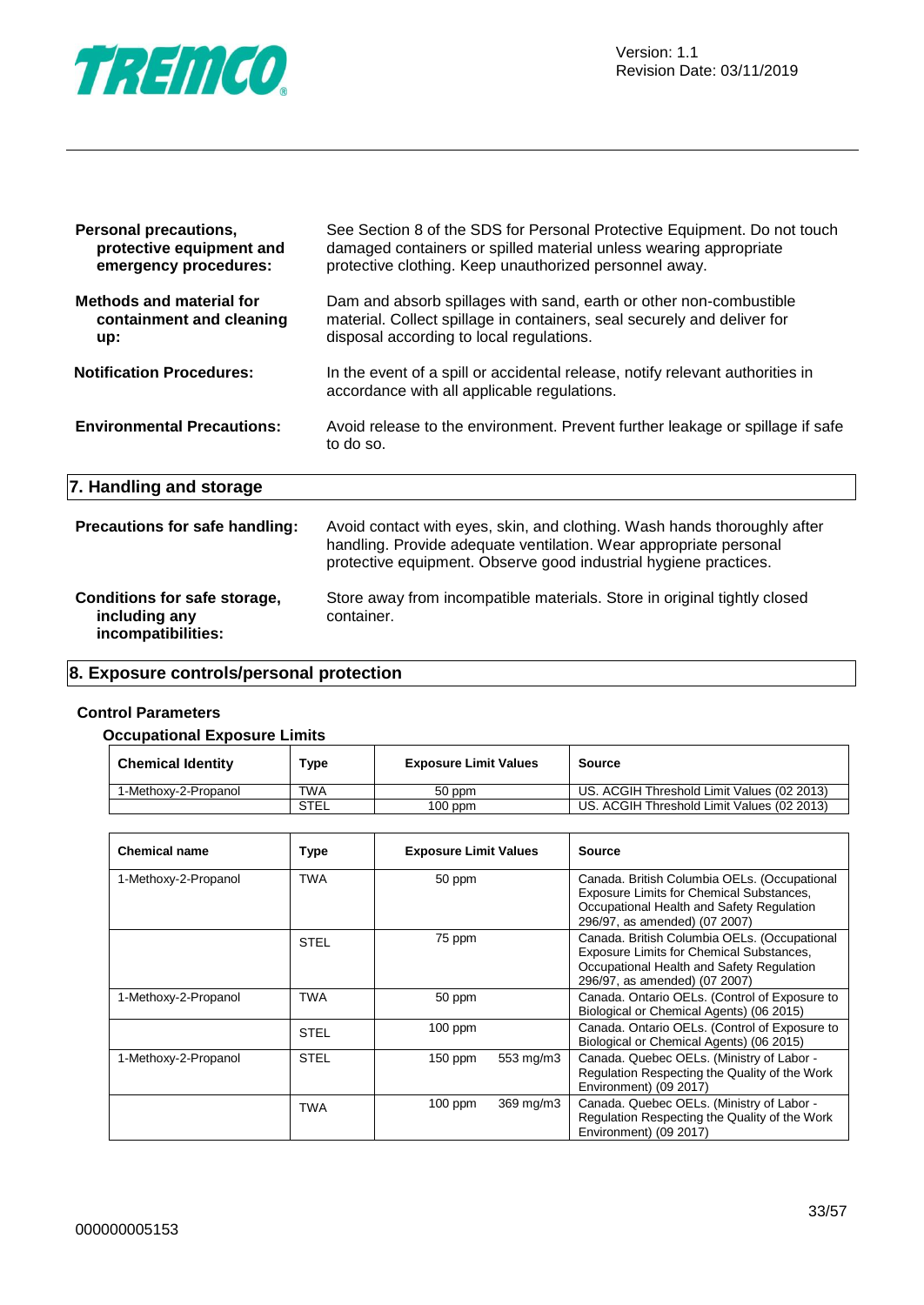

| <b>Chemical name</b>                   | <b>Type</b> | <b>Exposure Limit Values</b> |                      | <b>Source</b>                                                                                                                                                          |
|----------------------------------------|-------------|------------------------------|----------------------|------------------------------------------------------------------------------------------------------------------------------------------------------------------------|
| 1-Methoxy-2-Propanol                   | <b>TWA</b>  | 50 ppm                       |                      | Canada. British Columbia OELs. (Occupational<br>Exposure Limits for Chemical Substances,<br>Occupational Health and Safety Regulation<br>296/97, as amended) (07 2007) |
|                                        | <b>STEL</b> | 75 ppm                       |                      | Canada. British Columbia OELs. (Occupational<br>Exposure Limits for Chemical Substances,<br>Occupational Health and Safety Regulation<br>296/97, as amended) (07 2007) |
| 1-Methoxy-2-Propanol                   | <b>TWA</b>  | 50 ppm                       |                      | Canada. Ontario OELs. (Control of Exposure to<br>Biological or Chemical Agents) (06 2015)                                                                              |
|                                        | <b>STEL</b> | 100 ppm                      |                      | Canada. Ontario OELs. (Control of Exposure to<br>Biological or Chemical Agents) (06 2015)                                                                              |
| 1-Methoxy-2-Propanol                   | <b>STEL</b> | 150 ppm                      | 553 mg/m3            | Canada. Quebec OELs. (Ministry of Labor -<br>Regulation Respecting the Quality of the Work<br>Environment) (09 2017)                                                   |
|                                        | <b>TWA</b>  | 100 ppm                      | 369 mg/m3            | Canada. Quebec OELs. (Ministry of Labor -<br>Regulation Respecting the Quality of the Work<br>Environment) (09 2017)                                                   |
| Amorphous silica - Total               | <b>TWA</b>  |                              | $4$ mg/m $3$         | Canada. British Columbia OELs. (Occupational<br>Exposure Limits for Chemical Substances,<br>Occupational Health and Safety Regulation<br>296/97, as amended) (07 2007) |
| Amorphous silica -<br>Respirable.      | <b>TWA</b>  |                              | $1.5 \text{ mg/m}$ 3 | Canada. British Columbia OELs. (Occupational<br>Exposure Limits for Chemical Substances,<br>Occupational Health and Safety Regulation<br>296/97, as amended) (07 2007) |
| Amorphous silica -<br>Respirable dust. | <b>TWA</b>  |                              | $6$ mg/m $3$         | Canada. Quebec OELs. (Ministry of Labor -<br>Regulation Respecting the Quality of the Work<br>Environment) (09 2017)                                                   |
| - Total                                | <b>TWA</b>  |                              | 4 mg/m3              | Canada. British Columbia OELs. (Occupational<br>Exposure Limits for Chemical Substances,<br>Occupational Health and Safety Regulation<br>296/97, as amended) (07 2007) |
| - Respirable.                          | <b>TWA</b>  |                              | $1.5 \text{ mg/m}$ 3 | Canada. British Columbia OELs. (Occupational<br>Exposure Limits for Chemical Substances,<br>Occupational Health and Safety Regulation<br>296/97, as amended) (07 2007) |
| - Respirable dust.                     | <b>TWA</b>  |                              | $6$ mg/m $3$         | Canada. Quebec OELs. (Ministry of Labor -<br>Regulation Respecting the Quality of the Work<br>Environment) (09 2017)                                                   |
| Ethylbenzene                           | <b>TWA</b>  | 20 ppm                       |                      | Canada. British Columbia OELs. (Occupational<br>Exposure Limits for Chemical Substances,<br>Occupational Health and Safety Regulation<br>296/97, as amended) (09 2011) |
| Ethylbenzene                           | <b>TWA</b>  | 20 ppm                       |                      | Canada. Ontario OELs. (Control of Exposure to<br>Biological or Chemical Agents) (06 2015)                                                                              |
| Ethylbenzene                           | <b>STEL</b> | $125$ ppm                    | 543 mg/m3            | Canada. Quebec OELs. (Ministry of Labor -<br>Regulation Respecting the Quality of the Work<br>Environment) (09 2017)                                                   |
|                                        | <b>TWA</b>  | $100$ ppm                    | 434 mg/m3            | Canada. Quebec OELs. (Ministry of Labor -<br>Regulation Respecting the Quality of the Work<br>Environment) (09 2017)                                                   |

#### **Appropriate Engineering Controls**

Observe good industrial hygiene practices. Observe occupational exposure limits and minimize the risk of inhalation of vapors and mist. Mechanical ventilation or local exhaust ventilation may be required.

#### **Individual protection measures, such as personal protective equipment**

**General information:** Use personal protective equipment as required.

**Eye/face protection:** Wear goggles/face shield.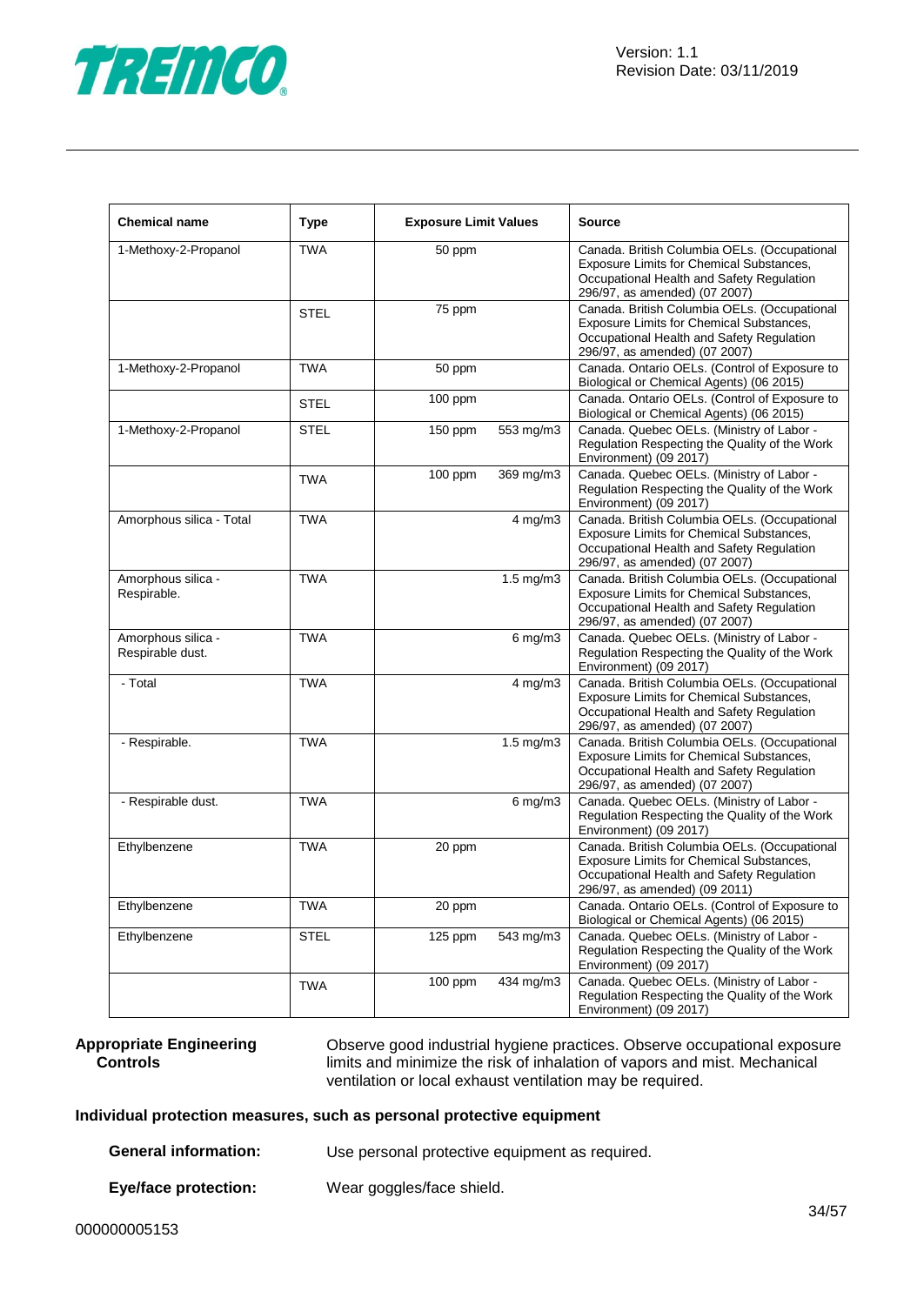

| <b>Skin Protection</b><br><b>Hand Protection:</b> | Use suitable protective gloves if risk of skin contact.                                                                                                                                        |
|---------------------------------------------------|------------------------------------------------------------------------------------------------------------------------------------------------------------------------------------------------|
| Other:                                            | Wear chemical-resistant gloves, footwear, and protective clothing<br>appropriate for the risk of exposure. Contact health and safety professional<br>or manufacturer for specific information. |
| <b>Respiratory Protection:</b>                    | In case of inadequate ventilation use suitable respirator. Seek advice from<br>local supervisor.                                                                                               |
| Hygiene measures:                                 | Observe good industrial hygiene practices. Contaminated work clothing<br>should not be allowed out of the workplace. Avoid contact with skin.                                                  |

## **9. Physical and chemical properties**

#### **Appearance**

| <b>Physical state:</b>                                | liquid                                                                                         |
|-------------------------------------------------------|------------------------------------------------------------------------------------------------|
| Form:                                                 | liquid                                                                                         |
| Color:                                                | White                                                                                          |
| Odor:                                                 | Slight odor                                                                                    |
| <b>Odor threshold:</b>                                | No data available.                                                                             |
| pH:                                                   | No data available.                                                                             |
| <b>Melting point/freezing point:</b>                  | No data available.                                                                             |
| Initial boiling point and boiling range:              | No data available.                                                                             |
| <b>Flash Point:</b>                                   | No data available.                                                                             |
| <b>Evaporation rate:</b>                              | Slower than Ether                                                                              |
| Flammability (solid, gas):                            | No.                                                                                            |
| Upper/lower limit on flammability or explosive limits |                                                                                                |
| Flammability limit - upper (%):                       | No data available.                                                                             |
| Flammability limit - lower (%):                       | No data available.                                                                             |
| Explosive limit - upper (%):                          | No data available.                                                                             |
| Explosive limit - lower (%):                          | No data available.                                                                             |
| Vapor pressure:                                       | No data available.                                                                             |
| Vapor density:                                        | Vapors are heavier than air and may travel along the floor and<br>in the bottom of containers. |
| <b>Relative density:</b>                              | 1.1                                                                                            |
| Solubility(ies)                                       |                                                                                                |
| <b>Solubility in water:</b>                           | Miscible with water.                                                                           |
| Solubility (other):                                   | No data available.                                                                             |
| Partition coefficient (n-octanol/water):              | No data available.                                                                             |
| Auto-ignition temperature:                            | No data available.                                                                             |
| <b>Decomposition temperature:</b>                     | No data available.                                                                             |
| <b>Viscosity:</b>                                     | No data available.                                                                             |
|                                                       |                                                                                                |

## **10. Stability and reactivity**

**Reactivity:** No data available.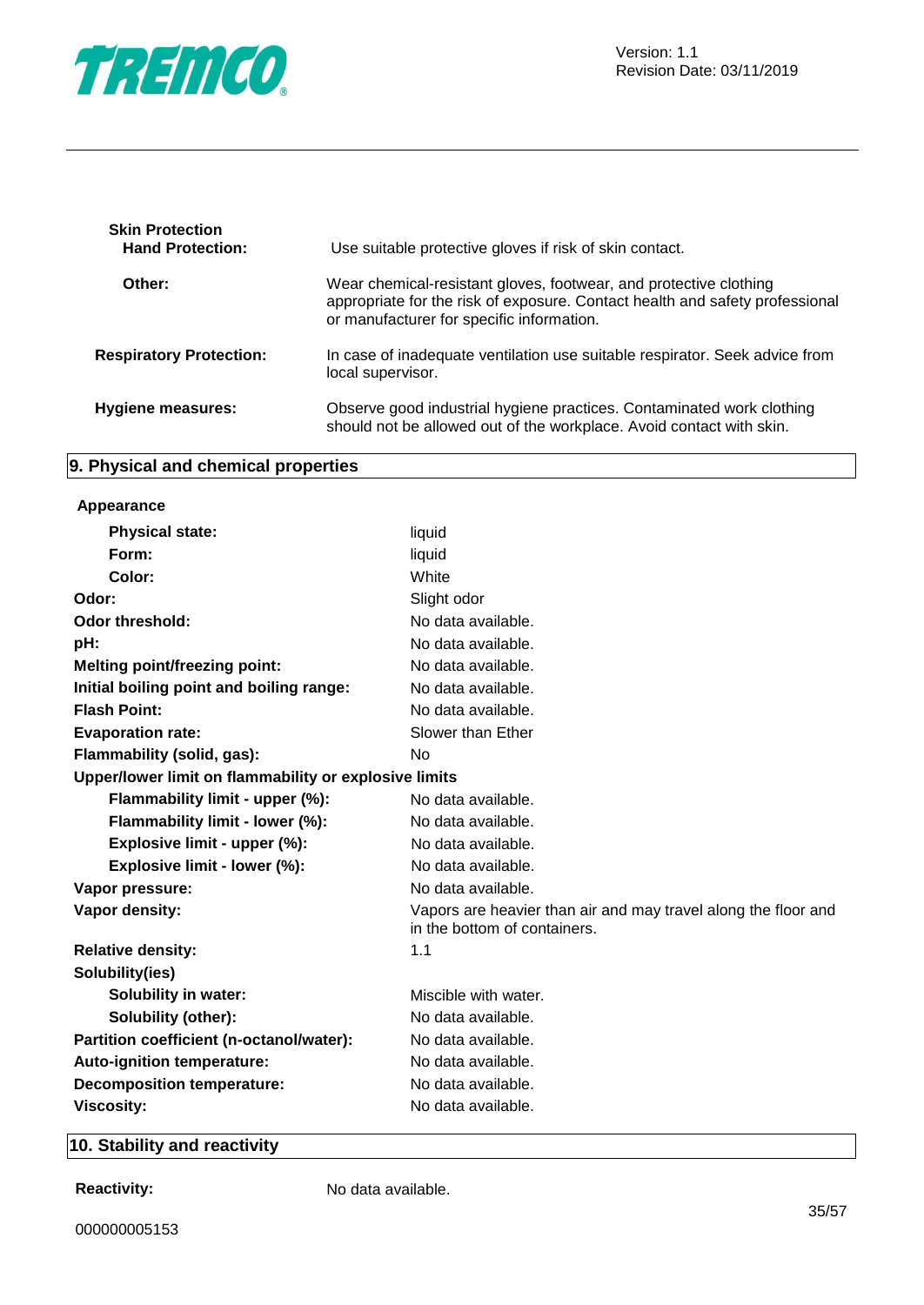

| <b>Chemical Stability:</b>                         | Material is stable under normal conditions.                                                        |
|----------------------------------------------------|----------------------------------------------------------------------------------------------------|
| <b>Possibility of hazardous</b><br>reactions:      | No data available.                                                                                 |
| <b>Conditions to avoid:</b>                        | Avoid heat or contamination.                                                                       |
| <b>Incompatible Materials:</b>                     | Amines. Epoxides. Avoid contact with acids. Bases, alkalies (organic).                             |
| <b>Hazardous Decomposition</b><br><b>Products:</b> | Thermal decomposition or combustion may liberate carbon oxides and<br>other toxic gases or vapors. |

## **11. Toxicological information**

## **Information on likely routes of exposure**

| Inhalation:          | In high concentrations, vapors, fumes or mists may irritate nose, throat and<br>mucus membranes. |
|----------------------|--------------------------------------------------------------------------------------------------|
| <b>Skin Contact:</b> | Causes mild skin irritation. May cause an allergic skin reaction.                                |
| Eye contact:         | Eye contact is possible and should be avoided.                                                   |
| Ingestion:           | May be ingested by accident. Ingestion may cause irritation and malaise.                         |

#### **Symptoms related to the physical, chemical and toxicological characteristics**

| Inhalation:          | No data available. |
|----------------------|--------------------|
| <b>Skin Contact:</b> | No data available. |
| Eye contact:         | No data available. |
| Ingestion:           | No data available. |

#### **Information on toxicological effects**

#### **Acute toxicity (list all possible routes of exposure)**

| Oral<br><b>Product:</b>                                                   | Not classified for acute toxicity based on available data. |
|---------------------------------------------------------------------------|------------------------------------------------------------|
| Specified substance(s):<br>Bisphenol A Polyglycidyl<br><b>Ether Resin</b> | LD 50 (Rat): $> 2,000$ mg/kg                               |
| 1-Methoxy-2-Propanol                                                      | LD 50 (Rat): 3,739 mg/kg                                   |
| Dermal<br><b>Product:</b>                                                 | Not classified for acute toxicity based on available data. |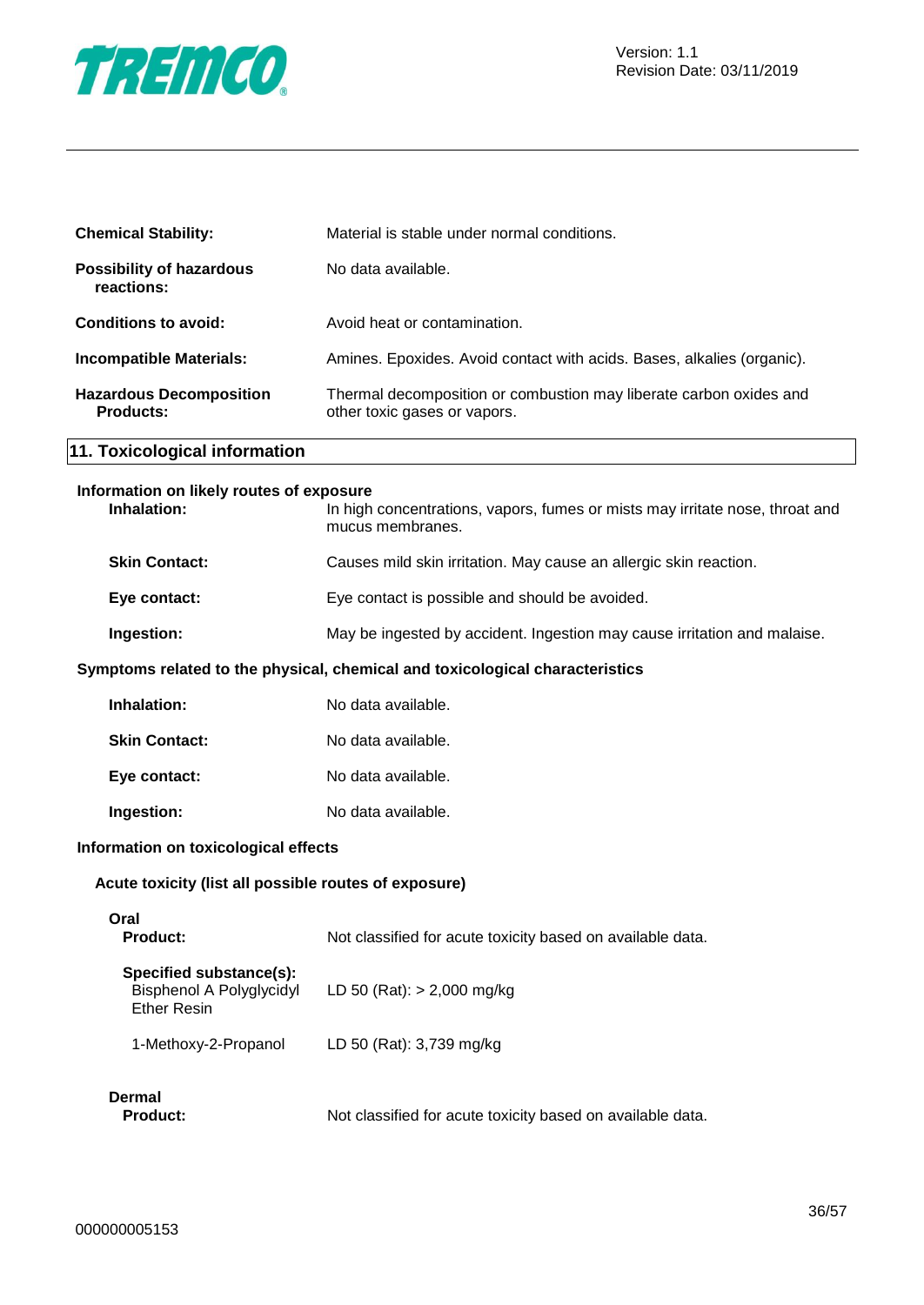

| Specified substance(s):<br>Bisphenol A Polyglycidyl<br><b>Ether Resin</b>                             | LD 50 (Rat): $> 2,000$ mg/kg                                                        |
|-------------------------------------------------------------------------------------------------------|-------------------------------------------------------------------------------------|
| 1-Methoxy-2-Propanol                                                                                  | LD 50 (Rat): $> 2,000$ mg/kg                                                        |
| <b>Inhalation</b><br>Product:                                                                         | Not classified for acute toxicity based on available data.                          |
| Specified substance(s):<br>1-Methoxy-2-Propanol                                                       | LC 50 (Rat): 54.6 mg/l                                                              |
| <b>Repeated dose toxicity</b><br><b>Product:</b>                                                      | No data available.                                                                  |
| <b>Skin Corrosion/Irritation</b><br><b>Product:</b>                                                   | No data available.                                                                  |
| Specified substance(s):<br><b>Bisphenol A</b><br>Polyglycidyl Ether<br>Resin                          | Irritating.<br>in vivo (Rabbit): Slightly irritating Experimental result, Key study |
| 1-Methoxy-2-Propanol                                                                                  | in vivo (Rabbit): Not irritant Experimental result, Key study                       |
| <b>Serious Eye Damage/Eye Irritation</b><br><b>Product:</b><br>Specified substance(s):                | No data available.                                                                  |
| <b>Bisphenol A</b><br>Polyglycidyl Ether<br>Resin                                                     | Strongly irritating.<br>Rabbit, 24 hrs: Slightly irritating                         |
| 1-Methoxy-2-Propanol                                                                                  | Rabbit, 24 - 72 hrs: Not irritating                                                 |
| <b>Respiratory or Skin Sensitization</b><br><b>Product:</b>                                           | No data available.                                                                  |
| Carcinogenicity<br><b>Product:</b>                                                                    | No data available.                                                                  |
| No carcinogenic components identified                                                                 | IARC Monographs on the Evaluation of Carcinogenic Risks to Humans:                  |
| US. National Toxicology Program (NTP) Report on Carcinogens:<br>No carcinogenic components identified |                                                                                     |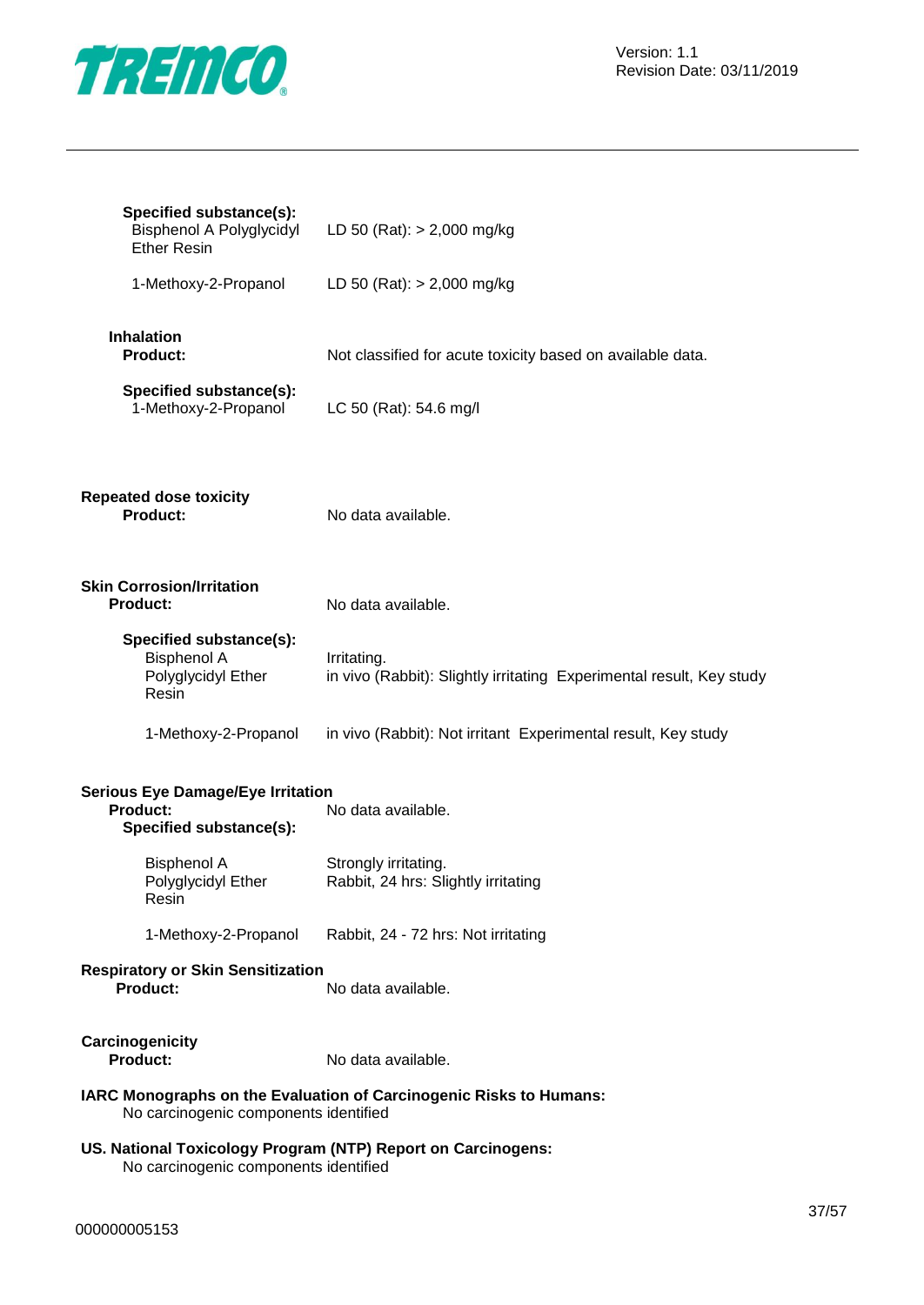

## **US. OSHA Specifically Regulated Substances (29 CFR 1910.1001-1050):**

No carcinogenic components identified

## **Germ Cell Mutagenicity**

| In vitro<br><b>Product:</b>                                                  | No data available. |
|------------------------------------------------------------------------------|--------------------|
| In vivo<br><b>Product:</b>                                                   | No data available. |
| <b>Reproductive toxicity</b><br>Product:                                     | No data available. |
| Specific Target Organ Toxicity - Single Exposure<br>Product:                 | No data available. |
| <b>Specific Target Organ Toxicity - Repeated Exposure</b><br><b>Product:</b> | No data available. |
| <b>Aspiration Hazard</b>                                                     |                    |

| <b>Product:</b> | No data available. |
|-----------------|--------------------|
|                 |                    |

**Other effects:** No data available.

### **12. Ecological information**

### **Ecotoxicity:**

| uuluaiuily.                                                                      |                                                                          |
|----------------------------------------------------------------------------------|--------------------------------------------------------------------------|
| Acute hazards to the aquatic environment:                                        |                                                                          |
| Fish<br><b>Product:</b>                                                          | No data available.                                                       |
| Specified substance(s):<br><b>Bisphenol A Polyglycidyl</b><br><b>Ether Resin</b> | LC 50 (Oncorhynchus mykiss, 96 h): 2 mg/l Experimental result, Key study |
| <b>Aquatic Invertebrates</b><br><b>Product:</b>                                  | No data available.                                                       |
| Specified substance(s):<br>Bisphenol A Polyglycidyl<br><b>Ether Resin</b>        | EC 50 (Daphnia magna, 48 h): 1.8 mg/l Experimental result, Key study     |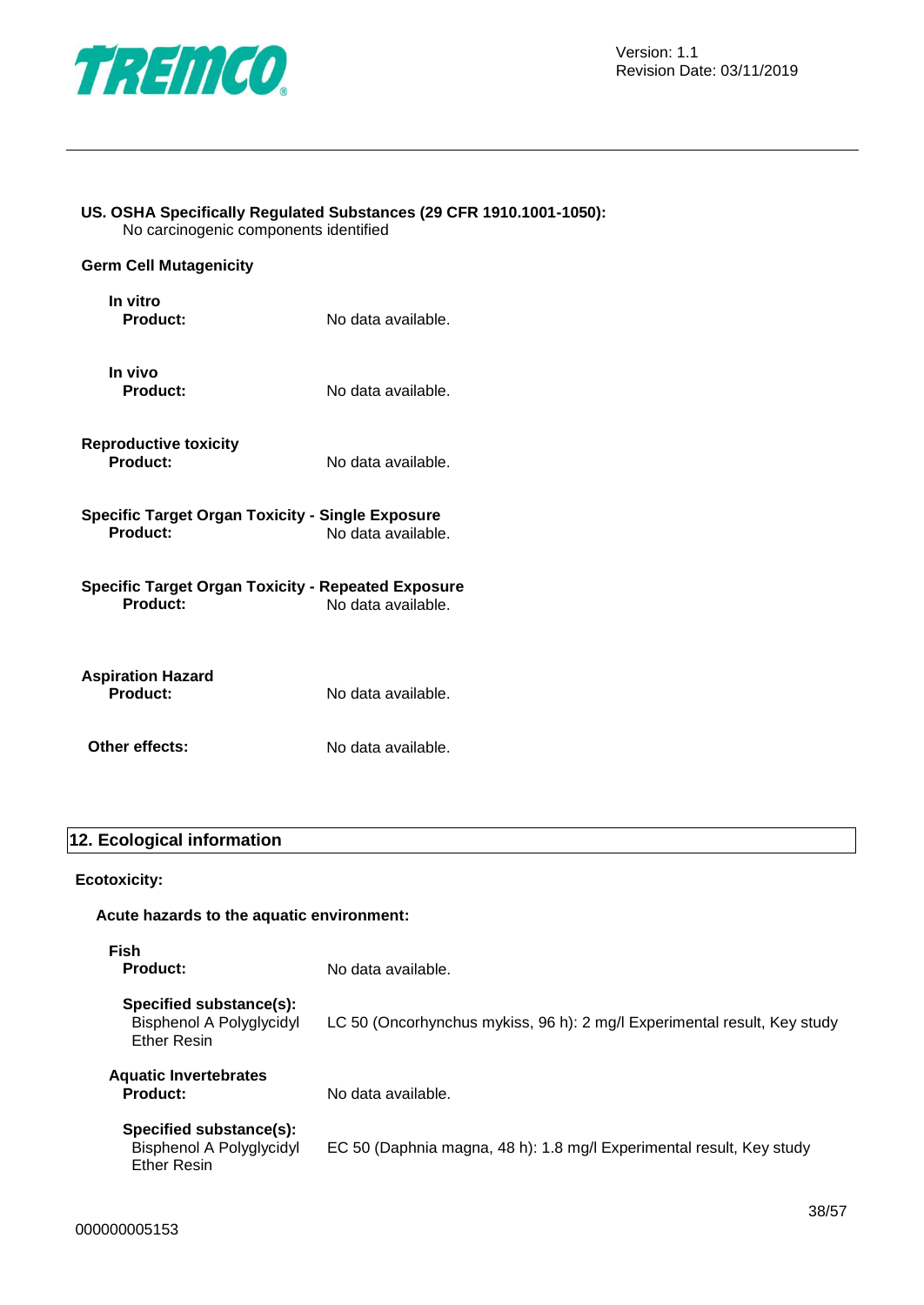

## **Chronic hazards to the aquatic environment:**

| Fish<br><b>Product:</b>                                                                     | No data available.                                                                                                                                                            |
|---------------------------------------------------------------------------------------------|-------------------------------------------------------------------------------------------------------------------------------------------------------------------------------|
| <b>Aquatic Invertebrates</b><br><b>Product:</b>                                             | No data available.                                                                                                                                                            |
| Specified substance(s):<br>Bisphenol A Polyglycidyl<br><b>Ether Resin</b>                   | NOEC (Daphnia magna, 21 d): 0.3 mg/l Experimental result, Key study                                                                                                           |
| <b>Toxicity to Aquatic Plants</b><br><b>Product:</b>                                        | No data available.                                                                                                                                                            |
| <b>Persistence and Degradability</b>                                                        |                                                                                                                                                                               |
| <b>Biodegradation</b><br><b>Product:</b>                                                    | No data available.                                                                                                                                                            |
| <b>BOD/COD Ratio</b><br>Product:                                                            | No data available.                                                                                                                                                            |
| <b>Bioaccumulative potential</b><br><b>Bioconcentration Factor (BCF)</b><br><b>Product:</b> | No data available.                                                                                                                                                            |
| Specified substance(s):<br><b>Bisphenol A Polyglycidyl</b><br><b>Ether Resin</b>            | Bioconcentration Factor (BCF): 31 Aquatic sediment QSAR, Key study                                                                                                            |
| Partition Coefficient n-octanol / water (log Kow)<br><b>Product:</b>                        | No data available.                                                                                                                                                            |
| Specified substance(s):<br><b>Bisphenol A Polyglycidyl</b><br>Ether Resin                   | Log Kow: 2.64 - 3.78 25 °C Yes Experimental result, Key study                                                                                                                 |
| <b>Mobility in soil:</b>                                                                    | No data available.                                                                                                                                                            |
| Other adverse effects:                                                                      | Harmful to aquatic life with long lasting effects.                                                                                                                            |
| 13. Disposal considerations                                                                 |                                                                                                                                                                               |
| <b>Disposal instructions:</b>                                                               | Dispose of waste at an appropriate treatment and disposal facility in<br>accordance with applicable laws and regulations, and product<br>characteristics at time of disposal. |
| <b>Contaminated Packaging:</b>                                                              | No data available.                                                                                                                                                            |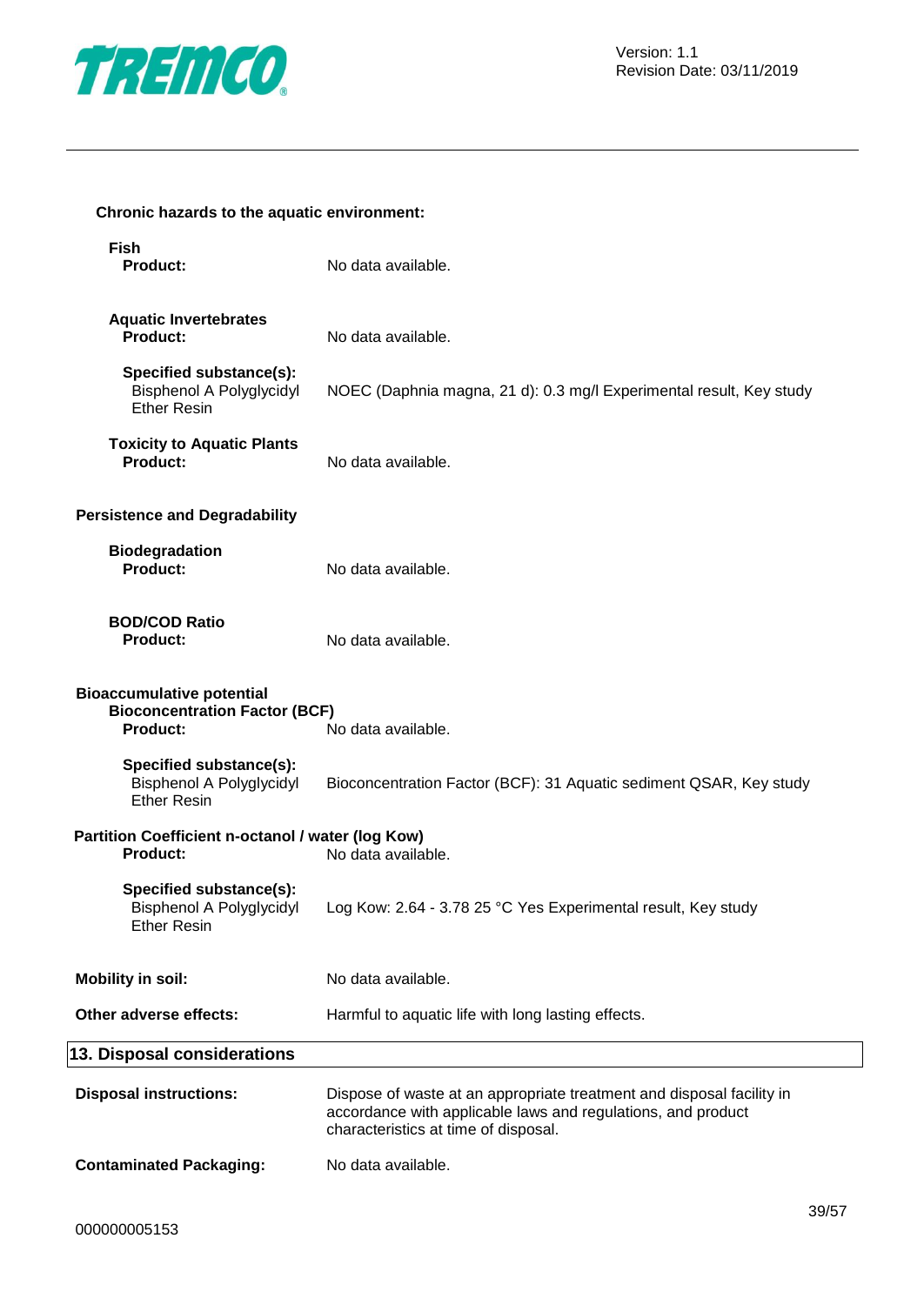

#### **14. Transport information**

#### **TDG:**

Not Regulated

#### **CFR / DOT:**

Not Regulated

#### **IMDG:**

Not Regulated

#### **15. Regulatory information**

#### **US Federal Regulations**

## **TSCA Section 12(b) Export Notification (40 CFR 707, Subpt. D)**

None present or none present in regulated quantities.

#### **US. OSHA Specifically Regulated Substances (29 CFR 1910.1001-1050)** None present or none present in regulated quantities.

#### **CERCLA Hazardous Substance List (40 CFR 302.4):**

| <b>Chemical Identity</b> | Reportable quantity |
|--------------------------|---------------------|
| 1-Methoxy-2-Propanol     | $100$ lbs.          |
| Ethylbenzene             | 1000 lbs.           |

#### **Superfund Amendments and Reauthorization Act of 1986 (SARA)**

#### **Hazard categories**

Immediate (Acute) Health Hazards Respiratory or Skin Sensitization

#### **SARA 302 Extremely Hazardous Substance**

None present or none present in regulated quantities.

#### **SARA 304 Emergency Release Notification**

| <b>Chemical Identity</b> | <b>Reportable quantity</b> |  |
|--------------------------|----------------------------|--|
| 1-Methoxy-2-Propanol     | $100$ lbs.                 |  |
| Ethylbenzene             | 1000 lbs.                  |  |

#### **SARA 311/312 Hazardous Chemical**

**Chemical Identity Threshold Planning Quantity** Bisphenol A Polyglycidyl Ether Resin 10000 lbs 1-Methoxy-2-Propanol 10000 lbs

#### **SARA 313 (TRI Reporting)**

None present or none present in regulated quantities.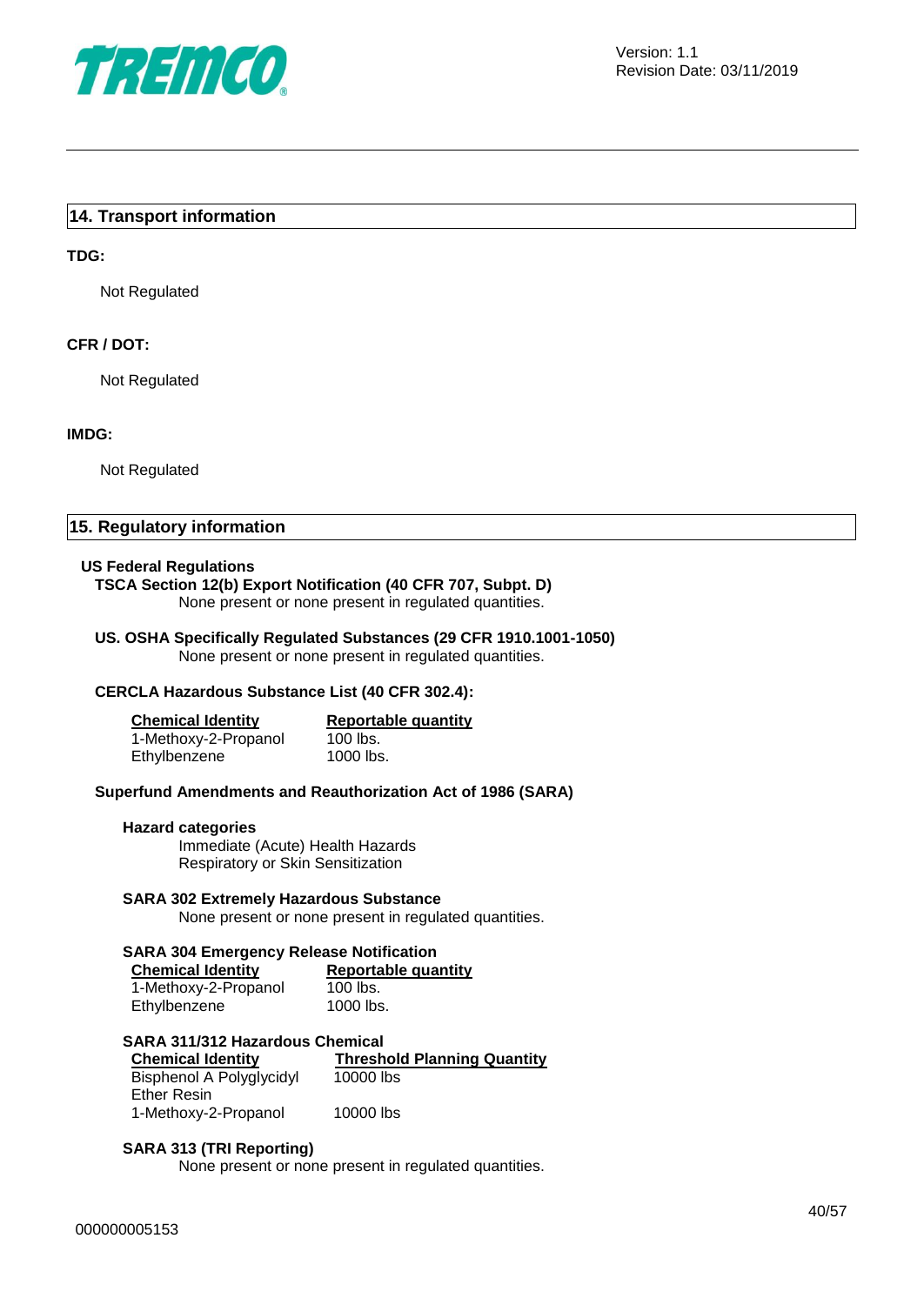

Version: 1.1 Revision Date: 03/11/2019

**Clean Air Act (CAA) Section 112(r) Accidental Release Prevention (40 CFR 68.130)** None present or none present in regulated quantities.

**Clean Water Act Section 311 Hazardous Substances (40 CFR 117.3)** None present or none present in regulated quantities.

#### **US State Regulations**

## **US. California Proposition 65**



#### **WARNING**

Cancer - www.P65Warnings.ca.gov

**US. New Jersey Worker and Community Right-to-Know Act Chemical Identity** 1-Methoxy-2-Propanol

**US. Massachusetts RTK - Substance List Chemical Identity** 1-Methoxy-2-Propanol

**US. Pennsylvania RTK - Hazardous Substances Chemical Identity** 1-Methoxy-2-Propanol

**US. Rhode Island RTK Chemical Identity**

1-Methoxy-2-Propanol

#### **International regulations**

#### **Montreal protocol**

Not applicable

## **Stockholm convention**

Not applicable

#### **Rotterdam convention**

Not applicable

#### **Kyoto protocol** Not applicable

**VOC:** When appropriately mixed with the other part, product has a VOC less water and exempt solvent of: 68 g/l

| Regulatory VOC (less water and<br>exempt solvent) | : 175 g/l 175 g/l   |
|---------------------------------------------------|---------------------|
| VOC Method 310                                    | $\therefore$ 2.33 % |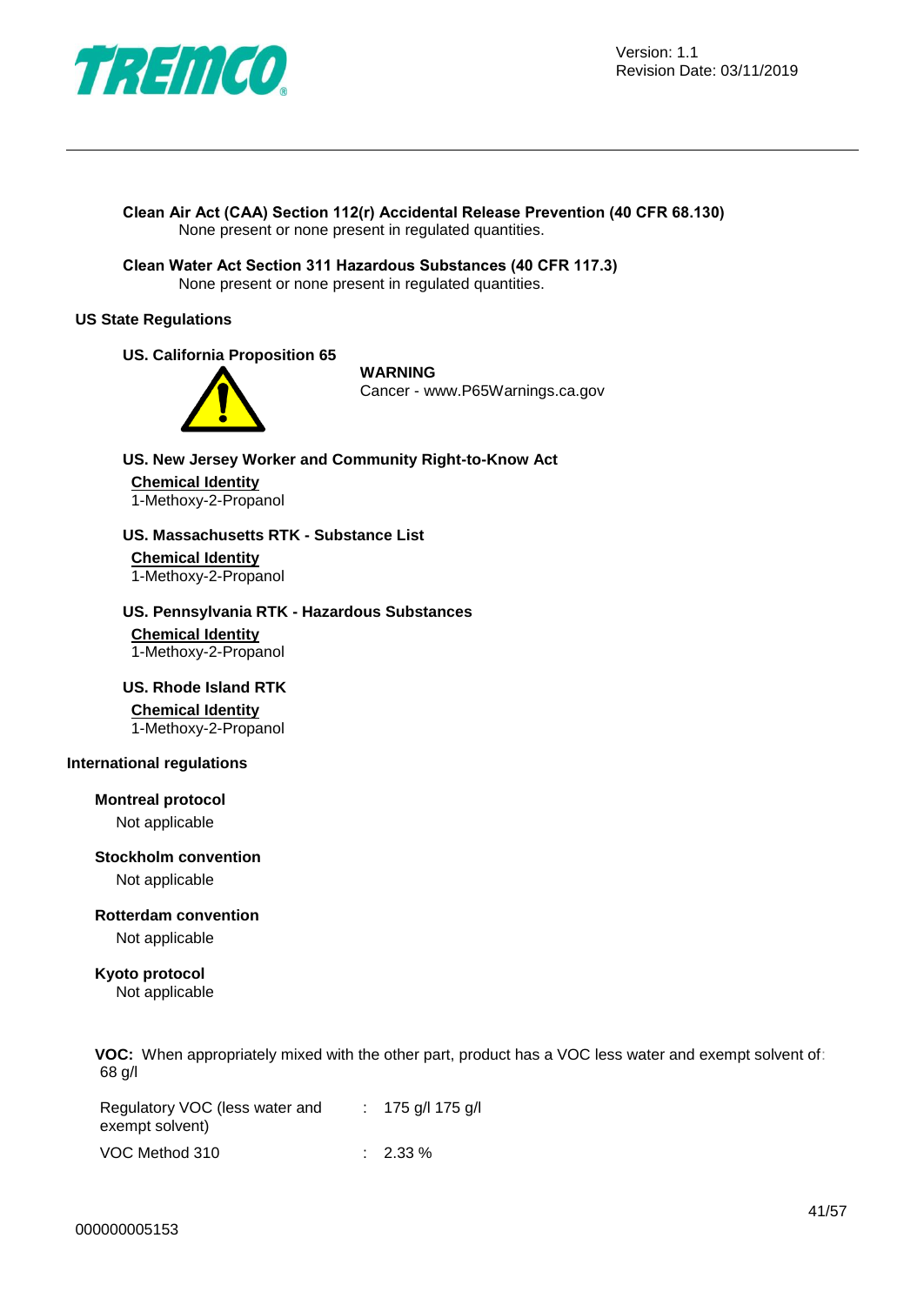

| <b>Inventory Status:</b><br>Australia AICS: |                                          | One or more components in this product are<br>not listed on or exempt from the Inventory. |
|---------------------------------------------|------------------------------------------|-------------------------------------------------------------------------------------------|
| Canada DSL Inventory List:                  |                                          | All components in this product are listed on or<br>exempt from the Inventory.             |
| EINECS, ELINCS or NLP:                      |                                          | One or more components in this product are<br>not listed on or exempt from the Inventory. |
| Japan (ENCS) List:                          |                                          | One or more components in this product are<br>not listed on or exempt from the Inventory. |
|                                             | China Inv. Existing Chemical Substances: | One or more components in this product are<br>not listed on or exempt from the Inventory. |
|                                             | Korea Existing Chemicals Inv. (KECI):    | One or more components in this product are<br>not listed on or exempt from the Inventory. |
| Canada NDSL Inventory:                      |                                          | One or more components in this product are<br>not listed on or exempt from the Inventory. |
| Philippines PICCS:                          |                                          | One or more components in this product are<br>not listed on or exempt from the Inventory. |
| US TSCA Inventory:                          |                                          | All components in this product are listed on or<br>exempt from the Inventory.             |
|                                             | New Zealand Inventory of Chemicals:      | One or more components in this product are<br>not listed on or exempt from the Inventory. |
| Japan ISHL Listing:                         |                                          | One or more components in this product are<br>not listed on or exempt from the Inventory. |
| Japan Pharmacopoeia Listing:                |                                          | One or more components in this product are<br>not listed on or exempt from the Inventory. |
| Ontario Inventory:                          |                                          | One or more components in this product are<br>not listed on or exempt from the Inventory. |
| Mexico INSQ:                                |                                          | One or more components in this product are<br>not listed on or exempt from the Inventory. |
|                                             | Taiwan Chemical Substance Inventory:     | One or more components in this product are<br>not listed on or exempt from the Inventory. |

## **16.Other information, including date of preparation or last revision**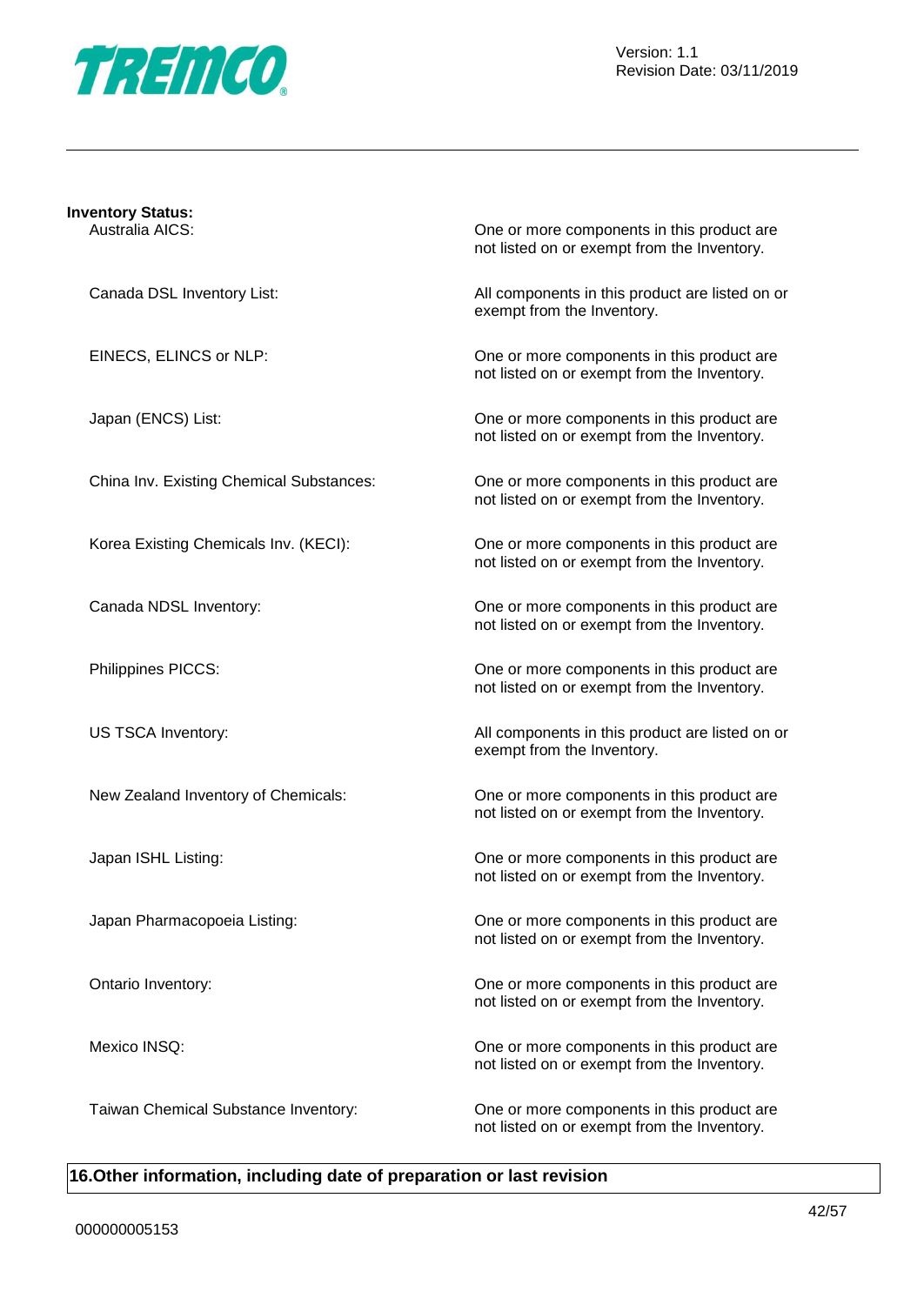

| <b>Revision Date:</b>       | 03/11/2019                                                                                                                                                                                                                                                                                                 |
|-----------------------------|------------------------------------------------------------------------------------------------------------------------------------------------------------------------------------------------------------------------------------------------------------------------------------------------------------|
| <b>Version #:</b>           | 1.1                                                                                                                                                                                                                                                                                                        |
| <b>Further Information:</b> | No data available.                                                                                                                                                                                                                                                                                         |
| Disclaimer:                 | For Industrial Use Only. Keep out of Reach of Children. The hazard<br>information herein is offered solely for the consideration of the user, subject<br>to their own investigation of compliance with applicable regulations, including<br>the safe use of the product under every foreseeable condition. |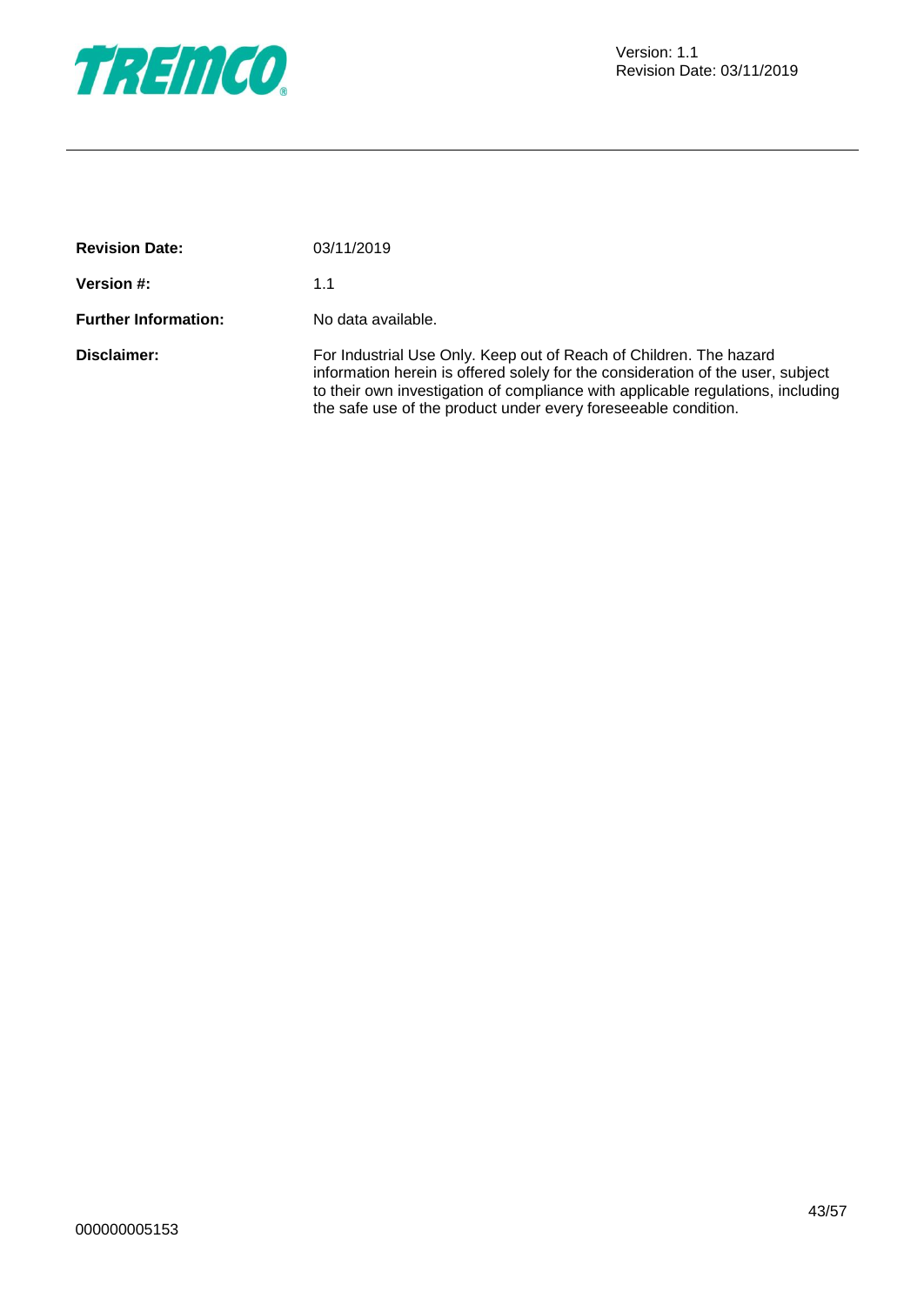

Version: 1.1 Revision Date: 03/11/2019

# **SAFETY DATA SHEET**

#### **1. Identification**

**Product identifier:** TREMprime Multi Surface Urethane Primer-Part B **Product Code:** 252102 504

#### **Recommended use and restriction on use**

**Recommended use:** Sealant **Restrictions on use:** Not known.

#### **Manufacturer/Importer/Supplier/Distributor Information**

Tremco U.S Sealants 3735 Green Road Beachwood OH 44122 US

| <b>Contact person:</b>             |  |
|------------------------------------|--|
| Telephone:                         |  |
| <b>Emergency telephone number:</b> |  |

**Contact person:** EH&S Department **Telephone:** 216-292-5000 **Emergency telephone number:** 1-800-424-9300 (US); 1-613-996-6666 (Canada)

#### **2. Hazard(s) identification**

#### **Hazard Classification**

#### **Health Hazards**

| <b>Skin Corrosion/Irritation</b>  | Category 2  |
|-----------------------------------|-------------|
| Serious Eye Damage/Eye Irritation | Category 2A |
| Skin sensitizer                   | Category 1  |

#### **Unknown toxicity - Health**

| Acute toxicity, oral                        | 3%      |
|---------------------------------------------|---------|
| Acute toxicity, dermal                      | 3%      |
| Acute toxicity, inhalation, vapor           | 19.32 % |
| Acute toxicity, inhalation, dust<br>or mist | 17.82 % |

#### **Unknown toxicity - Environment**

| Acute hazards to the aquatic<br>environment   | 99.98%  |
|-----------------------------------------------|---------|
| Chronic hazards to the aquatic<br>environment | 100 $%$ |

| Acute hazards to the aquatic   | 99.98% |
|--------------------------------|--------|
| environment                    |        |
| Chronic hazards to the aquatic | 100%   |
| environment                    |        |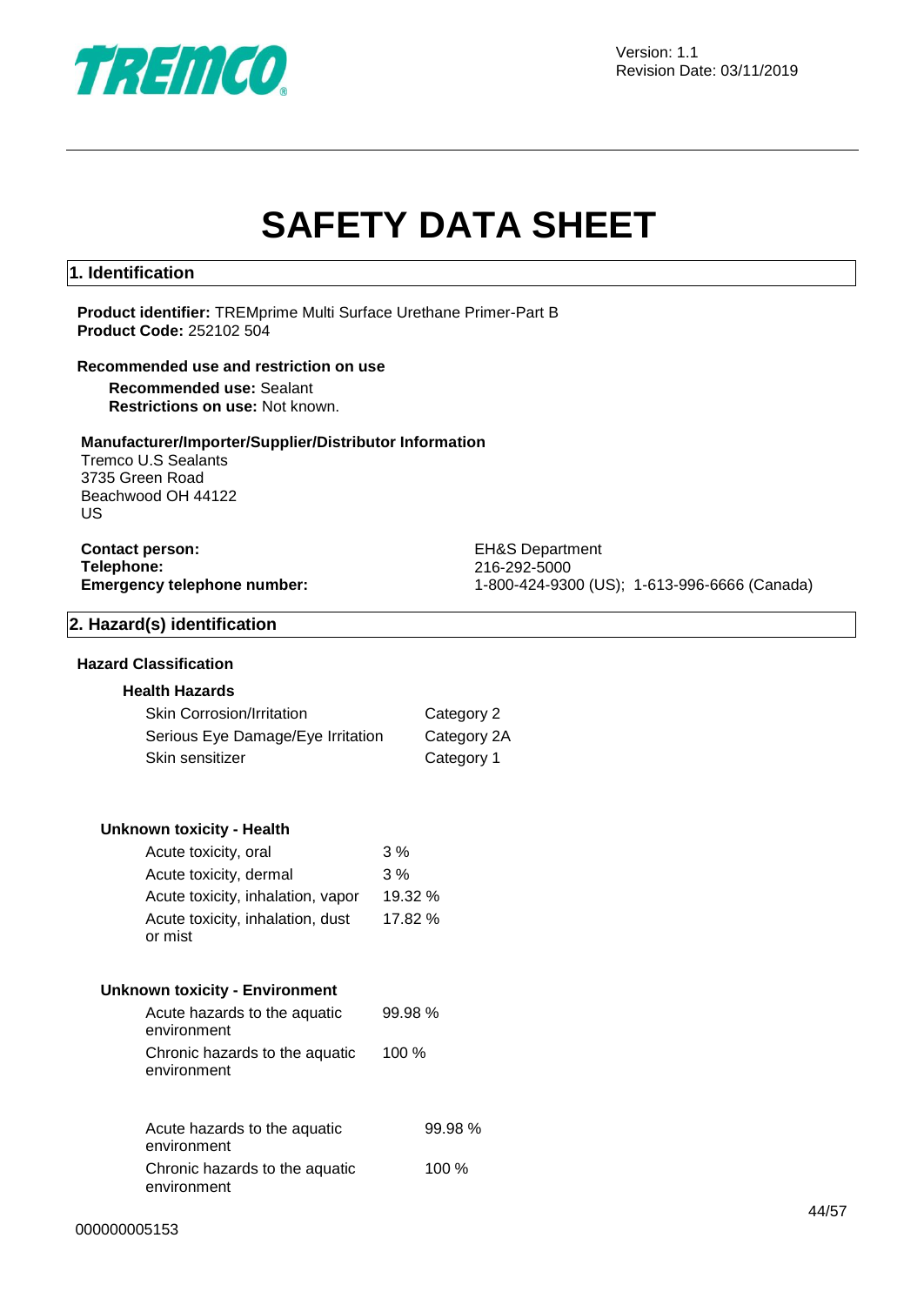

#### **Label Elements**

**Hazard Symbol:**

| <b>Signal Word:</b>                           | Warning                                                                                                                                                                                                                                                                                                                                                                                           |
|-----------------------------------------------|---------------------------------------------------------------------------------------------------------------------------------------------------------------------------------------------------------------------------------------------------------------------------------------------------------------------------------------------------------------------------------------------------|
| <b>Hazard Statement:</b>                      | Causes skin irritation.<br>Causes serious eye irritation.<br>May cause an allergic skin reaction.                                                                                                                                                                                                                                                                                                 |
| <b>Precautionary</b><br><b>Statements</b>     |                                                                                                                                                                                                                                                                                                                                                                                                   |
| <b>Prevention:</b>                            | Wash thoroughly after handling. Wear protective gloves/protective<br>clothing/eye protection/face protection. Avoid breathing<br>dust/fume/gas/mist/vapors/spray. Contaminated work clothing should not be<br>allowed out of the workplace.                                                                                                                                                       |
| Response:                                     | IF IN EYES: Rinse cautiously with water for several minutes. Remove<br>contact lenses, if present and easy to do. Continue rinsing. If eye irritation<br>persists: Get medical advice/attention. IF ON SKIN: Wash with plenty of<br>water If skin irritation or rash occurs: Get medical advice/attention.<br>Specific treatment (see on this label). Wash contaminated clothing before<br>reuse. |
| Disposal:                                     | Dispose of contents/container to an appropriate treatment and disposal<br>facility in accordance with applicable laws and regulations, and product<br>characteristics at time of disposal.                                                                                                                                                                                                        |
| Hazard(s) not otherwise<br>classified (HNOC): | None.                                                                                                                                                                                                                                                                                                                                                                                             |

#### **3. Composition/information on ingredients**

#### **Mixtures**

| <b>Chemical Identity</b>                                                                                         | <b>CAS number</b> | <b>Content in percent <math>(\%)^*</math></b> |  |
|------------------------------------------------------------------------------------------------------------------|-------------------|-----------------------------------------------|--|
| Isophoronediamine                                                                                                | 2855-13-2         | $0.1 - 1\%$                                   |  |
| m-Xvlenediamine                                                                                                  | 1477-55-0         | $0.1 - 1\%$                                   |  |
| * All concentrations are persont by woight upless ingradiant is a gas. Cas concentrations are in persont by volu |                   |                                               |  |

All concentrations are percent by weight unless ingredient is a gas. Gas concentrations are in percent by volume.

## **4. First-aid measures**

**Ingestion:** Call a POISON CENTER/doctor if you feel unwell. Rinse mouth.

**Inhalation:** Move to fresh air.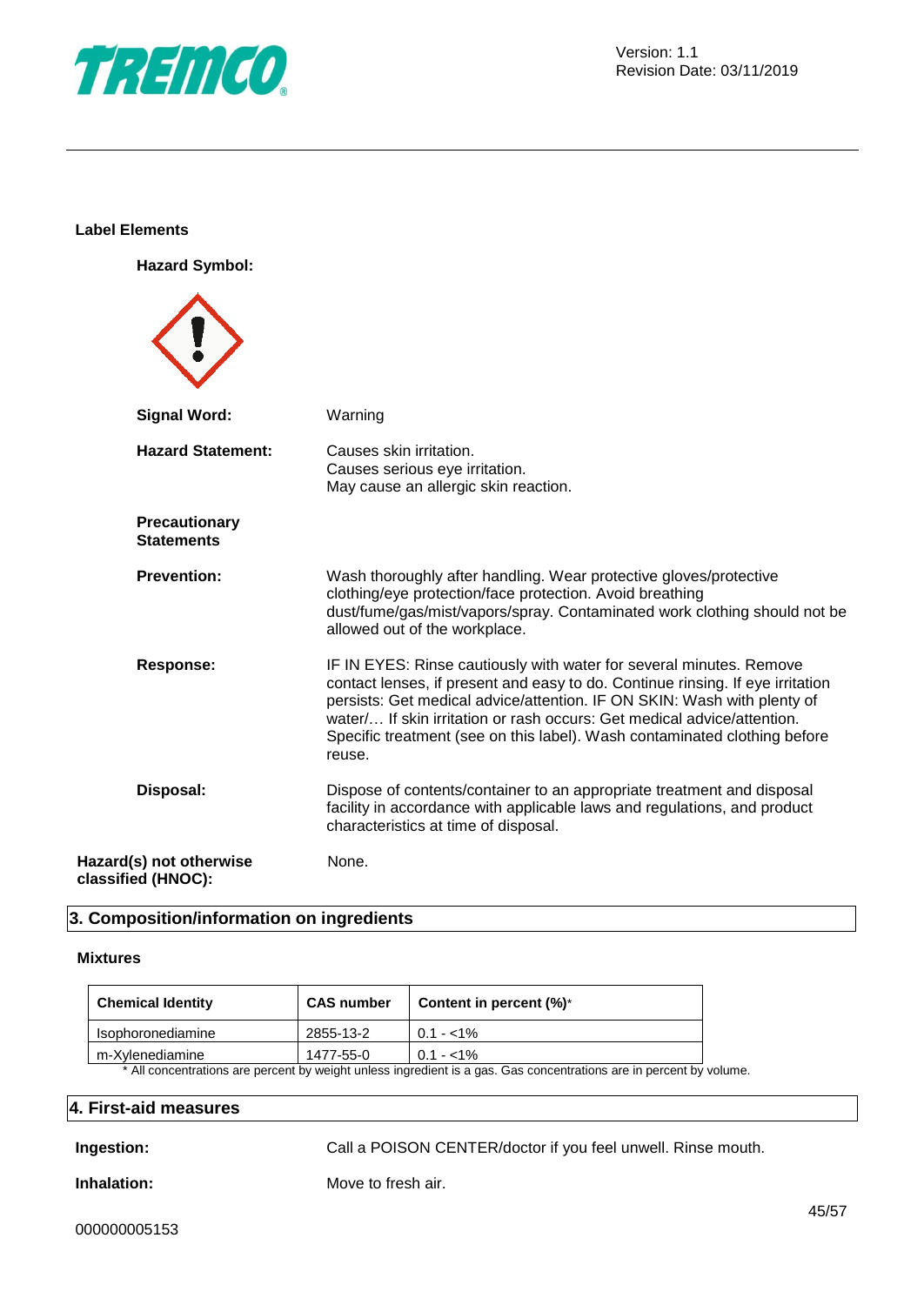

| <b>Skin Contact:</b>                                                       | Get medical attention. Destroy or thoroughly clean contaminated shoes.<br>Immediately remove contaminated clothing and shoes and wash skin with<br>soap and plenty of water. If skin irritation or an allergic skin reaction<br>develops, get medical attention. |
|----------------------------------------------------------------------------|------------------------------------------------------------------------------------------------------------------------------------------------------------------------------------------------------------------------------------------------------------------|
| Eye contact:                                                               | Immediately flush with plenty of water for at least 15 minutes. If easy to do,<br>remove contact lenses. Get medical attention.                                                                                                                                  |
| Most important symptoms/effects, acute and delayed                         |                                                                                                                                                                                                                                                                  |
| <b>Symptoms:</b>                                                           | No data available.                                                                                                                                                                                                                                               |
| Hazards:                                                                   | No data available.                                                                                                                                                                                                                                               |
|                                                                            | Indication of immediate medical attention and special treatment needed                                                                                                                                                                                           |
| Treatment:                                                                 | No data available.                                                                                                                                                                                                                                               |
| 5. Fire-fighting measures                                                  |                                                                                                                                                                                                                                                                  |
| <b>General Fire Hazards:</b>                                               | No unusual fire or explosion hazards noted.                                                                                                                                                                                                                      |
| Suitable (and unsuitable) extinguishing media                              |                                                                                                                                                                                                                                                                  |
| <b>Suitable extinguishing</b><br>media:                                    | Use fire-extinguishing media appropriate for surrounding materials.                                                                                                                                                                                              |
| <b>Unsuitable extinguishing</b><br>media:                                  | Do not use water jet as an extinguisher, as this will spread the fire.                                                                                                                                                                                           |
| Specific hazards arising from<br>the chemical:                             | During fire, gases hazardous to health may be formed.                                                                                                                                                                                                            |
| Special protective equipment and precautions for firefighters              |                                                                                                                                                                                                                                                                  |
| <b>Special fire fighting</b><br>procedures:                                | No data available.                                                                                                                                                                                                                                               |
| Special protective equipment<br>for fire-fighters:                         | Self-contained breathing apparatus and full protective clothing must be<br>worn in case of fire.                                                                                                                                                                 |
| 6. Accidental release measures                                             |                                                                                                                                                                                                                                                                  |
| Personal precautions,<br>protective equipment and<br>emergency procedures: | See Section 8 of the SDS for Personal Protective Equipment. Do not touch<br>damaged containers or spilled material unless wearing appropriate<br>protective clothing. Keep unauthorized personnel away.                                                          |
| <b>Methods and material for</b>                                            | Dam and absorb spillages with sand, earth or other non-combustible                                                                                                                                                                                               |

**containment and cleaning**  Dam and absorb spillages with sand, earth or other non-combustible material. Collect spillage in containers, seal securely and deliver for disposal according to local regulations.

**up:**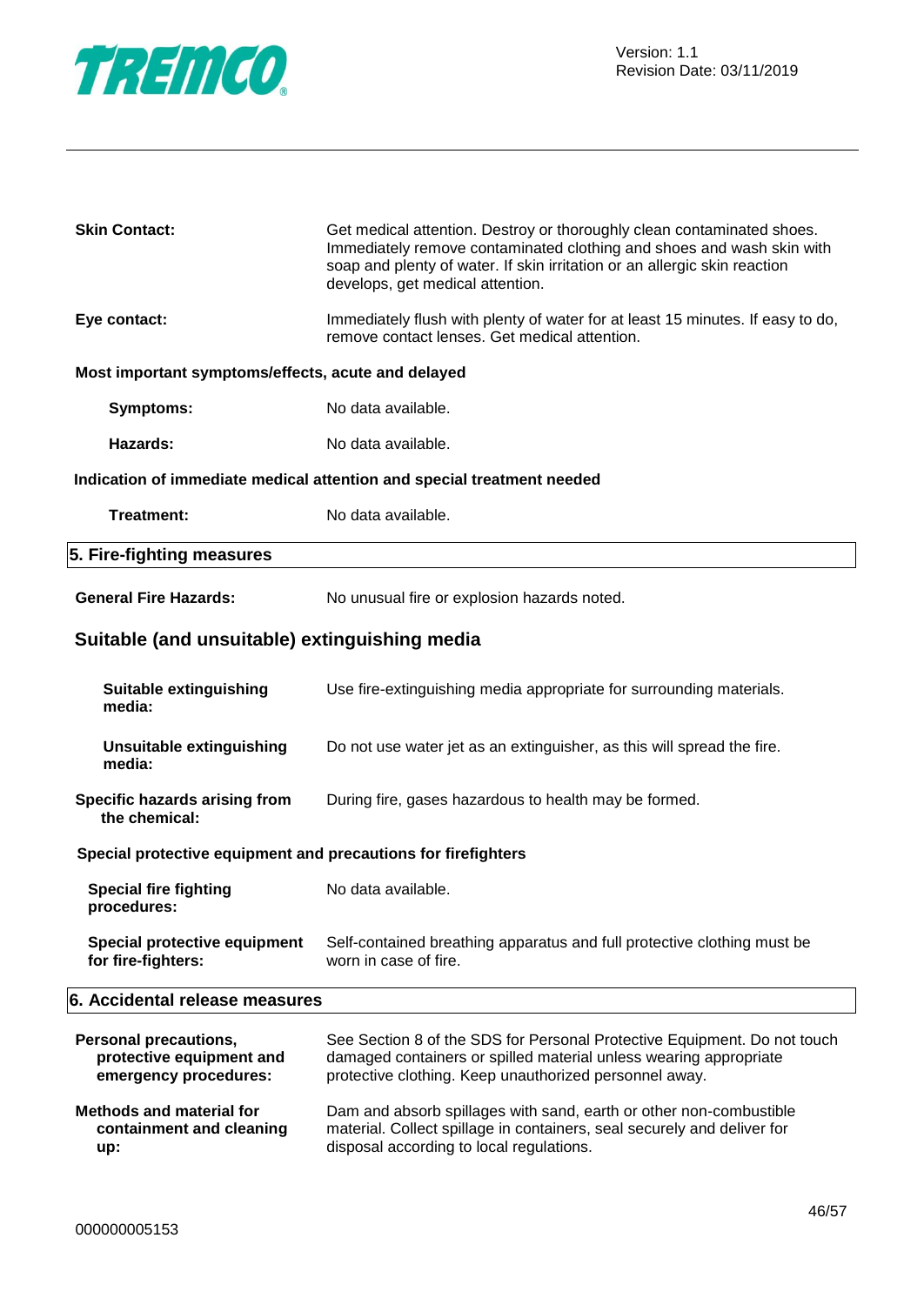

| <b>Notification Procedures:</b>                                     | In the event of a spill or accidental release, notify relevant authorities in<br>accordance with all applicable regulations.                                                                                                                                           |
|---------------------------------------------------------------------|------------------------------------------------------------------------------------------------------------------------------------------------------------------------------------------------------------------------------------------------------------------------|
| <b>Environmental Precautions:</b>                                   | Do not contaminate water sources or sewer. Prevent further leakage or<br>spillage if safe to do so.                                                                                                                                                                    |
| 7. Handling and storage                                             |                                                                                                                                                                                                                                                                        |
| <b>Precautions for safe handling:</b>                               | Provide adequate ventilation. Wear appropriate personal protective<br>equipment. Observe good industrial hygiene practices. Avoid contact with<br>eyes. Wash hands thoroughly after handling. Avoid contact with skin. Avoid<br>contact with eyes, skin, and clothing. |
| Conditions for safe storage,<br>including any<br>incompatibilities: | Store away from incompatible materials. Store in original tightly closed<br>container.                                                                                                                                                                                 |

## **8. Exposure controls/personal protection**

#### **Control Parameters**

#### **Occupational Exposure Limits**

| <b>Chemical Identity</b>                              | Type    | <b>Exposure Limit Values</b> | Source                                              |
|-------------------------------------------------------|---------|------------------------------|-----------------------------------------------------|
| m-Xvlenediamine                                       | Ceilina |                              | 0.1 mg/m3   US. ACGIH Threshold Limit Values (2011) |
| None of the components have assigned exposure limits. |         |                              |                                                     |

| <b>Chemical name</b>           | Type           | <b>Exposure Limit Values</b> | <b>Source</b>                                                                                                                                                          |
|--------------------------------|----------------|------------------------------|------------------------------------------------------------------------------------------------------------------------------------------------------------------------|
| m-Xylenediamine                | <b>CEILING</b> | $0.1$ mg/m $3$               | Canada. British Columbia OELs. (Occupational<br>Exposure Limits for Chemical Substances,<br>Occupational Health and Safety Regulation<br>296/97, as amended) (07 2007) |
| m-Xylenediamine                | <b>CEV</b>     | $0.1 \text{ mg/m}$ 3         | Canada. Ontario OELs. (Control of Exposure to<br>Biological or Chemical Agents) (11 2010)                                                                              |
| m-Xylenediamine                | <b>CEILING</b> | $0.1 \text{ mg/m}$ 3         | Canada. Quebec OELs. (Ministry of Labor -<br>Regulation Respecting the Quality of the Work<br>Environment) (09 2017)                                                   |
| Ethylene glycol - Vapor.       | <b>CEILING</b> | 50 ppm                       | Canada. British Columbia OELs. (Occupational<br>Exposure Limits for Chemical Substances,<br>Occupational Health and Safety Regulation<br>296/97, as amended) (07 2007) |
| Ethylene glycol - Aerosol.     | <b>CEILING</b> | $100$ mg/m $3$               | Canada. British Columbia OELs. (Occupational<br>Exposure Limits for Chemical Substances,<br>Occupational Health and Safety Regulation<br>296/97, as amended) (07 2007) |
| Ethylene glycol - Particulate. | <b>TWA</b>     | $10 \text{ mg/m}$            | Canada. British Columbia OELs. (Occupational<br>Exposure Limits for Chemical Substances,<br>Occupational Health and Safety Regulation<br>296/97, as amended) (07 2007) |
|                                | <b>STEL</b>    | $20 \text{ mg/m}$ 3          | Canada. British Columbia OELs. (Occupational<br>Exposure Limits for Chemical Substances,<br>Occupational Health and Safety Regulation<br>296/97, as amended) (07 2007) |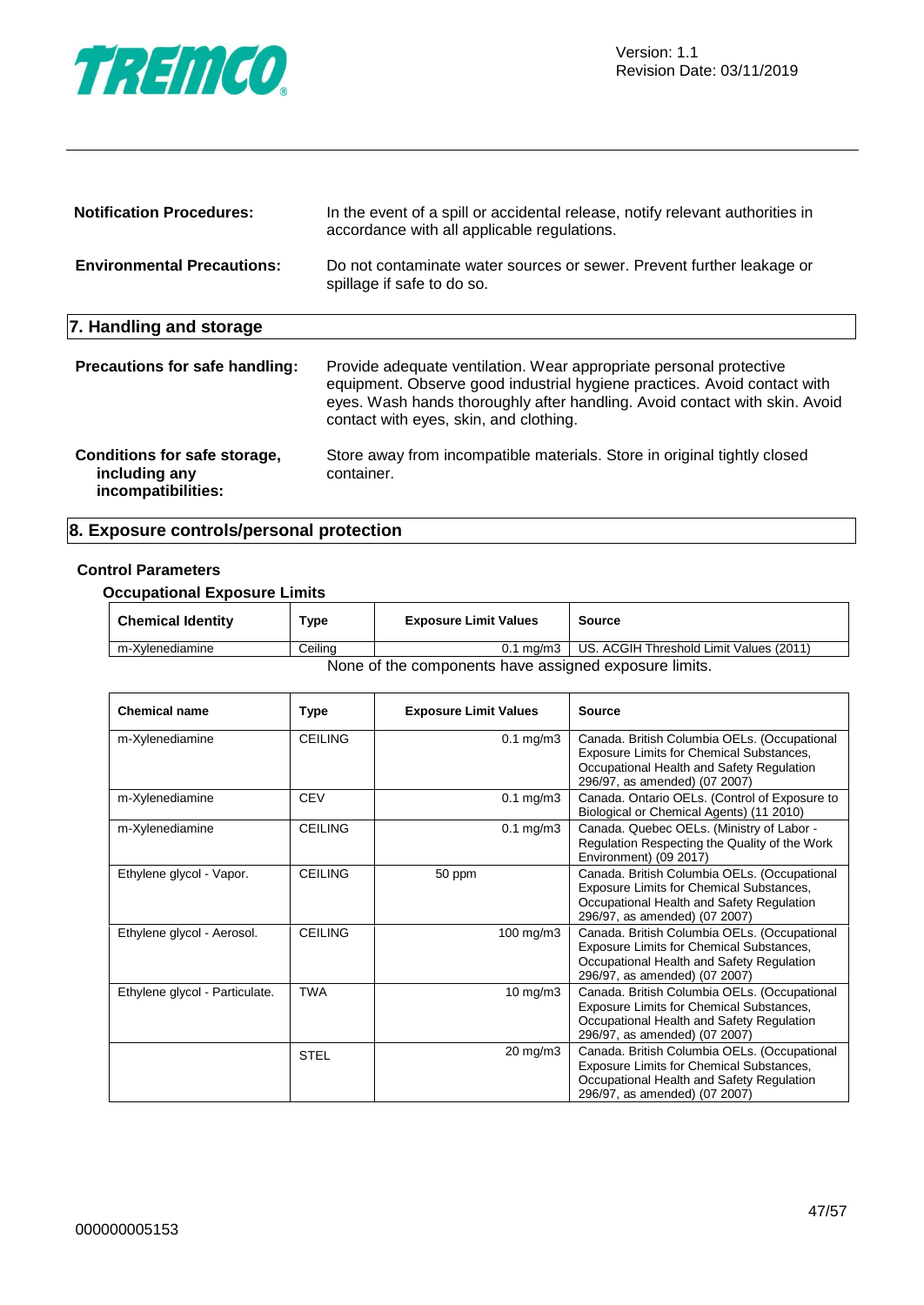

| Ethylene glycol - Aerosol.             | <b>CEV</b>     |        | 100 mg/m3            | Canada. Ontario OELs. (Control of Exposure to<br>Biological or Chemical Agents) (11 2010)                                                                              |
|----------------------------------------|----------------|--------|----------------------|------------------------------------------------------------------------------------------------------------------------------------------------------------------------|
| Ethylene glycol - Vapor and<br>mist    | <b>CEILING</b> | 50 ppm | 127 mg/m3            | Canada. Quebec OELs. (Ministry of Labor -<br>Regulation Respecting the Quality of the Work<br>Environment) (09 2017)                                                   |
| Amorphous silica - Total               | <b>TWA</b>     |        | $4 \text{ mg/m}$ 3   | Canada. British Columbia OELs. (Occupational<br>Exposure Limits for Chemical Substances,<br>Occupational Health and Safety Regulation<br>296/97, as amended) (07 2007) |
| Amorphous silica -<br>Respirable.      | <b>TWA</b>     |        | $1.5 \text{ mg/m}$ 3 | Canada. British Columbia OELs. (Occupational<br>Exposure Limits for Chemical Substances,<br>Occupational Health and Safety Regulation<br>296/97, as amended) (07 2007) |
| Amorphous silica -<br>Respirable dust. | <b>TWA</b>     |        | $6 \,\mathrm{mg/m3}$ | Canada. Quebec OELs. (Ministry of Labor -<br>Regulation Respecting the Quality of the Work<br>Environment) (09 2017)                                                   |
| - Total                                | <b>TWA</b>     |        | $4$ mg/m $3$         | Canada. British Columbia OELs. (Occupational<br>Exposure Limits for Chemical Substances,<br>Occupational Health and Safety Regulation<br>296/97, as amended) (07 2007) |
| - Respirable.                          | <b>TWA</b>     |        | $1.5 \text{ mg/m}$ 3 | Canada. British Columbia OELs. (Occupational<br>Exposure Limits for Chemical Substances,<br>Occupational Health and Safety Regulation<br>296/97, as amended) (07 2007) |
| - Respirable dust.                     | <b>TWA</b>     |        | $6$ mg/m $3$         | Canada. Quebec OELs. (Ministry of Labor -<br>Regulation Respecting the Quality of the Work<br>Environment) (09 2017)                                                   |

|                 | <b>Appropriate Engineering</b> |
|-----------------|--------------------------------|
| <b>Controls</b> |                                |

Observe good industrial hygiene practices. Observe occupational exposure limits and minimize the risk of inhalation of vapors and mist. Mechanical ventilation or local exhaust ventilation may be required.

#### **Individual protection measures, such as personal protective equipment**

| <b>General information:</b>                       | Provide easy access to water supply and eye wash facilities. Good general<br>ventilation (typically 10 air changes per hour) should be used. Ventilation<br>rates should be matched to conditions. If applicable, use process<br>enclosures, local exhaust ventilation, or other engineering controls to<br>maintain airborne levels below recommended exposure limits. If exposure<br>limits have not been established, maintain airborne levels to an acceptable<br>level. |
|---------------------------------------------------|------------------------------------------------------------------------------------------------------------------------------------------------------------------------------------------------------------------------------------------------------------------------------------------------------------------------------------------------------------------------------------------------------------------------------------------------------------------------------|
| <b>Eye/face protection:</b>                       | Wear safety glasses with side shields (or goggles).                                                                                                                                                                                                                                                                                                                                                                                                                          |
| <b>Skin Protection</b><br><b>Hand Protection:</b> | Use suitable protective gloves if risk of skin contact.                                                                                                                                                                                                                                                                                                                                                                                                                      |
| Other:                                            | Wear chemical-resistant gloves, footwear, and protective clothing<br>appropriate for the risk of exposure. Contact health and safety professional<br>or manufacturer for specific information.                                                                                                                                                                                                                                                                               |
| <b>Respiratory Protection:</b>                    | In case of inadequate ventilation use suitable respirator. Seek advice from<br>local supervisor.                                                                                                                                                                                                                                                                                                                                                                             |
| <b>Hygiene measures:</b>                          | Avoid contact with eyes. Observe good industrial hygiene practices. Wash<br>contaminated clothing before reuse. Avoid contact with skin. Wash hands<br>before breaks and immediately after handling the product. Contaminated<br>work clothing should not be allowed out of the workplace.                                                                                                                                                                                   |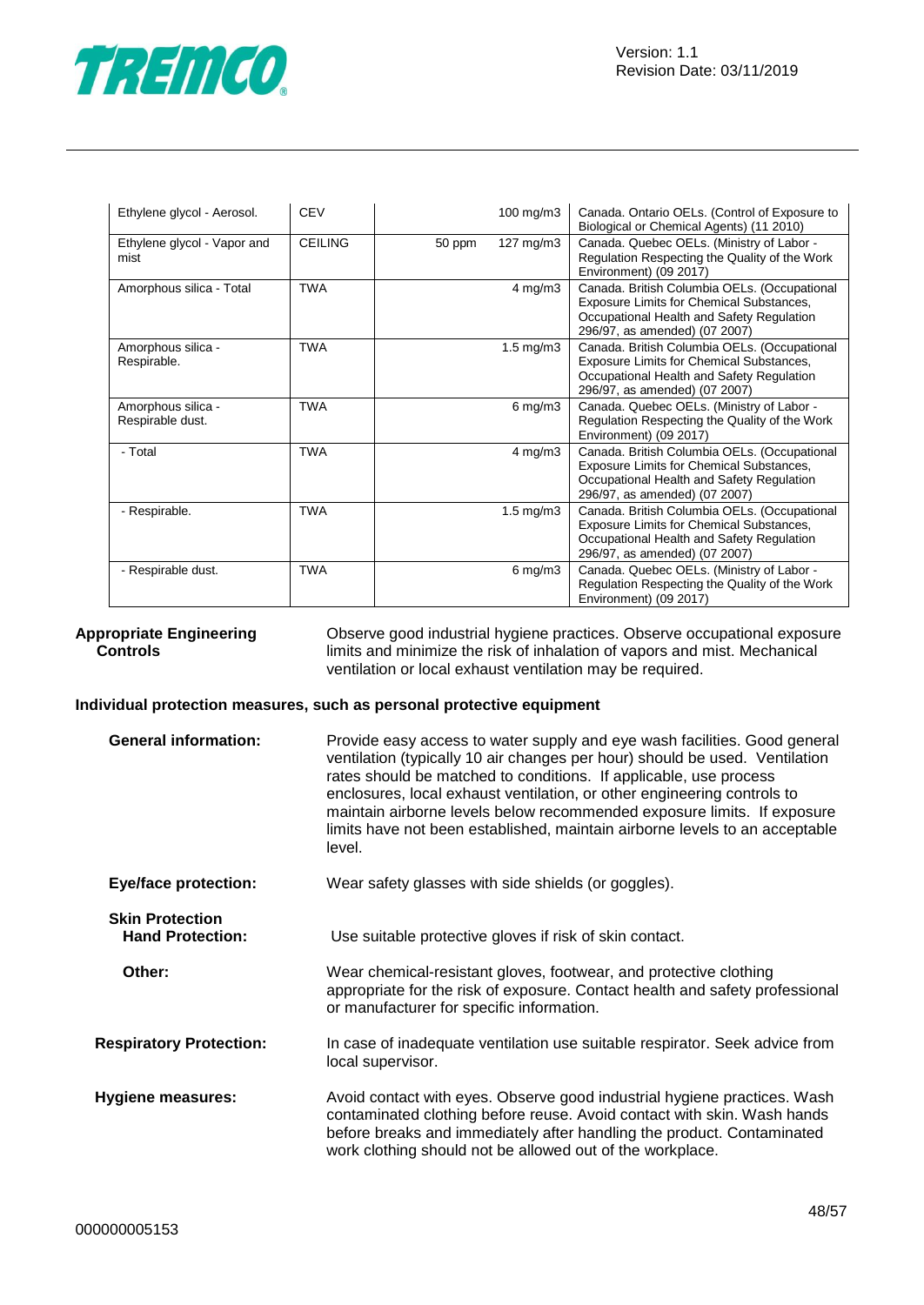

## **9. Physical and chemical properties**

| liquid                                                                                         |  |  |
|------------------------------------------------------------------------------------------------|--|--|
| liquid                                                                                         |  |  |
| White                                                                                          |  |  |
| Slight odor                                                                                    |  |  |
| No data available.                                                                             |  |  |
| No data available.                                                                             |  |  |
| No data available.                                                                             |  |  |
| > 100 °C > 212 °F                                                                              |  |  |
| No data available.                                                                             |  |  |
| Slower than Ether                                                                              |  |  |
| <b>No</b>                                                                                      |  |  |
| Upper/lower limit on flammability or explosive limits                                          |  |  |
| No data available.                                                                             |  |  |
| No data available.                                                                             |  |  |
| No data available.                                                                             |  |  |
| No data available.                                                                             |  |  |
| No data available.                                                                             |  |  |
| Vapors are heavier than air and may travel along the floor and<br>in the bottom of containers. |  |  |
| 1.1                                                                                            |  |  |
|                                                                                                |  |  |
| Miscible with water.                                                                           |  |  |
| No data available.                                                                             |  |  |
| No data available.                                                                             |  |  |
| No data available.                                                                             |  |  |
| No data available.                                                                             |  |  |
| No data available.                                                                             |  |  |
|                                                                                                |  |  |

## **10. Stability and reactivity**

| <b>Reactivity:</b>                                 | No data available.                                                                                 |
|----------------------------------------------------|----------------------------------------------------------------------------------------------------|
| <b>Chemical Stability:</b>                         | Material is stable under normal conditions.                                                        |
| Possibility of hazardous<br>reactions:             | No data available.                                                                                 |
| Conditions to avoid:                               | Avoid heat or contamination.                                                                       |
| <b>Incompatible Materials:</b>                     | Amines. Epoxides. Avoid contact with acids. Bases, alkalies (organic).                             |
| <b>Hazardous Decomposition</b><br><b>Products:</b> | Thermal decomposition or combustion may liberate carbon oxides and<br>other toxic gases or vapors. |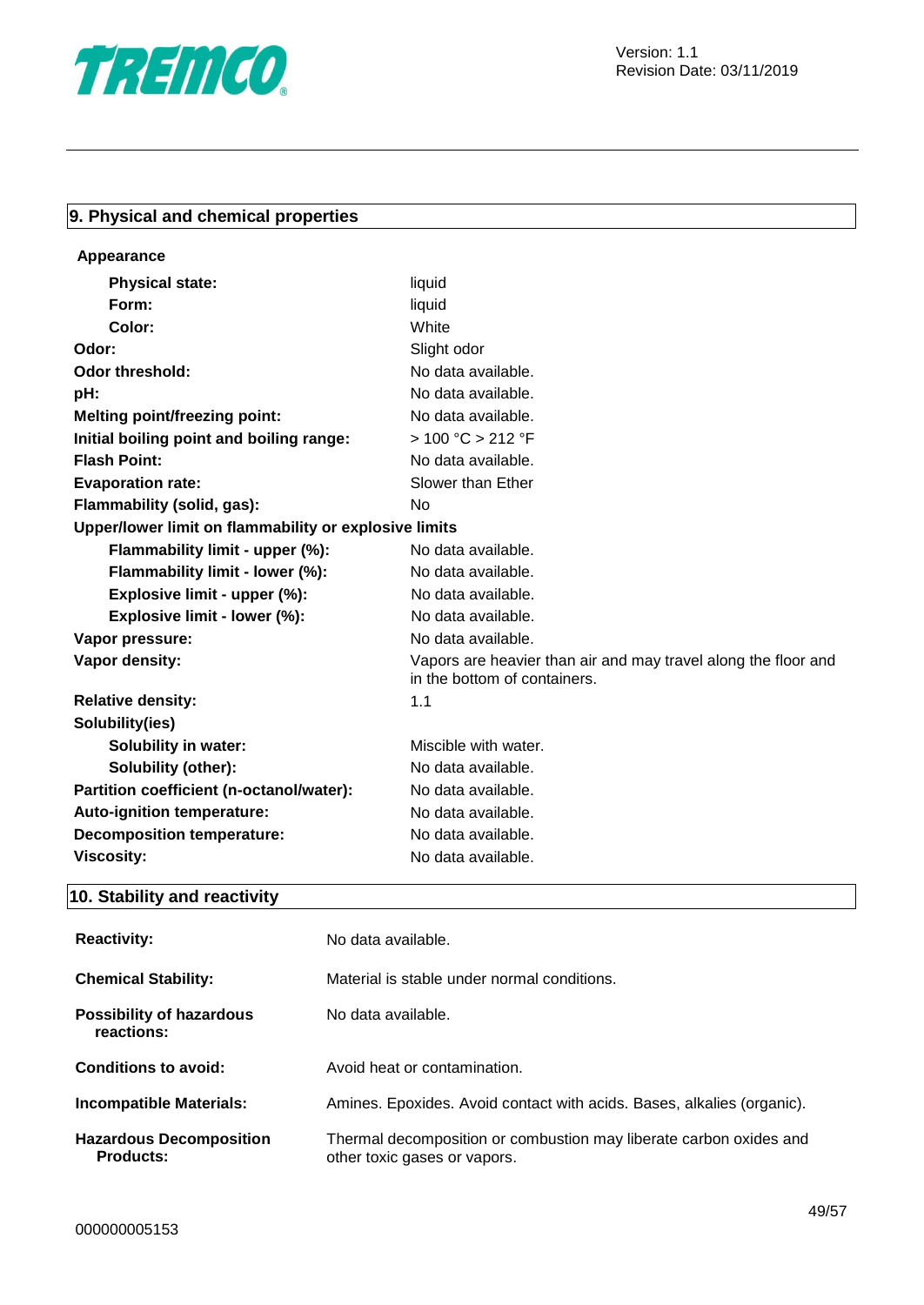

| 11. Toxicological information                           |                                                                                                  |  |
|---------------------------------------------------------|--------------------------------------------------------------------------------------------------|--|
| Information on likely routes of exposure<br>Inhalation: | In high concentrations, vapors, fumes or mists may irritate nose, throat and<br>mucus membranes. |  |
| <b>Skin Contact:</b>                                    | Causes skin irritation. May cause an allergic skin reaction.                                     |  |
| Eye contact:                                            | Causes serious eye irritation.                                                                   |  |
| Ingestion:                                              | May be ingested by accident. Ingestion may cause irritation and malaise.                         |  |
|                                                         | Symptoms related to the physical, chemical and toxicological characteristics                     |  |
| Inhalation:                                             | No data available.                                                                               |  |
| <b>Skin Contact:</b>                                    | No data available.                                                                               |  |
| Eye contact:                                            | No data available.                                                                               |  |
| Ingestion:                                              | No data available.                                                                               |  |
| Information on toxicological effects                    |                                                                                                  |  |
| Acute toxicity (list all possible routes of exposure)   |                                                                                                  |  |
| Oral<br><b>Product:</b>                                 | Not classified for acute toxicity based on available data.                                       |  |
| Specified substance(s):<br>Isophoronediamine            | LD 50 (Rat): 1,030 mg/kg                                                                         |  |
| m-Xylenediamine                                         | LD 50 (Rat): 930 mg/kg                                                                           |  |
| <b>Dermal</b><br><b>Product:</b>                        | Not classified for acute toxicity based on available data.                                       |  |
| Specified substance(s):<br>Isophoronediamine            | LD 50 (Rat): $> 2,000$ mg/kg                                                                     |  |
| m-Xylenediamine                                         | LD 50 (Rabbit): 2,000 mg/kg                                                                      |  |
| <b>Inhalation</b><br><b>Product:</b>                    | Not classified for acute toxicity based on available data.                                       |  |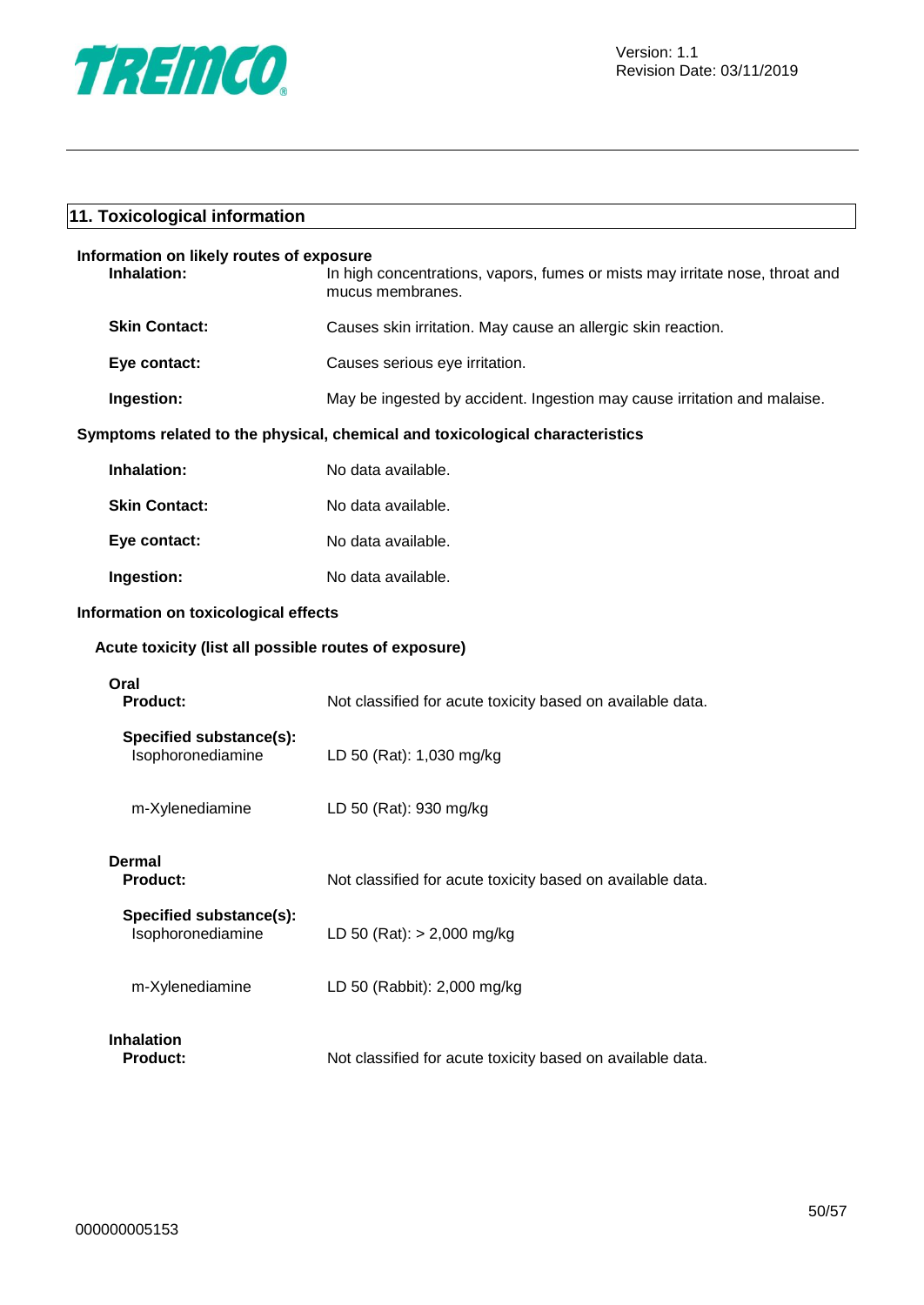

| Specified substance(s):<br>Isophoronediamine                                                          | LC 50 (Rat): $> 5.01$ mg/l                                             |
|-------------------------------------------------------------------------------------------------------|------------------------------------------------------------------------|
| m-Xylenediamine                                                                                       | LC 50 (Rat): 1.16 mg/l                                                 |
| <b>Repeated dose toxicity</b><br>Product:                                                             | No data available.                                                     |
| <b>Skin Corrosion/Irritation</b><br><b>Product:</b>                                                   | No data available.                                                     |
| Specified substance(s):<br>m-Xylenediamine                                                            | in vivo (Rat): Corrosive Experimental result, Weight of Evidence study |
| <b>Serious Eye Damage/Eye Irritation</b><br><b>Product:</b>                                           | No data available.                                                     |
| <b>Respiratory or Skin Sensitization</b><br><b>Product:</b>                                           | No data available.                                                     |
| Carcinogenicity<br><b>Product:</b>                                                                    | No data available.                                                     |
| No carcinogenic components identified                                                                 | IARC Monographs on the Evaluation of Carcinogenic Risks to Humans:     |
| US. National Toxicology Program (NTP) Report on Carcinogens:<br>No carcinogenic components identified |                                                                        |
| No carcinogenic components identified                                                                 | US. OSHA Specifically Regulated Substances (29 CFR 1910.1001-1050):    |
| <b>Germ Cell Mutagenicity</b>                                                                         |                                                                        |
| In vitro<br><b>Product:</b>                                                                           | No data available.                                                     |
| In vivo<br><b>Product:</b>                                                                            | No data available.                                                     |
| <b>Reproductive toxicity</b><br><b>Product:</b>                                                       | No data available.                                                     |
| <b>Specific Target Organ Toxicity - Single Exposure</b>                                               |                                                                        |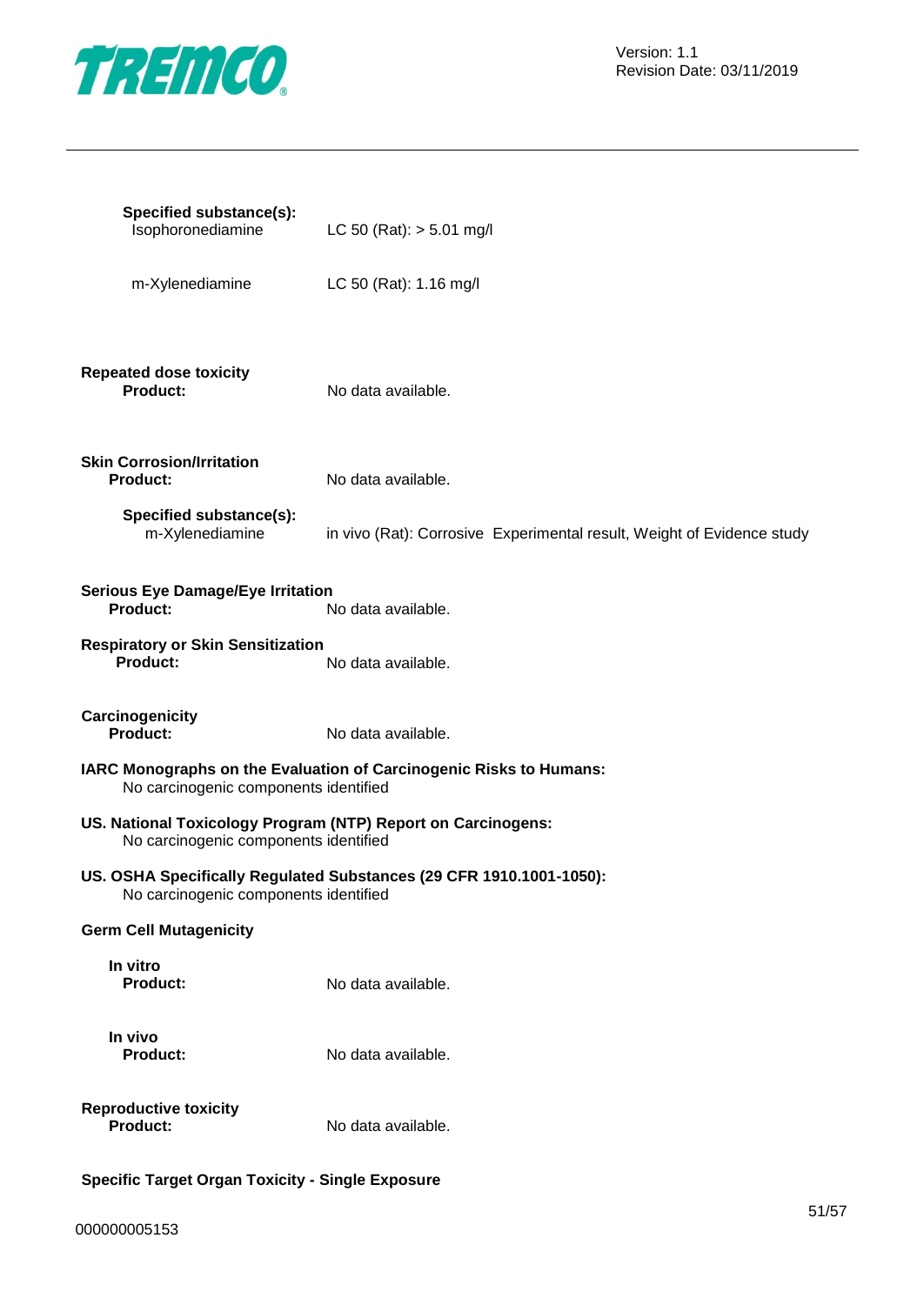

| Product:                                    | No data available.                                                              |
|---------------------------------------------|---------------------------------------------------------------------------------|
| <b>Product:</b>                             | <b>Specific Target Organ Toxicity - Repeated Exposure</b><br>No data available. |
| <b>Aspiration Hazard</b><br><b>Product:</b> | No data available.                                                              |
| Other effects:                              | No data available.                                                              |

## **12. Ecological information**

#### **Ecotoxicity:**

| Acute hazards to the aquatic environment:       |                                                                         |     |
|-------------------------------------------------|-------------------------------------------------------------------------|-----|
| <b>Fish</b><br><b>Product:</b>                  | No data available.                                                      |     |
| <b>Aquatic Invertebrates</b><br><b>Product:</b> | No data available.                                                      |     |
| Specified substance(s):<br>Isophoronediamine    | EC 50 (Water flea (Daphnia magna), 24 h): 31.9 - 45.8 mg/l Intoxication |     |
| Chronic hazards to the aquatic environment:     |                                                                         |     |
| <b>Fish</b><br><b>Product:</b>                  | No data available.                                                      |     |
| <b>Aquatic Invertebrates</b><br><b>Product:</b> | No data available.                                                      |     |
| <b>Toxicity to Aquatic Plants</b><br>Product:   | No data available.                                                      |     |
| <b>Persistence and Degradability</b>            |                                                                         |     |
| <b>Biodegradation</b><br><b>Product:</b>        | No data available.                                                      |     |
| <b>BOD/COD Ratio</b><br><b>Product:</b>         | No data available.                                                      | 52/ |
|                                                 |                                                                         |     |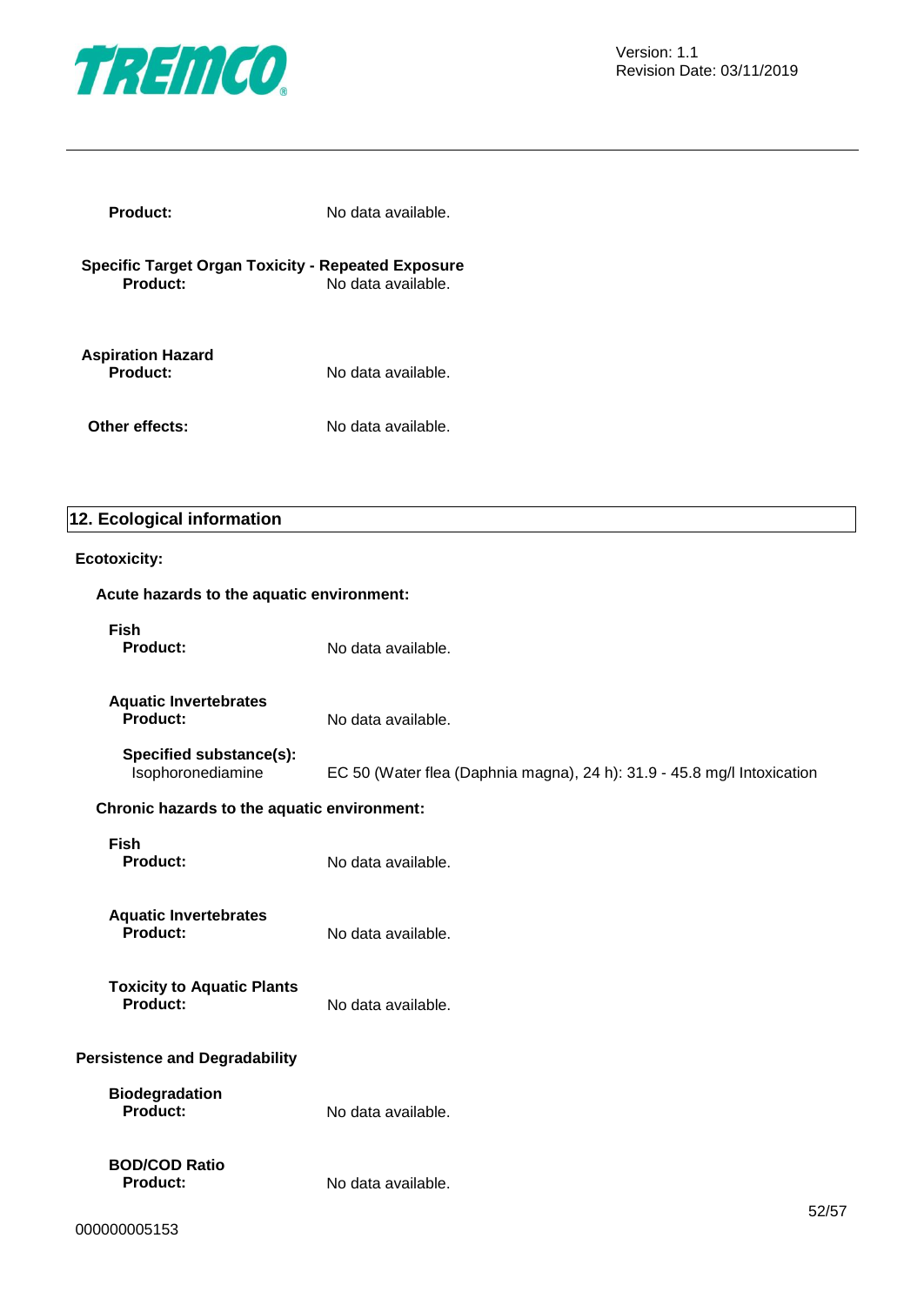

| <b>Bioaccumulative potential</b><br><b>Bioconcentration Factor (BCF)</b> |                                                                                                                                                                               |
|--------------------------------------------------------------------------|-------------------------------------------------------------------------------------------------------------------------------------------------------------------------------|
| <b>Product:</b>                                                          | No data available.                                                                                                                                                            |
| Partition Coefficient n-octanol / water (log Kow)                        |                                                                                                                                                                               |
| <b>Product:</b>                                                          | No data available.                                                                                                                                                            |
|                                                                          |                                                                                                                                                                               |
| <b>Mobility in soil:</b>                                                 | No data available.                                                                                                                                                            |
| Other adverse effects:                                                   | No data available.                                                                                                                                                            |
| 13. Disposal considerations                                              |                                                                                                                                                                               |
| <b>Disposal instructions:</b>                                            | Dispose of waste at an appropriate treatment and disposal facility in<br>accordance with applicable laws and regulations, and product<br>characteristics at time of disposal. |
| <b>Contaminated Packaging:</b>                                           | No data available.                                                                                                                                                            |
| <b>14. Transport information</b>                                         |                                                                                                                                                                               |
| TDG:                                                                     |                                                                                                                                                                               |
| Not Regulated                                                            |                                                                                                                                                                               |

#### **CFR / DOT:**

Not Regulated

#### **IMDG:**

Not Regulated

### **15. Regulatory information**

#### **US Federal Regulations**

## **TSCA Section 12(b) Export Notification (40 CFR 707, Subpt. D)**

None present or none present in regulated quantities.

#### **US. OSHA Specifically Regulated Substances (29 CFR 1910.1001-1050)** None present or none present in regulated quantities.

#### **CERCLA Hazardous Substance List (40 CFR 302.4):**

| <b>Chemical Identity</b> | <b>Reportable quantity</b> |
|--------------------------|----------------------------|
| Ethylene glycol          | 5000 lbs.                  |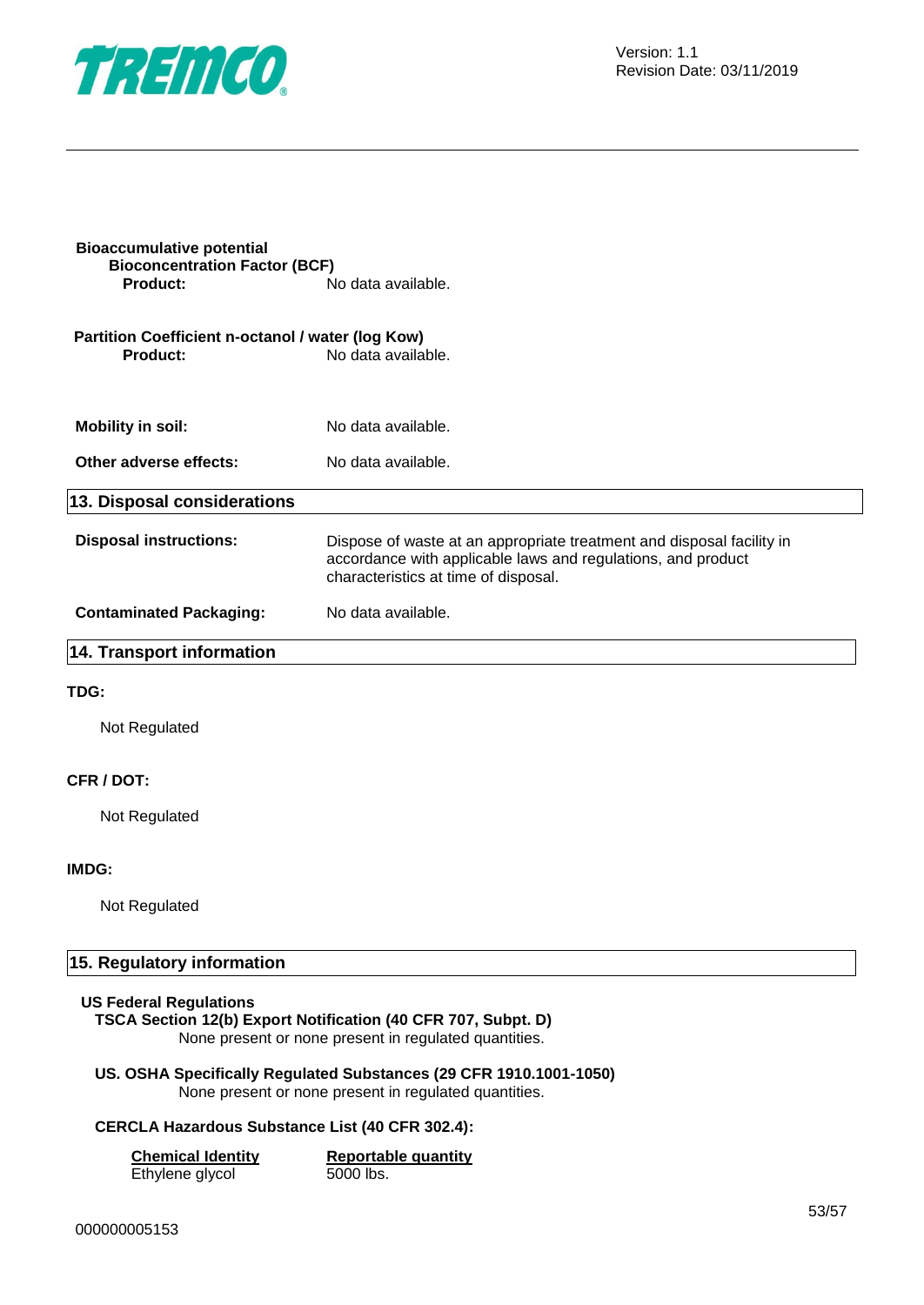

## **Superfund Amendments and Reauthorization Act of 1986 (SARA)**

#### **Hazard categories**

Immediate (Acute) Health Hazards Skin Corrosion or Irritation Serious eye damage or eye irritation Respiratory or Skin Sensitization

#### **SARA 302 Extremely Hazardous Substance**

None present or none present in regulated quantities.

## **SARA 304 Emergency Release Notification**

| <b>Chemical Identity</b> | <b>Reportable quantity</b> |
|--------------------------|----------------------------|
| Ethylene glycol          | 5000 lbs.                  |

#### **SARA 311/312 Hazardous Chemical**

| <b>Chemical Identity</b> | <b>Threshold Planning Quantity</b> |
|--------------------------|------------------------------------|
| Isophoronediamine        | 10000 lbs                          |
| m-Xylenediamine          | 10000 lbs                          |

#### **SARA 313 (TRI Reporting)**

None present or none present in regulated quantities.

**Clean Air Act (CAA) Section 112(r) Accidental Release Prevention (40 CFR 68.130)** None present or none present in regulated quantities.

#### **Clean Water Act Section 311 Hazardous Substances (40 CFR 117.3)** None present or none present in regulated quantities.

#### **US State Regulations**

#### **US. California Proposition 65**



#### **WARNING**

Reproductive Harm - www.P65Warnings.ca.gov

**US. New Jersey Worker and Community Right-to-Know Act** No ingredient regulated by NJ Right-to-Know Law present.

#### **US. Massachusetts RTK - Substance List**

No ingredient regulated by MA Right-to-Know Law present.

## **US. Pennsylvania RTK - Hazardous Substances**

No ingredient regulated by PA Right-to-Know Law present.

#### **US. Rhode Island RTK**

No ingredient regulated by RI Right-to-Know Law present.

#### **International regulations**

#### **Montreal protocol**

Not applicable

#### **Stockholm convention**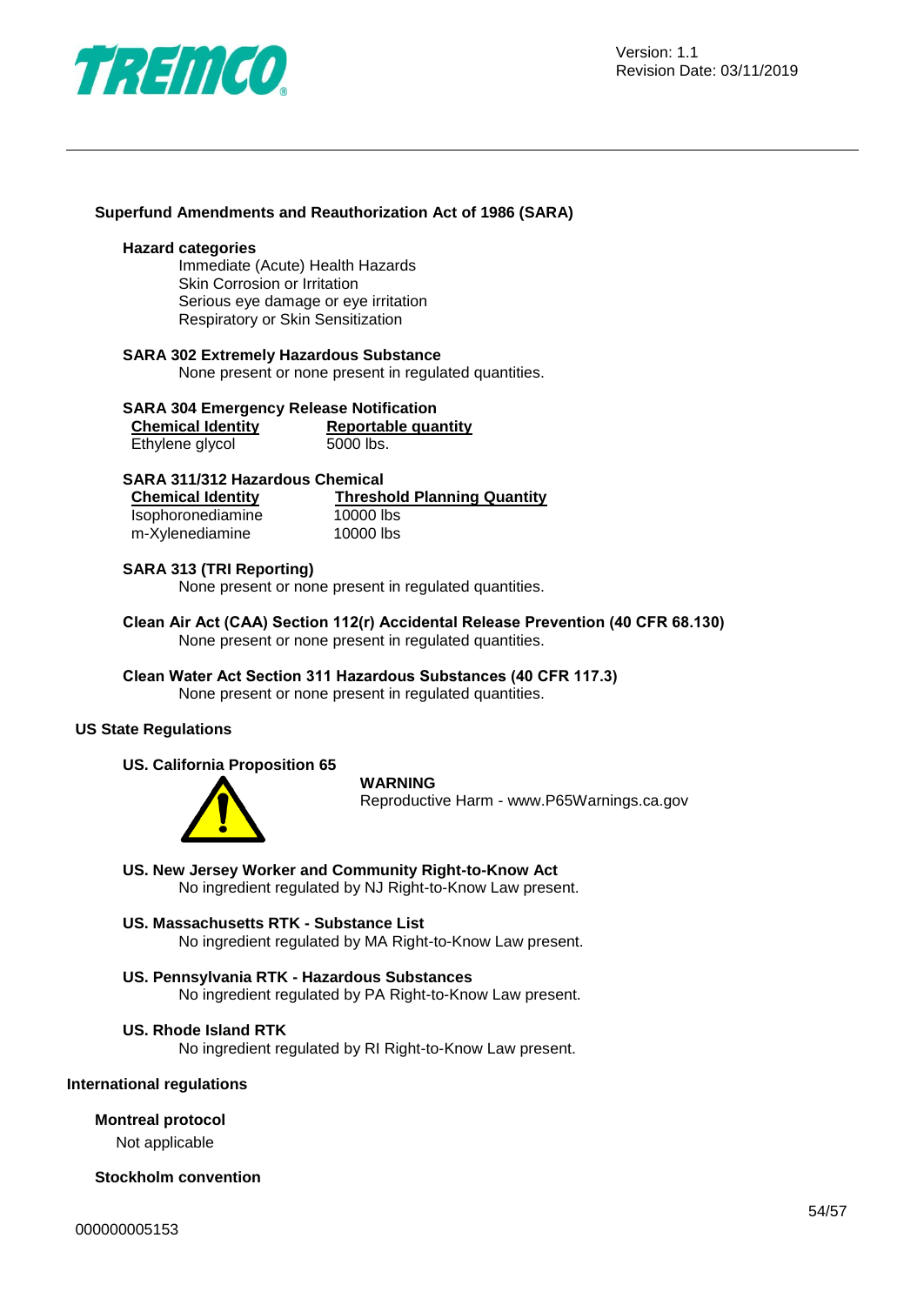

Not applicable

**Rotterdam convention** Not applicable

**Kyoto protocol** Not applicable

**VOC:** When appropriately mixed with the other part, product has a VOC less water and exempt solvent of: 68 g/l

Regulatory VOC (less water and : 2 g/l 2 g/l exempt solvent) VOC Method 310 : 0.02 %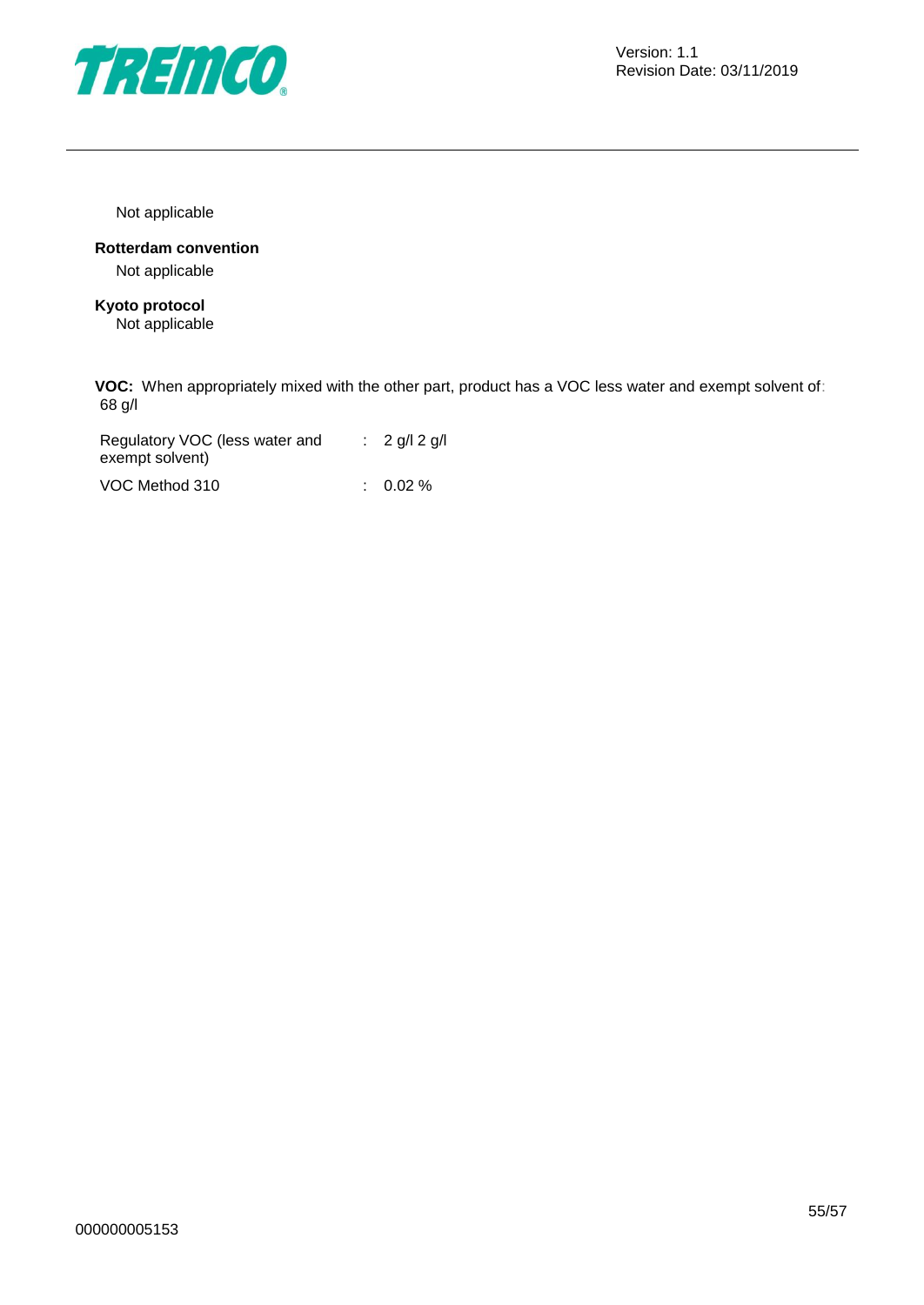

| <b>Inventory Status:</b><br>Australia AICS: | One or more components in this product are<br>not listed on or exempt from the Inventory. |
|---------------------------------------------|-------------------------------------------------------------------------------------------|
| EINECS, ELINCS or NLP:                      | One or more components in this product are<br>not listed on or exempt from the Inventory. |
| Japan (ENCS) List:                          | One or more components in this product are<br>not listed on or exempt from the Inventory. |
| China Inv. Existing Chemical Substances:    | One or more components in this product are<br>not listed on or exempt from the Inventory. |
| Korea Existing Chemicals Inv. (KECI):       | One or more components in this product are<br>not listed on or exempt from the Inventory. |
| Canada NDSL Inventory:                      | One or more components in this product are<br>not listed on or exempt from the Inventory. |
| Philippines PICCS:                          | One or more components in this product are<br>not listed on or exempt from the Inventory. |
| New Zealand Inventory of Chemicals:         | One or more components in this product are<br>not listed on or exempt from the Inventory. |
| Japan ISHL Listing:                         | One or more components in this product are<br>not listed on or exempt from the Inventory. |
| Japan Pharmacopoeia Listing:                | One or more components in this product are<br>not listed on or exempt from the Inventory. |
| Canada DSL Inventory List:                  | One or more components in this product are<br>not listed on or exempt from the Inventory. |
| US TSCA Inventory:                          | One or more components in this product are<br>not listed on or exempt from the Inventory. |
| Mexico INSQ:                                | One or more components in this product are<br>not listed on or exempt from the Inventory. |
| Ontario Inventory:                          | One or more components in this product are<br>not listed on or exempt from the Inventory. |
| Taiwan Chemical Substance Inventory:        | One or more components in this product are<br>not listed on or exempt from the Inventory. |

## **16.Other information, including date of preparation or last revision**